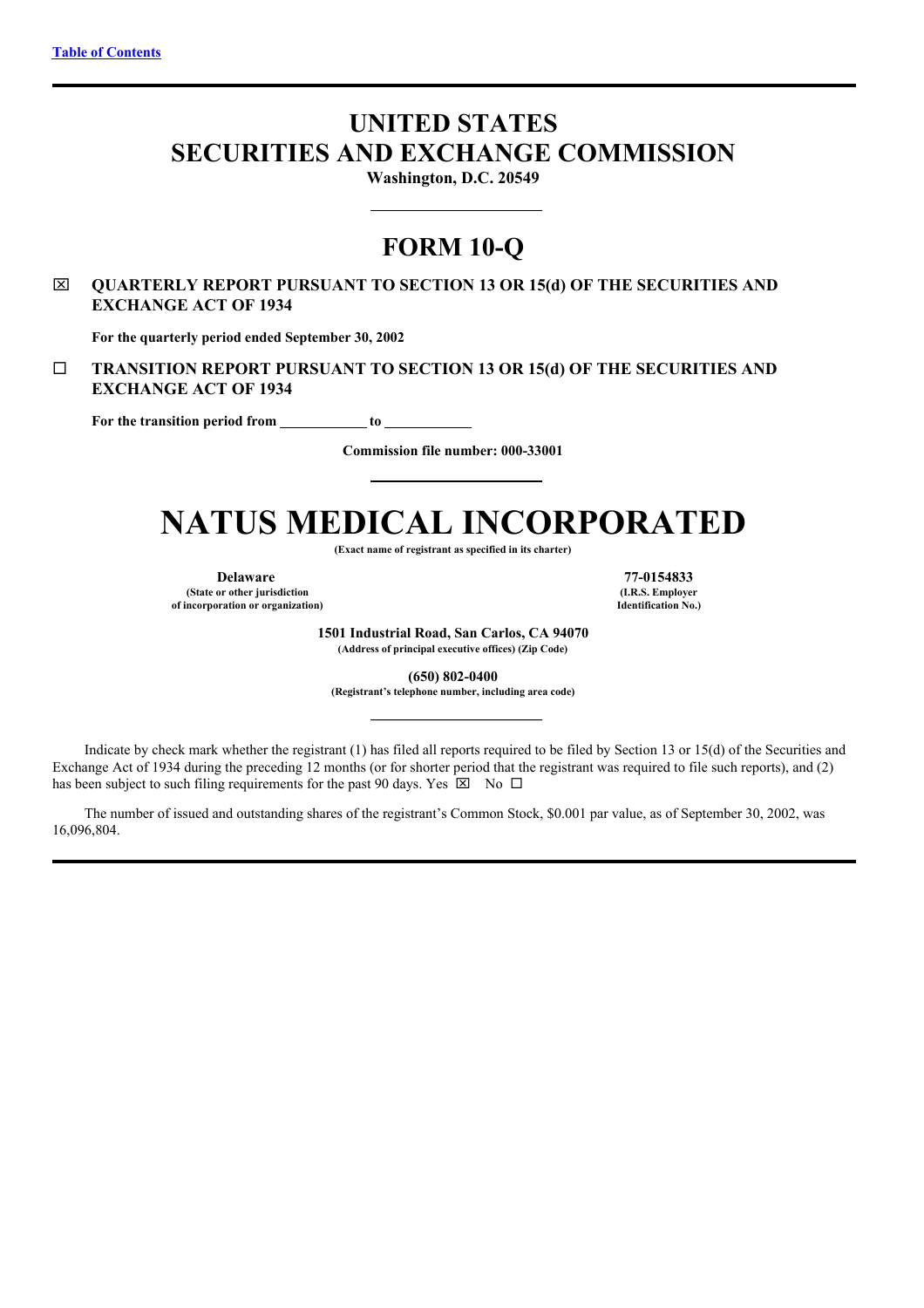## **NATUS MEDICAL INCORPORATED**

## **TABLE OF CONTENTS**

|                   |                                                                                                                                | Page No. |
|-------------------|--------------------------------------------------------------------------------------------------------------------------------|----------|
| PART I.           | <b>FINANCIAL INFORMATION</b>                                                                                                   | 3        |
| Item 1.           | <b>Financial Statements</b>                                                                                                    | 3        |
|                   | Condensed Consolidated Balance Sheets as of September 30, 2002 (unaudited) and December 31, 2001                               | 3        |
|                   | Condensed Consolidated Statements of Operations for the three and nine months ended September 30, 2002<br>and 2001 (unaudited) | 4        |
|                   | Condensed Consolidated Statements of Cash Flows for the nine months ended September 30, 2002 and 2001<br>(unaudited)           | 5        |
|                   | <b>Notes to Condensed Consolidated Financial Statements</b>                                                                    | 6        |
| Item 2.           | Management's Discussion and Analysis of Financial Condition and Results of Operations                                          | 9        |
| Item 3.           | <b>Ouantitative and Oualitative Disclosures about Market Risk</b>                                                              | 26       |
| Item 4.           | <b>Controls and Procedures</b>                                                                                                 | 27       |
| PART II.          | <b>OTHER INFORMATION</b>                                                                                                       | 27       |
| Item 2.           | Changes in Securities and Use of Proceeds                                                                                      | 27       |
| Item 6.           | <b>Exhibits and Reports on Form 8-K</b>                                                                                        | 28       |
| <b>Signatures</b> |                                                                                                                                | 28       |
|                   |                                                                                                                                |          |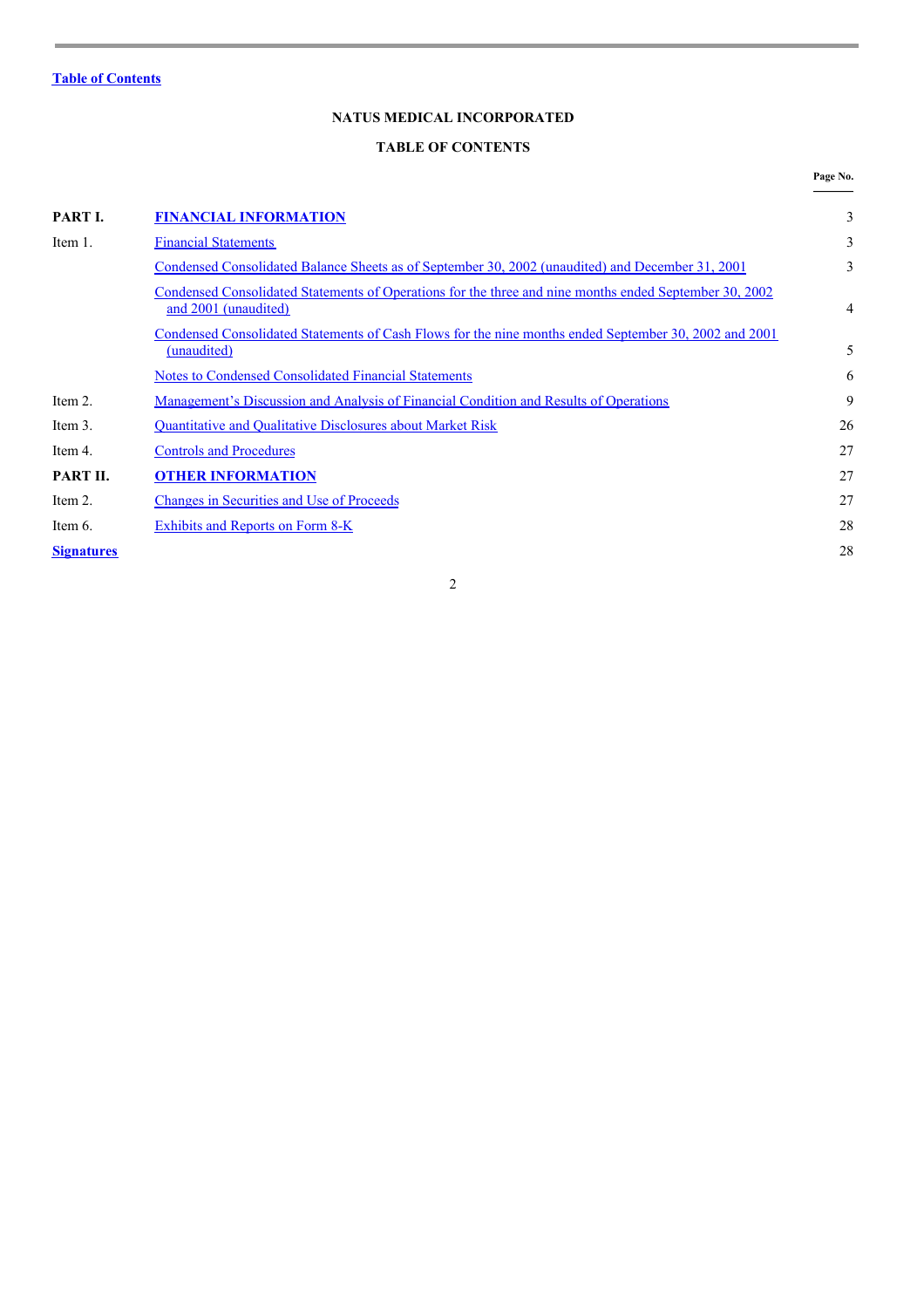## **PART I. FINANCIAL INFORMATION**

## **Item 1. Financial Statements**

## **NATUS MEDICAL INCORPORATED AND SUBSIDIARIES**

## **CONDENSED CONSOLIDATED BALANCE SHEETS**

**(in thousands, except share amounts)**

|                                                                                                |                           | September 30,<br>2002 |             | December 31,<br>2001(1) |  |
|------------------------------------------------------------------------------------------------|---------------------------|-----------------------|-------------|-------------------------|--|
|                                                                                                |                           | (unaudited)           |             |                         |  |
| <b>ASSETS</b><br>Current assets:                                                               |                           |                       |             |                         |  |
| Cash and cash equivalents                                                                      | $\boldsymbol{\mathsf{S}}$ | 25,662                | $\mathbf S$ | 30,351                  |  |
| Short-term investments                                                                         |                           | 22,074                |             | 22,735                  |  |
| Accounts receivable, net of allowance for doubtful accounts of \$195 in 2002 and \$239 in 2001 |                           | 4,233                 |             | 5,209                   |  |
| Inventories                                                                                    |                           | 4,337                 |             | 3,598                   |  |
| Prepaid expenses and other current assets                                                      |                           | 840                   |             | 655                     |  |
|                                                                                                |                           |                       |             |                         |  |
| Total current assets                                                                           |                           | 57,146                |             | 62,548                  |  |
|                                                                                                |                           |                       |             |                         |  |
| Property and equipment, net                                                                    |                           | 2,219                 |             | 1,757                   |  |
| Long-term investment<br>Deposits and other assets                                              |                           | 332                   |             | 327<br>303              |  |
|                                                                                                |                           | 1,249                 |             |                         |  |
| <b>Total</b> assets                                                                            | $\mathbf{\hat{s}}$        | 60,946                | \$          | 64,935                  |  |
|                                                                                                |                           |                       |             |                         |  |
| <b>LIABILITIES AND STOCKHOLDERS' EQUITY</b>                                                    |                           |                       |             |                         |  |
| Liabilities:                                                                                   |                           |                       |             |                         |  |
| Accounts payable                                                                               | $\mathbb{S}$              | 1,502                 | \$          | 892                     |  |
| Accrued liabilities                                                                            |                           | 2,727                 |             | 2,702                   |  |
| Deferred revenues                                                                              |                           | 452                   |             | 312                     |  |
|                                                                                                |                           |                       |             |                         |  |
| Total current liabilities                                                                      |                           | 4.681                 |             | 3,906                   |  |
|                                                                                                |                           |                       |             |                         |  |
|                                                                                                |                           |                       |             |                         |  |
| Commitments and contingencies                                                                  |                           |                       |             |                         |  |
| Stockholders' equity:                                                                          |                           |                       |             |                         |  |
| Common stock, \$0.001 par value, 120,000,000 shares authorized; shares issued and outstanding: |                           |                       |             |                         |  |
| 16,096,804 in 2002 and 15,864,670 in 2001                                                      |                           | 86,340                |             | 86,007                  |  |
| Deferred stock compensation                                                                    |                           | (309)                 |             | (767)                   |  |
| Accumulated deficit                                                                            |                           | (29, 681)             |             | (24,299)                |  |
| Accumulated other comprehensive income (loss)                                                  |                           |                       |             |                         |  |
|                                                                                                |                           | (85)                  |             | 88                      |  |
| Total stockholders' equity                                                                     |                           | 56,265                |             | 61,029                  |  |
|                                                                                                |                           |                       |             |                         |  |
| Total liabilities and stockholders' equity                                                     | $\mathbb{S}$              | 60,946                | \$          | 64,935                  |  |
|                                                                                                |                           |                       |             |                         |  |

(1) Derived from the consolidated audited financial statements at December 31, 2001.

The accompanying notes are an integral part of these condensed consolidated financial statements.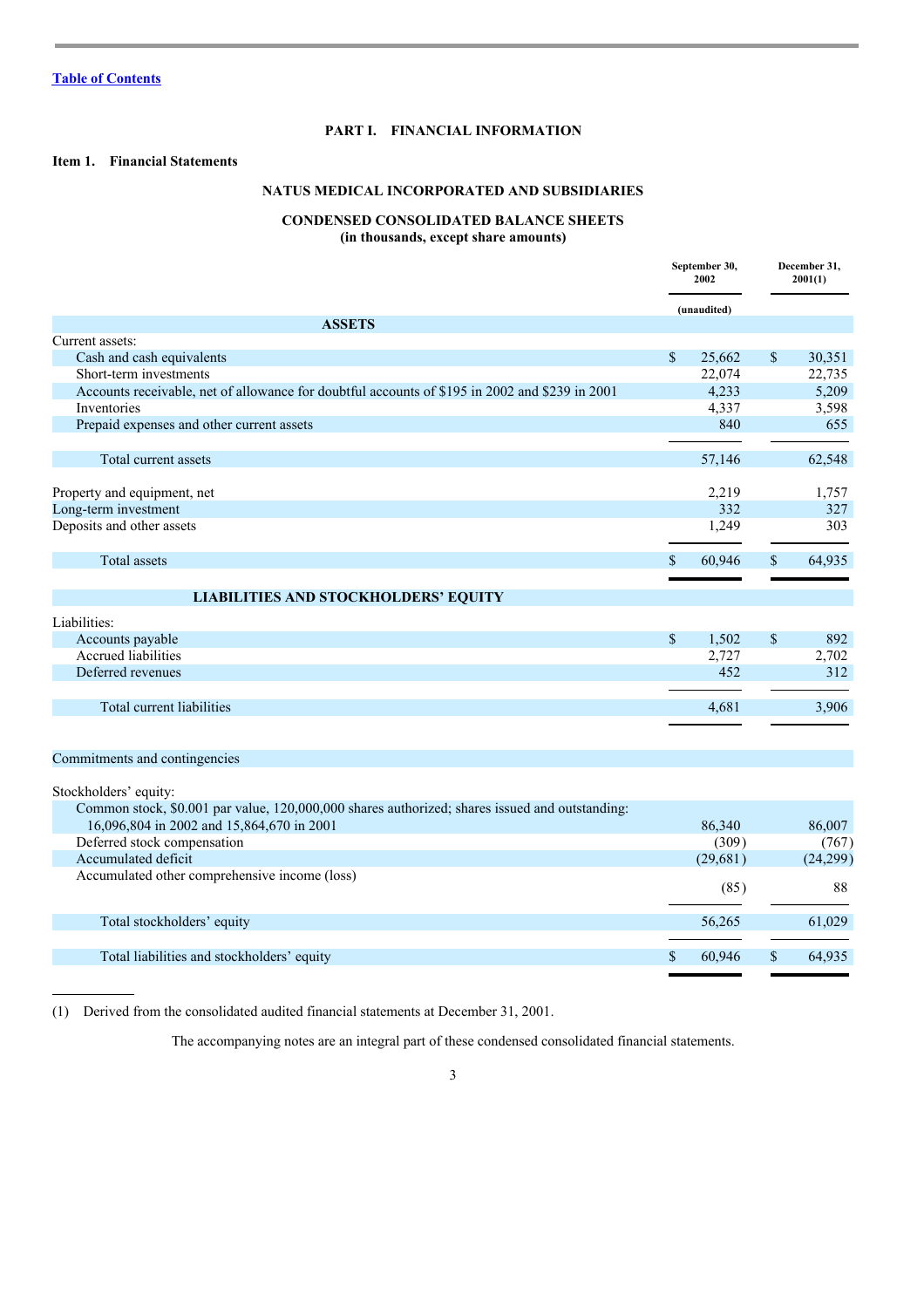## **NATUS MEDICAL INCORPORATED AND SUBSIDIARIES**

## **CONDENSED CONSOLIDATED STATEMENTS OF OPERATIONS (in thousands, except per share amounts)**

**(unaudited)**

|                                                                      | <b>Three Months Ended</b><br>September 30, |                     | <b>Nine Months Ended</b><br>September 30, |              |  |
|----------------------------------------------------------------------|--------------------------------------------|---------------------|-------------------------------------------|--------------|--|
|                                                                      | 2002                                       | 2001                | 2002                                      | 2001         |  |
| Revenues                                                             | \$6,781                                    | \$6,324             | \$19,327                                  | \$19,885     |  |
| Cost of revenues*                                                    | 2,886                                      | 2,432               | 8,322                                     | 7,570        |  |
| Gross profit                                                         | 3,895                                      | 3,892               | 11,005                                    | 12,315       |  |
| Operating expenses:                                                  |                                            |                     |                                           |              |  |
| Marketing and selling                                                | 3,403                                      | 3,010               | 10,337                                    | 8,981        |  |
| Research and development                                             | 1,344                                      | 1,184               | 3,675                                     | 3,213        |  |
| General and administrative                                           | 1,121                                      | 855                 | 3,100                                     | 2,591        |  |
| Amortization of deferred stock compensation*                         | 61                                         | 238                 | 341                                       | 810          |  |
| Total operating expenses                                             | 5,929                                      | 5,287               | 17,453                                    | 15,595       |  |
|                                                                      |                                            |                     |                                           |              |  |
| Loss from operations                                                 | (2,034)                                    | (1,395)             | (6, 448)                                  | (3,280)      |  |
| Interest income                                                      | 215                                        | 499                 | 715                                       | 521          |  |
| Interest expense                                                     | (2)                                        | (14)                | (7)                                       | (35)         |  |
| Other income, net                                                    | 250                                        | 217                 | 456                                       | 206          |  |
| Loss before provision for income taxes                               | (1,571)                                    | (693)               | (5,284)                                   | (2,588)      |  |
| Provision for income taxes                                           | 30                                         |                     | 98                                        | $\mathbf{1}$ |  |
| Net loss                                                             | (1,601)                                    | (693)               | (5,382)                                   | (2,589)      |  |
| Accretion of redeemable convertible preferred stock                  |                                            | 71                  |                                           | 763          |  |
|                                                                      |                                            |                     |                                           |              |  |
| Net loss available to common stockholders                            | \$(1,601)                                  | \$(764)             | \$ (5,382)                                | \$(3,352)    |  |
| Basic and diluted net loss per share                                 | \$ (0.10)                                  | \$ (0.06)           | \$ (0.34)                                 | \$ (0.71)    |  |
| Common shares used in computing basic and diluted net loss per share | 16,085                                     | 12,287              | 15,966                                    | 4,741        |  |
|                                                                      |                                            |                     |                                           |              |  |
| * Amortization of deferred stock compensation included in:           |                                            |                     |                                           |              |  |
| Cost of revenues                                                     | \$<br>32                                   | \$<br>34            | \$<br>71                                  | \$<br>117    |  |
|                                                                      |                                            |                     |                                           |              |  |
| Operating expenses:                                                  |                                            |                     |                                           |              |  |
| Marketing and selling                                                | $\mathbb{S}$<br>38                         | $\mathbb{S}$<br>121 | \$<br>190                                 | \$<br>420    |  |
| Research and development                                             | (16)                                       | 23                  | $\overline{9}$                            | 83           |  |
| General and administrative                                           | 39                                         | 94                  | 142                                       | 307          |  |
| Total                                                                | $\mathbb{S}$<br>61                         | $\mathbb{S}$<br>238 | \$<br>341                                 | 810<br>\$    |  |
|                                                                      |                                            |                     |                                           |              |  |

The accompanying notes are an integral part of these condensed consolidated financial statements.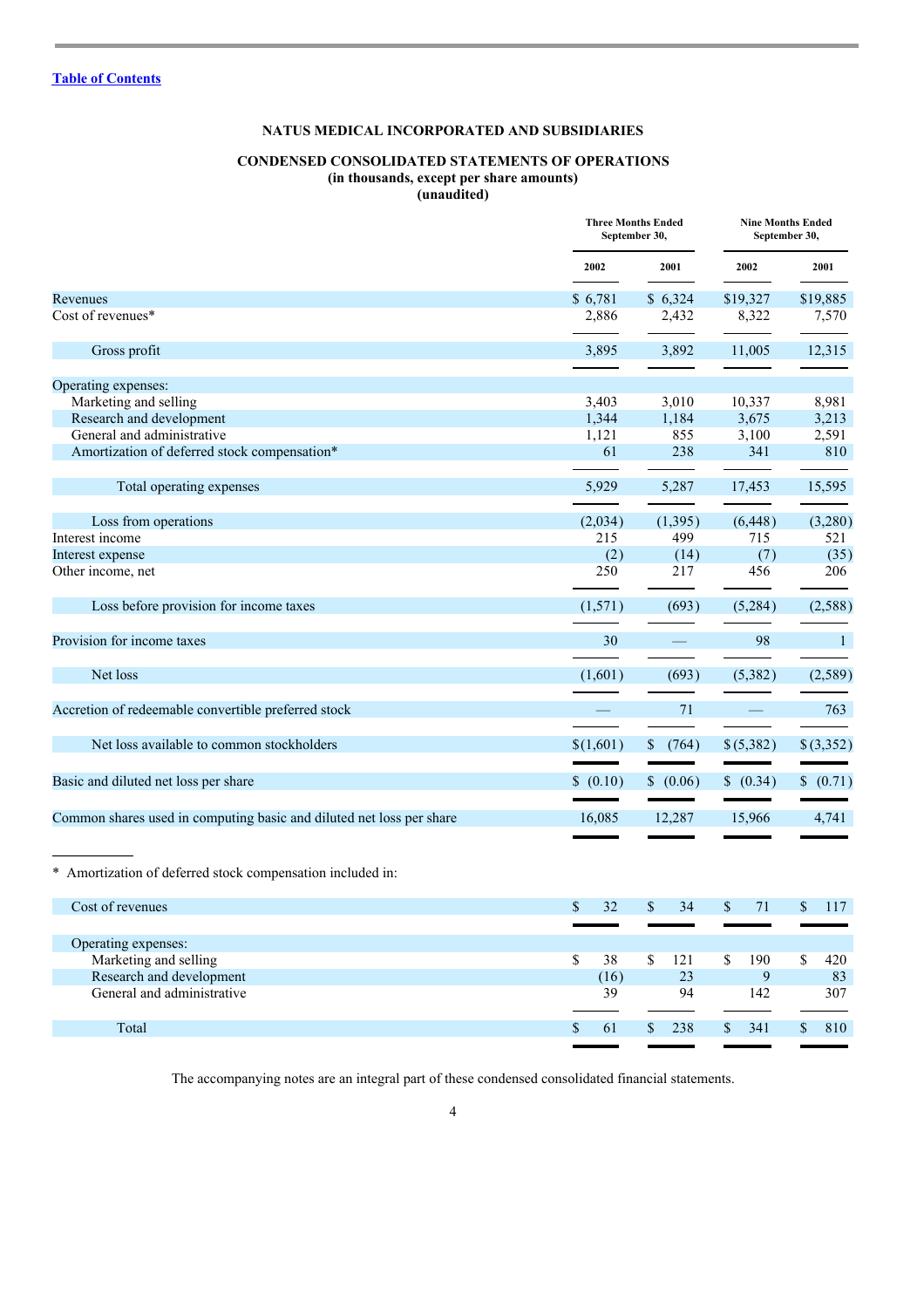## **NATUS MEDICAL INCORPORATED AND SUBSIDIARIES**

## **CONDENSED CONSOLIDATED STATEMENTS OF CASH FLOWS (in thousands)**

**(unaudited)**

|                                                                                                     | <b>Nine Months Ended</b><br>September 30, |           |
|-----------------------------------------------------------------------------------------------------|-------------------------------------------|-----------|
|                                                                                                     | 2002                                      | 2001      |
| Operating activities:                                                                               |                                           |           |
| Net loss                                                                                            | \$ (5,382)                                | \$(2,589) |
| Adjustments to reconcile net loss to net cash used in operating activities:                         |                                           |           |
| Depreciation and amortization                                                                       | 818                                       | 574       |
| Amortization of deferred stock compensation                                                         | 412                                       | 927       |
| Changes in operating assets and liabilities:                                                        |                                           |           |
| Accounts receivable                                                                                 | 916                                       | 276       |
| Inventories                                                                                         | (768)                                     | (855)     |
| Prepaid expenses and other current assets                                                           | (185)                                     | (339)     |
| Accounts payable                                                                                    | 610                                       | 468       |
| Accrued liabilities and deferred revenues                                                           | 165                                       | (284)     |
| Net cash used in operating activities                                                               | (3, 414)                                  | (1,822)   |
| Investing activities:                                                                               |                                           |           |
| Acquisition of property and equipment                                                               | (1,239)                                   | (646)     |
| Deposits and other assets                                                                           | (1,005)                                   | (103)     |
| Purchases of short-term investments                                                                 | (70, 784)                                 |           |
| Sales of short-term investments                                                                     | 71,396                                    | 302       |
| Cash paid for acquisition of business                                                               |                                           | (9)       |
|                                                                                                     |                                           |           |
| Net cash used in investing activities                                                               | (1,632)                                   | (456)     |
| Financing activities:                                                                               |                                           |           |
| Issuance of common stock                                                                            | 379                                       | 58,928    |
| Borrowings on bank loans                                                                            |                                           | 2,000     |
| Repayment of borrowings                                                                             |                                           | (2,000)   |
| Deferred offering costs                                                                             |                                           | (1, 383)  |
| Net cash provided by financing activities                                                           | 379                                       | 57,545    |
|                                                                                                     |                                           |           |
| Exchange rate effect on cash and equivalents                                                        | (22)                                      | (6)       |
| Net increase (decrease) in cash and equivalents                                                     | (4,689)                                   | 55,261    |
| Cash and cash equivalents, beginning of period                                                      | 30,351                                    | 681       |
|                                                                                                     |                                           |           |
| Cash and cash equivalents, end of period                                                            | \$25,662                                  | \$55,942  |
|                                                                                                     |                                           |           |
| Non-cash investing and financing activities:<br>Accretion of redeemable convertible preferred stock |                                           |           |
|                                                                                                     |                                           | \$<br>763 |
| Forgiveness of convertible notes receivable and accounts receivable for acquisition of business     |                                           | \$<br>189 |
|                                                                                                     |                                           |           |
| Reversal of deferred stock compensation relating to cancellation of stock options                   | \$<br>68                                  | \$        |
| Stock compensation relating to accelerated vesting of stock options                                 | \$<br>23                                  | \$        |
|                                                                                                     |                                           |           |
| Supplemental disclosure of cash flow information:                                                   |                                           |           |
| Cash paid for interest                                                                              | 7<br>S                                    | \$<br>35  |
| Cash paid for income taxes                                                                          | 107<br>\$                                 | \$<br>59  |
|                                                                                                     |                                           |           |

The accompanying notes are an integral part of these consolidated financial statements.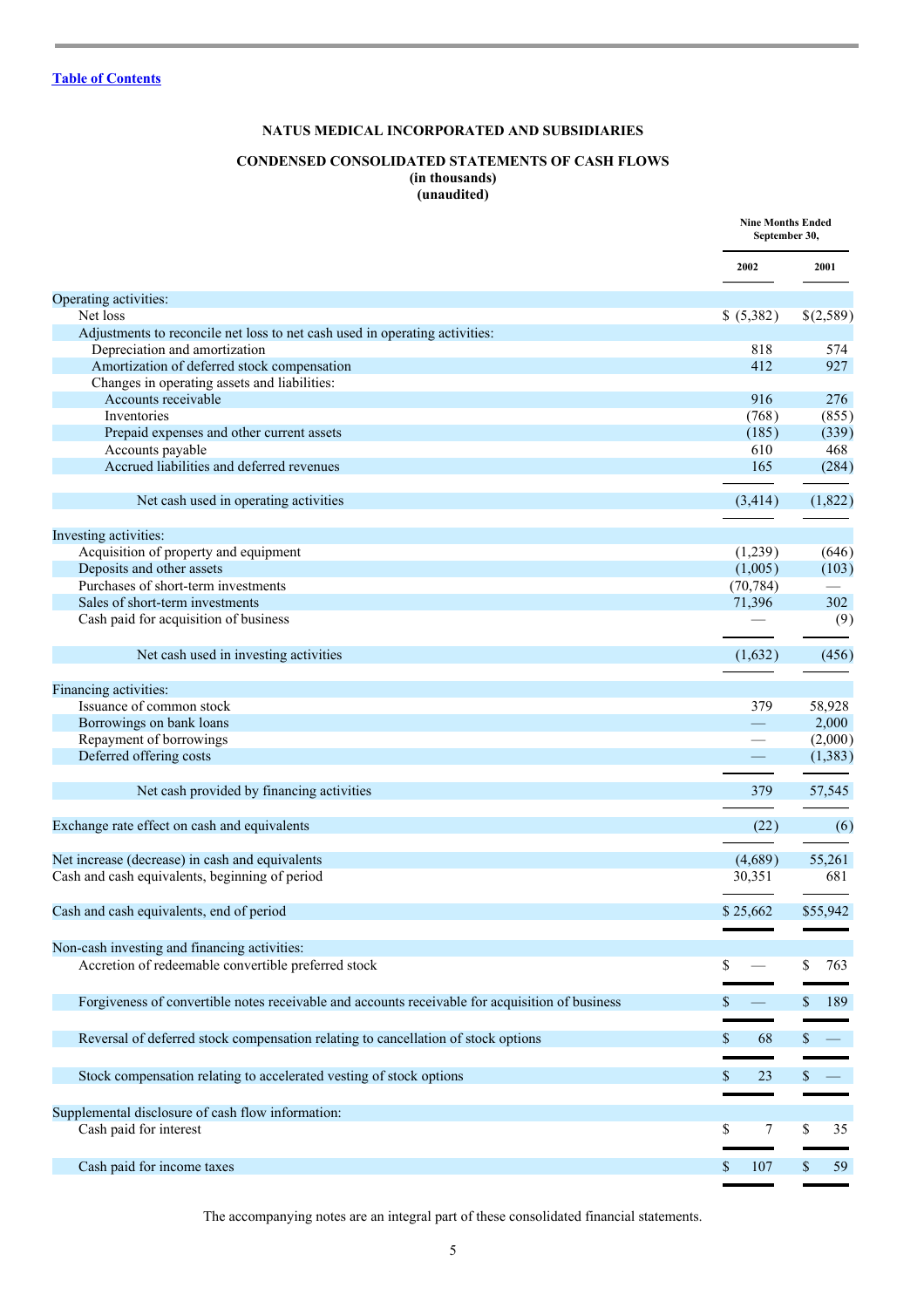#### **NATUS MEDICAL INCORPORATED**

#### **NOTES TO CONDENSED CONSOLIDATED FINANCIAL STATEMENTS (unaudited)**

#### **1—Summary of Significant Accounting Policies**

#### **Basis of Presentation**

The accompanying unaudited condensed consolidated financial statements have been prepared in accordance with the rules and regulations of the Securities and Exchange Commission. Accordingly, they do not include all of the information and notes required by accounting principles generally accepted in the United States of America for annual financial statements. The financial statements include all adjustments (consisting only of normal recurring adjustments) that the management of Natus Medical Incorporated ("Natus," "we," "us" or "the Company") believes necessary for fair presentation of our financial position, results of operations and cash flows for the periods presented. These interim financial results are not necessarily indicative of results to be expected for the full fiscal year. The accompanying condensed consolidated financial statements include the accounts of the Company and its wholly owned subsidiaries and significant intercompany transactions have been eliminated. These condensed consolidated financial statements should be read in conjunction with the audited consolidated financial statements and notes thereto for the fiscal year ended December 31, 2001 included in our Annual Report on Form  $10-K$ .

#### **Use of Estimates**

The preparation of financial statements in conformity with generally accepted accounting principles in the United States of America requires management to make estimates and assumptions that affect the reported amounts of assets and liabilities and disclosure of contingent assets and liabilities in the consolidated financial statements. Such estimates include allowances for potentially uncollectable accounts receivable, warranty costs and a valuation allowance for deferred tax assets. Actual results could differ from those estimates.

#### **Revenue Recognition**

We recognize revenues, net of discounts, from product sales, including sales to distributors, upon shipment when a purchase order has been received, the sales price is fixed and determinable and collection of the resulting receivable is probable. Rights of return are generally not provided. Advance payments from customers are recorded as deferred revenue until shipment of the related product. We provide for trade-ins of our own or competitive equipment. Trade-ins are recorded as a reduction of revenue at the time of shipping the replaced equipment. Provisions are made for initial standard warranty obligations of one year, and post-sale training and customer support at the time the related revenue is recognized. Revenues from extended warranty contracts are recognized ratably over the warranty period.

#### **Recently Issued Accounting Pronouncements**

In June 2001, the Financial Accounting Standards Board (FASB) issued Statement of Financial Accounting Standards (SFAS) No. 141, *Business Combinations* and SFAS No. 142, *Goodwill and Other Intangible Assets*. SFAS No. 141 requires that all business combinations initiated after September 30, 2001 be accounted for under the purchase method and addresses the initial recognition and measurement of goodwill and other intangible assets acquired in a business combination. SFAS No. 142 addresses the initial recognition and measurement of intangible assets acquired outside of a business combination and the accounting for goodwill and other intangible assets subsequent to their acquisition. SFAS No. 142 provides that intangible assets with finite useful lives be amortized and that goodwill and intangible assets with indefinite lives will not be amortized, but will rather be tested at least annually for impairment. Under the provisions of SFAS No. 142, any impairment loss identified upon adoption of this standard is recognized as a cumulative effect of a change in accounting principle, which is charged directly to retained earnings. Any impairment loss incurred subsequent to initial adoption of SFAS No. 142 is recorded as a charge to current period earnings. We adopted SFAS No. 142 on January 1, 2002 and stopped amortizing immaterial amounts of goodwill that resulted from business combinations completed prior to September 30, 2001. The adoption of SFAS No. 141 and 142 did not have a material effect on our financial position or results of operations.

In June 2001, the FASB issued SFAS No. 143, *Accounting for Asset Retirement Obligations*. SFAS No. 143 addresses financial accounting and reporting for obligations associated with the retirement of tangible long-lived assets and the associated asset retirement costs, including legal obligations. We are required to adopt SFAS No. 143 January 1, 2003. We currently believe the adoption of SFAS No. 143 will not have a material effect on our financial position or results of operations.

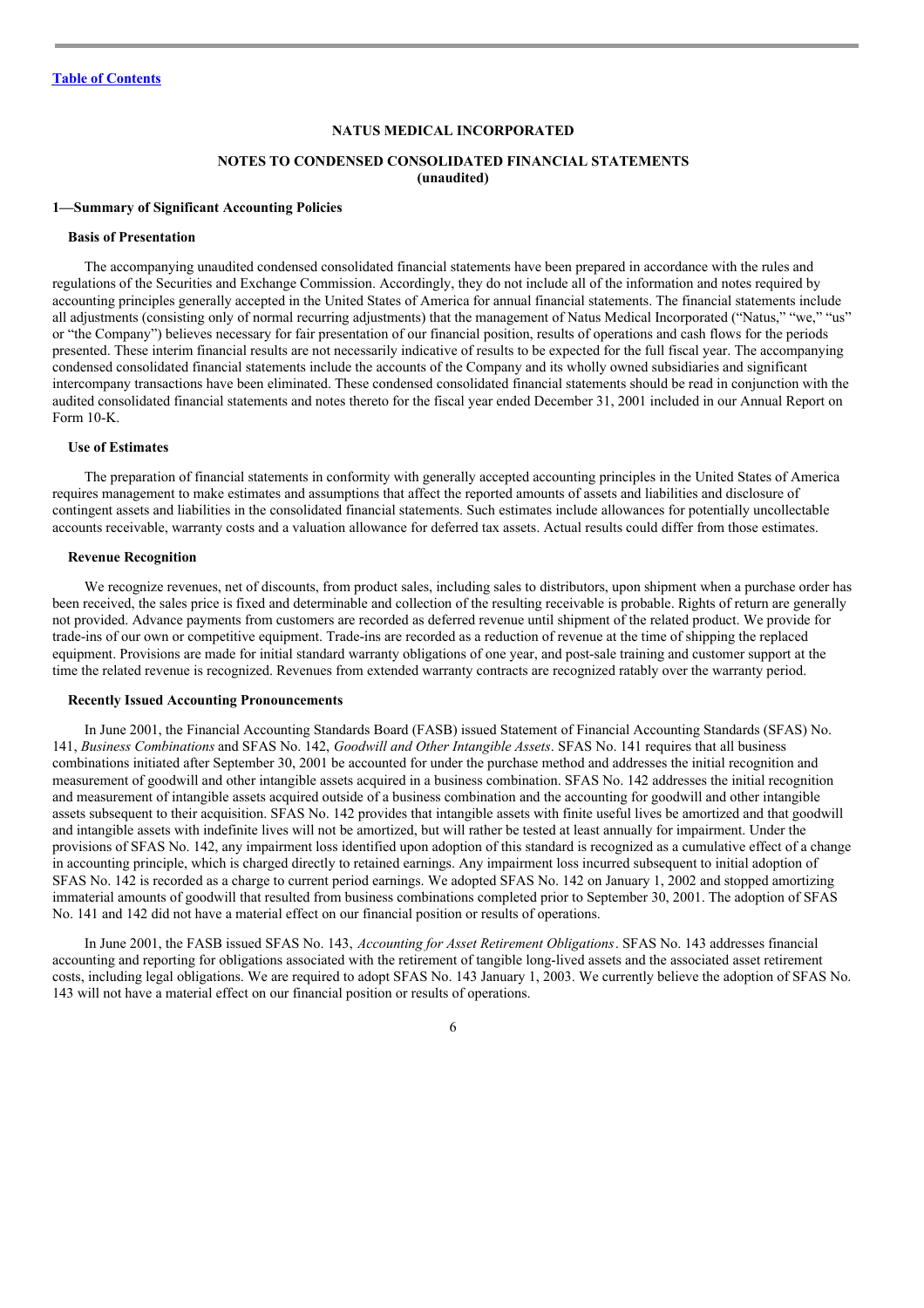#### **NATUS MEDICAL INCORPORATED**

#### **NOTES TO CONDENSED CONSOLIDATED FINANCIAL STATEMENTS—(Continued)**

#### **1—Summary of Significant Accounting Policies (Continued)**

#### **Recently Issued Accounting Pronouncements (Continued)**

In August 2001, the FASB issued SFAS No. 144, *Accounting for the Impairment or Disposal of Long-Lived Assets*, effective for fiscal years beginning after December 31, 2001. Under the new rules, the criteria required for classifying an asset as held-for-sale have been significantly changed. Assets held-for-sale are stated at the lower of their fair values or carrying amounts, and depreciation is no longer recognized. In addition, the expected future operating losses from discontinued operations will be displayed in discontinued operations in the period in which the losses are incurred rather than as of the measurement date. More dispositions will qualify for discontinued operations treatment in the statement of operations under the new rules. We adopted SFAS No. 144 January 1, 2002. The adoption of SFAS No. 144 did not have any impact on our financial position, results of operations or cash flows.

In April 2002, the FASB issued SFAS No. 145, which, among other things, changed the presentation of gains and losses on the extinguishment of debt. Any gain or loss on extinguishment of debt that does not meet the criteria in APB Opinion 30, "Reporting the Results of Operations — Reporting the Effects of Disposal of a Segment of a Business, and Extraordinary, Unusual and Infrequently Occurring Events and Transactions", shall be included in operating earnings and not presented separately as an extraordinary item. We will adopt SFAS No. 145 January 1, 2003.

In June 2002, the FASB issued SFAS No. 146, *Accounting for Costs Associated with Exit or Disposal Activities*, which addresses accounting for restructuring and similar costs. SFAS No. 146 supersedes previous accounting guidance, principally Emerging Issues Task Force Issue, or EITF, No. 94-3 Liability Recognition for Certain Employee Termination Benefits and Other Costs to Exit on Activity *(including Certain Costs Incurred in a Restructuring)*. SFAS No. 146 requires that the liability for costs associated with an exit or disposal activity be recognized when the liability is incurred. Under Issue 94-3, a liability for an exit cost was recognized at the date of the Company's commitment to an exit plan. SFAS No. 146 also establishes that the liability should initially be measured and recorded at fair value. Accordingly, SFAS 146 may affect the timing of recognizing future restructuring costs as well as the amount recognized. We will adopt the provisions of SFAS 146 for restructuring activities initiated after December 31, 2002.

#### **Comprehensive Loss**

In accordance with SFAS No. 130, *Reporting Comprehensive Income*, we are required to report by major components and as a single total, the change in our net assets during the period from non-owner sources. The following are the components of comprehensive loss (in thousands):

|                                                         |           | <b>Three Months Ended</b><br>September 30, |           | <b>Nine Months Ended</b><br>September 30, |
|---------------------------------------------------------|-----------|--------------------------------------------|-----------|-------------------------------------------|
|                                                         | 2002      | 2001                                       | 2002      | 2001                                      |
| Net loss                                                | \$(1,601) | \$ (693)                                   | \$(5,382) | \$(2,589)                                 |
| Unrealized gain (loss) on available-for-sale securities |           |                                            | (47)      |                                           |
| Foreign currency translation adjustment                 | 6         | (28)                                       | (127)     | (20)                                      |
|                                                         |           |                                            |           |                                           |
| Comprehensive loss                                      | \$(1,594) | \$(721)                                    | \$(5,556) | \$(2,609)                                 |
|                                                         |           |                                            |           |                                           |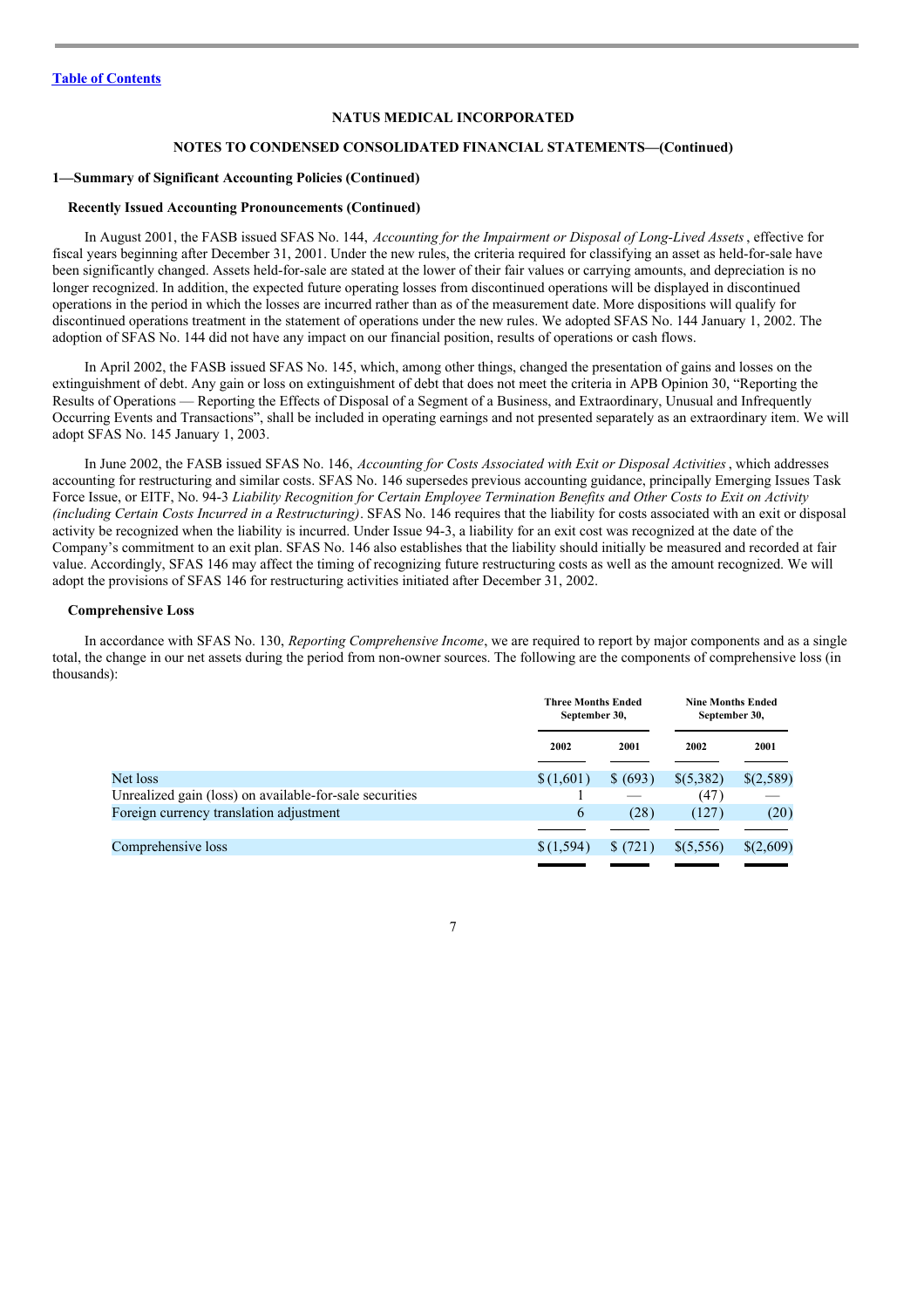#### **NATUS MEDICAL INCORPORATED**

#### **NOTES TO CONDENSED CONSOLIDATED FINANCIAL STATEMENTS—(Continued)**

#### **2—Inventories**

Inventories consisted of (in thousands):

|                                 |              | September 30,<br>2002 | December 31,<br>2001 |       |  |
|---------------------------------|--------------|-----------------------|----------------------|-------|--|
| Raw materials and subassemblies | <sup>S</sup> | 2,675                 | S                    | 2,497 |  |
| Finished goods                  |              | 1,662                 |                      | 1,101 |  |
|                                 |              |                       |                      |       |  |
| Total                           | <sup>S</sup> | 4.337                 | <sup>\$</sup>        | 3,598 |  |
|                                 |              |                       |                      |       |  |

#### **3—Basic and Diluted Net Loss Per Common Share**

Basic loss per share is computed by dividing net loss by the weighted average number of common shares outstanding during the period. Diluted loss per share reflects the potential dilution that could occur if stock options were exercised. As a result of our net losses for all periods presented, there is no difference between basic and diluted net loss per share. Options to purchase 872,337 and 778,038 shares of common stock for the three and nine-month periods ended September 30, 2002 respectively, were not included in the computations of diluted net loss per share because the loss position in both periods would have rendered the additional shares antidilutive.

#### **4—Customer and Geographic Information**

We operate in one reportable segment and are engaged in the design, manufacture and marketing of newborn screening products for the detection and management of common medical disorders that may occur during the critical development period of infants. The nature of our products and production processes as well as the type of customers and distribution methods are consistent among all of our devices.

Revenues from customers by geographic area were as follows (in thousands):

|                      |    | <b>Three Months Ended</b>     |    |               | <b>Nine Months Ended</b> |                       |    |                       |
|----------------------|----|-------------------------------|----|---------------|--------------------------|-----------------------|----|-----------------------|
|                      |    | September 30,<br>2002<br>2001 |    | September 30, |                          | September 30,<br>2002 |    | September 30,<br>2001 |
| <b>United States</b> | \$ | 5,666                         | \$ | 5,563         | \$                       | 16,373                | \$ | 16,593                |
| Japan                |    | 547                           |    | 640           |                          | 1,529                 |    | 2,568                 |
| All other            |    | 568                           |    | 121           |                          | 1,425                 |    | 724                   |
|                      |    |                               |    |               |                          |                       |    |                       |
| Total                | \$ | 6,781                         | \$ | 6,324         | \$                       | 19,327                | \$ | 19,885                |
|                      |    |                               |    |               |                          |                       |    |                       |

For both the three and the nine months ended September 30, 2002, and the three months ended September 30, 2001, no sales to a single customer accounted for greater than 10% of total revenues. Sales to one customer, a distributor, accounted for approximately 10% of the total revenues for the nine months ended September 30, 2001.

#### **5—Restructuring Charges**

For the three months ended September 30, 2002, the Company recorded a restructuring charge of approximately \$255,000. This restructuring relates to an operating cost reduction plan that was initiated during the three months ended September 30, 2002, and resulted in a reduction of 18 employees and the accrual of associated employee termination-related benefits. The employee reductions were from production, marketing and sales, research and development, and administrative. Accordingly the related charges were recorded in cost of revenues, marketing and selling, research and development, and general and administrative expenses. None of the costs accrued were actually paid during the three months ended September 30, 2002.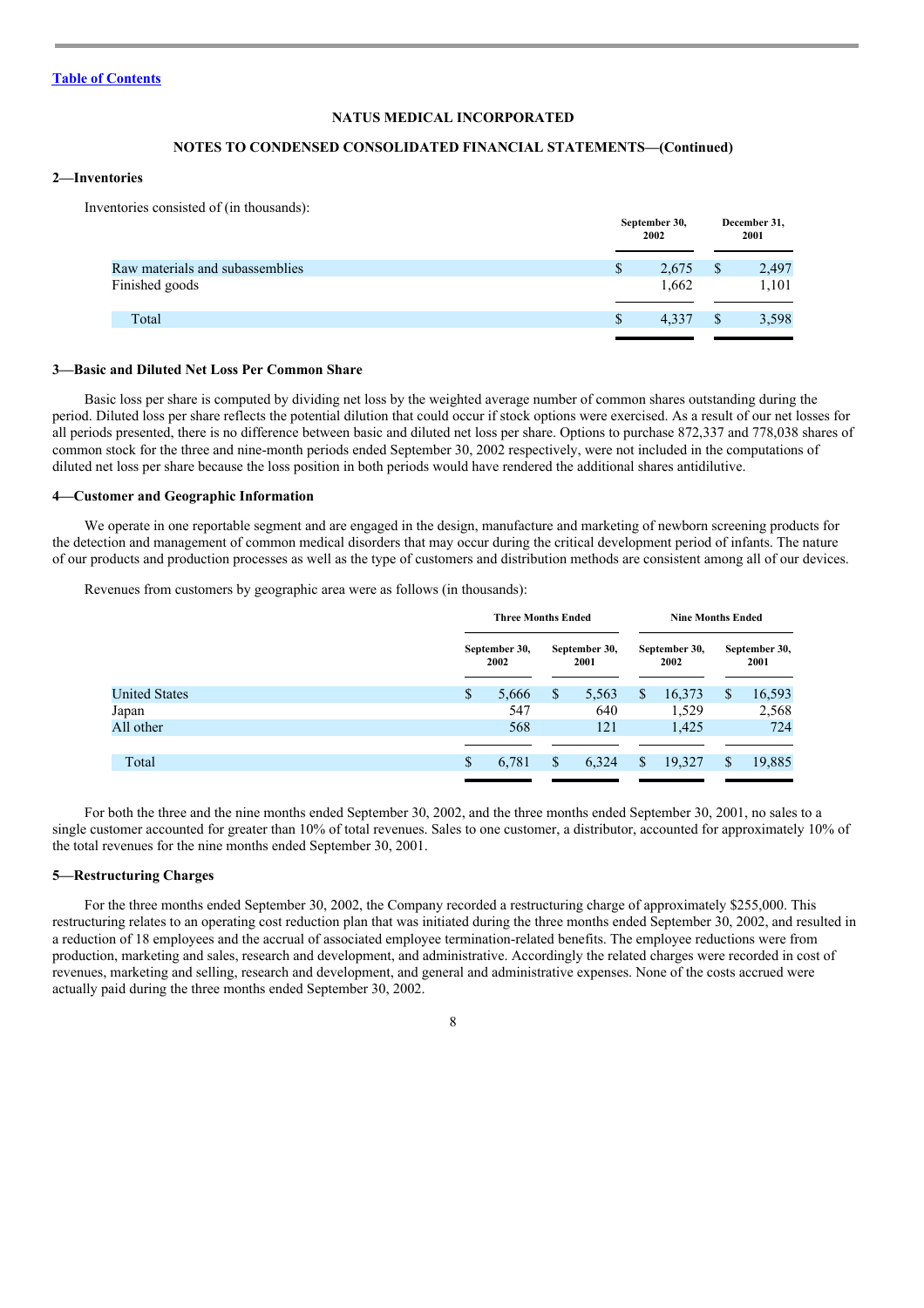#### **Item 2. Management's Discussion and Analysis of Financial Condition and Results of Operations**

This Quarterly Report on Form 10-Q contains forward-looking statements within the meaning of Section 27A of the Securities Act of 1933 and Section 21E of the Securities Exchange Act of 1934 about Natus Medical Incorporated ("Natus," "we," "us" or "our Company"). These statements include, among other things, statements concerning our future operations, financial condition and prospects, and business strategies. The words "may," "will," "continue," "estimate," "project," "intend," "believe," "expect," "anticipate" and other similar expressions generally identify forward-looking statements. Forward-looking statements in this Item 2 include, but are not limited to, statements regarding the following: the effectiveness and advantages of our products, the factors for acceptance of screening, incidence of newborn jaundice and hearing loss, bidding and selection processes, future results of clinical trials, our introduction of new *disposable products for hearing screening, our marketing, technology enhancement and product development strategies, including* additional applications for our CO-Stat product, our intention to enter into agreements with group purchasing organizations, future third party reimbursement for our products, factors relating to demand for and economic advantages of our products, the effect of Medicare reform legislation, implementation of newborn hearing screening and jaundice management, future manufacturing quality and cost, hiring of additional personnel, quality of materials from suppliers, future availability of components and materials and related production delays, the proprietary nature of our products, including infringement and enforcement of proprietary rights, future competition and our ability to compete, our compliance with regulatory requirements and laws, sufficiency of our facilities, resolution and effect of legal proceedings and *our dividend policy.*

Investors in our common stock are cautioned not to place undue reliance on forward-looking statements. Forward-looking statements are not guarantees of future performance. The forward-looking statements are subject to substantial risks and uncertainties that could cause our future business, financial condition, or results of operations to differ materially from our historical results or currently anticipated results. Investors should carefully review the information contained under the caption "Risk Factors," contained in "Management's Discussion and Analysis of Financial Condition and Results of Operations," and elsewhere in, or incorporated by reference into, this report. All forward-looking statements are based on information available to us on the date hereof, and we assume no obligation to update forward-looking statements. These forward-looking statements are made in reliance upon the safe harbor provision of *The Private Securities Litigation Reform Act of 1995.*

#### **Overview**

We develop, manufacture and market products for the detection and management of common medical disorders in infants. Currently, we sell our ALGO products for hearing screening and our Natus CO-Stat™ products for the analysis of hemolysis and management of jaundice.

Our revenues consist of sales from equipment and disposable supplies. We currently derive substantially all of our revenues from sales of a limited number of products. Nearly all of our revenues were from sales of our ALGO products in the three and nine months ended September 30, 2002 and 2001. Although we commercially launched our CO-Stat product in January 2001, we expect that a substantial majority of our revenues will continue to be generated from sales of our ALGO products for at least the next two years. In Addition, on September 19, 2002, we received clearance from the U.S. Food and Drug Administration to market our neoBLUE™ LED Phototherapy Light for the treatment of newborn jaundice, a condition in which the body produces an excessive amount of a potentially toxic substance called bilirubin. This product was introduced to the market on October 17, 2002. We do not expect to recognize material revenues from this product during 2003, if ever.

Historically we have sold our products directly through our sales force in the United States and indirectly through distributors internationally. We plan to continue to invest in expanding our international operations because we believe international markets represent a significant growth opportunity. We acquired the distribution operations of our United Kingdom distributor in January 2001 and also began direct distribution operations in Japan in July 2001, when we acquired the activities of our Japanese distributor. The results of operations of these acquired businesses have been included in our consolidated results from those dates. If international sales increase, we may not experience corresponding growth in operating income due to the higher cost of selling outside of the United States. Prior to 2001, most of our international sales were through distributors and were characterized by lower gross margins due to the discount the distributors receive from our list prices.

Our Natus Co-Stat™ End Tidal Breath Analyzer is a point of care non-invasive device that clinicians can use for the management of neonatal jaundice. In order to adjust our expenses to more accurately reflect our expected near-term revenues from our CO-Stat product, we have recently reduced marketing and sales expenses associated with our CO-Stat device. We expect to maintain this reduced level of spending on marketing and educating the pediatric community to help address this common, but treatable, newborn medical condition. We intend to continue our CO-Stat clinical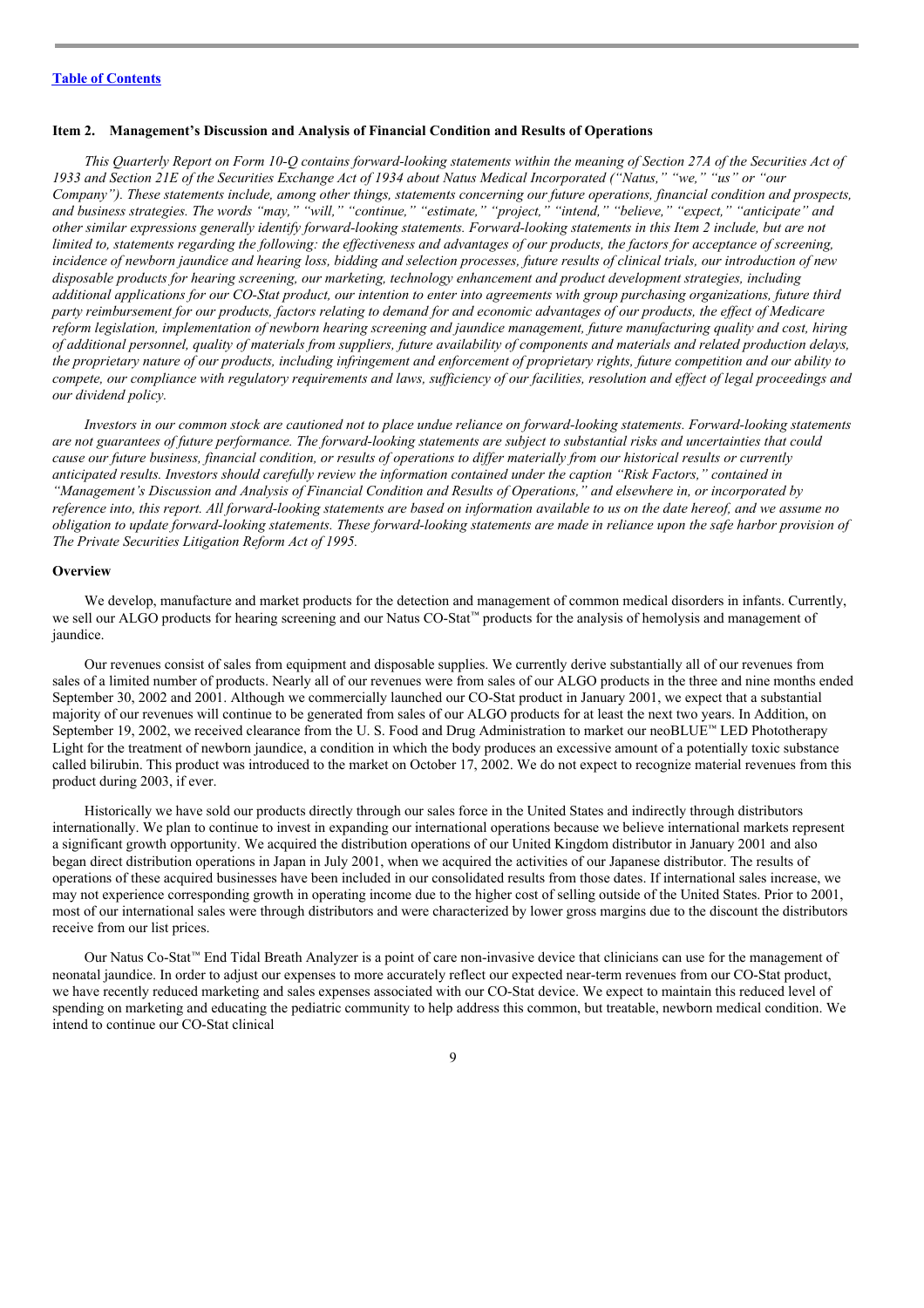study efforts with the expectation that the study outcomes will promote a broader acceptance of clinical use of the CO-Stat for managing neonatal jaundice.

Our net loss available to common stockholders during 2001 included accretion charges to increase over time the carrying amount of our redeemable convertible preferred stock to the amount we would be required to pay if the preferred stock were to be redeemed through the date of our initial public offering in July 2001. Our redeemable convertible preferred stock converted to common stock on a one-for-one basis upon the closing of our initial public offering in July 2001. We did not pay accrued dividends on the redeemable convertible preferred stock when it converted, and accrued, but unpaid dividends became additional paid-in capital.

#### **Critical Accounting Policies**

Our reserve for bad debts is estimated based in part on our historical results and in part on judgments on our ability to collect current accounts receivable. To date, bad debt expenses have been substantially in line with projected amounts. Our past bad debt experience may not be indicative of the bad debt expenses we may experience in the future.

Inventories are stated at the lower of cost, determined by the first-in, first-out method, or market. We evaluate our inventory levels based on marketing projections and expectations of future product sales among other things. If these projections or estimates change at some time in the future, we may be required to record charges for the write-down of excess or obsolete inventory.

The initial cost of obtaining patents is capitalized and amortized over their expected future lives. In March 2002, we acquired technology patents from a third party at a cost of \$1 million. We review our intangible assets annually for impairment. We have expressed our intention to acquire other technologies, patents and new products. We may not be successful in marketing those new products or products derived from, or protected by, such technologies and patents. In addition, the expected lives of such assets may need to be adjusted based on future knowledge and events. Claims made in patents may be challenged and refuted. As a result, the value of such technologies, patents or products may be impaired which could result in reducing the then carrying value or accelerating the rate of amortizing the assets.

We recognize revenue, net of discounts, from product sales, including sales to distributors, upon shipment when a purchase order has been received, the sales price is fixed and determinable and collection of the resulting receivable is probable. We generally do not provide rights of return on our products. However, we do make provision for initial standard warranty obligations of one year and post-sale training and customer support at the time the related revenue is recognized. Revenue from extended warranty contracts is recognized ratably over the warranty period. Advance payments from customers are recorded as deferred revenue until shipment of the related product.

Allowances for estimated warranty costs are estimated based on our historical results. To date, warranty and extended warranty costs have been in line with projected amounts. However, our past product warranty experience may not be indicative of the warranty costs we may experience in the future. We provide ALGO screening equipment to our customers on loan, without charge, while we repair or service their screening equipment.

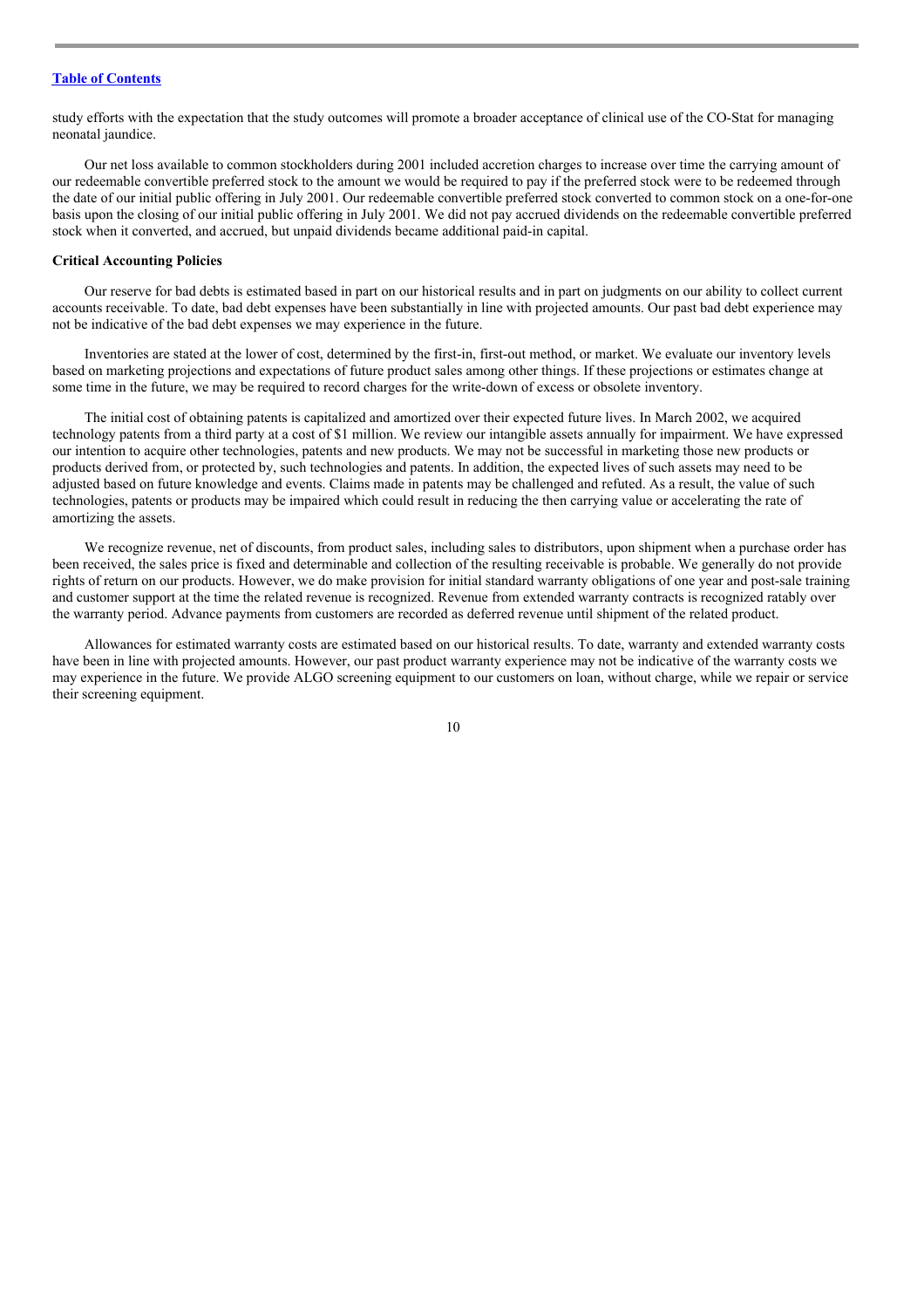## **Results of Operations**

The following table sets forth, for the periods indicated, selected consolidated statements of operations data as a percentage of total revenues. Our historical operating results are not necessarily indicative of the results for any future period.

|                                                            |            | <b>Three Months Ended</b><br>September 30, |            | <b>Nine Months Ended</b><br>September 30, |
|------------------------------------------------------------|------------|--------------------------------------------|------------|-------------------------------------------|
|                                                            | 2002       | 2001                                       | 2002       | 2001                                      |
| Revenues                                                   | 100.0%     | 100.0%                                     | 100.0%     | 100.0%                                    |
| Cost of revenues*                                          | 42.6       | 38.5                                       | 43.1       | 38.1                                      |
| Gross profit                                               | 57.4       | 61.5                                       | 56.9       | 61.9                                      |
| Operating expenses:                                        |            |                                            |            |                                           |
| Marketing and selling                                      | 50.2       | 47.6                                       | 53.5       | 45.2                                      |
| Research and development                                   | 19.8       | 18.7                                       | 19.0       | 16.1                                      |
| General and administrative                                 | 16.5       | 13.5                                       | 16.0       | 13.0                                      |
| Amortization of deferred stock compensation*               | 0.9        | 3.8                                        | 1.8        | 4.1                                       |
| Total operating expenses                                   | 87.4       | 83.6                                       | 90.3       | 78.4                                      |
|                                                            |            |                                            |            |                                           |
| Loss from operations                                       | (30.0)     | (22.1)                                     | (33.4)     | (16.5)                                    |
| Other income, net                                          | 6.8        | 11.1                                       | 6.1        | 3.4                                       |
| Loss before provision for income taxes                     | (23.2)     | (11.0)                                     | (27.3)     | (13.1)                                    |
| Provision for income taxes                                 | 0.4        |                                            | 0.5        |                                           |
| Net loss                                                   | (23.6)     | (11.0)                                     | (27.8)     | (13.1)                                    |
| Accretion of redeemable convertible preferred stock        |            | 1.1                                        |            | 3.8                                       |
| Net loss available to common stockholders                  | $(23.6)\%$ | $(12.1)\%$                                 | $(27.8)\%$ | $(16.9)\%$                                |
| * Amortization of deferred stock compensation included in: |            |                                            |            |                                           |
| Cost of revenues                                           | 0.5%       | 0.5%                                       | 0.4%       | 0.6%                                      |
| Operating expenses:                                        |            |                                            |            |                                           |
| Marketing and selling                                      | 0.6        | 1.9                                        | 1.0        | 2.1                                       |
| Research and development                                   | (0.3)      | 0.4                                        | 0.1        | 0.4                                       |
| General and administrative                                 | 0.6        | 1.5                                        | 0.7        | 1.6                                       |

#### **Three and Nine Months Ended September 30, 2002 and 2001**

#### **Revenues**

Our revenues consist almost exclusively of revenues from the sale of ALGO screening equipment and related disposable supplies. Our revenues increased \$457,000, or 7%, to \$6.8 million in the three months ended September 30, 2002 from \$6.3 million in the same period in 2001. The increase during the three months ended September 30, 2002 was primarily attributable to stronger demand for our products in Europe and stronger demand for ALGO supplies domestically. Our revenues decreased \$558,000, or 3%, to \$19.3 million in the nine months ended September 30, 2002 from \$19.9 million in the same period in 2001. The decrease during the nine months ended September 30, 2002 was primarily attributable to a reduction in sales in Japan offset by the factors that impacted the three months ended September 30, 2002. No end customer accounted for more than 10% of our revenues in the three or nine months ended September 30, 2002 and 2001. Sales to our former Japanese distributor accounted for 10% of our revenues in the nine months ended September 30, 2001.

Total  $0.9\%$   $3.8\%$   $1.8\%$   $4.1\%$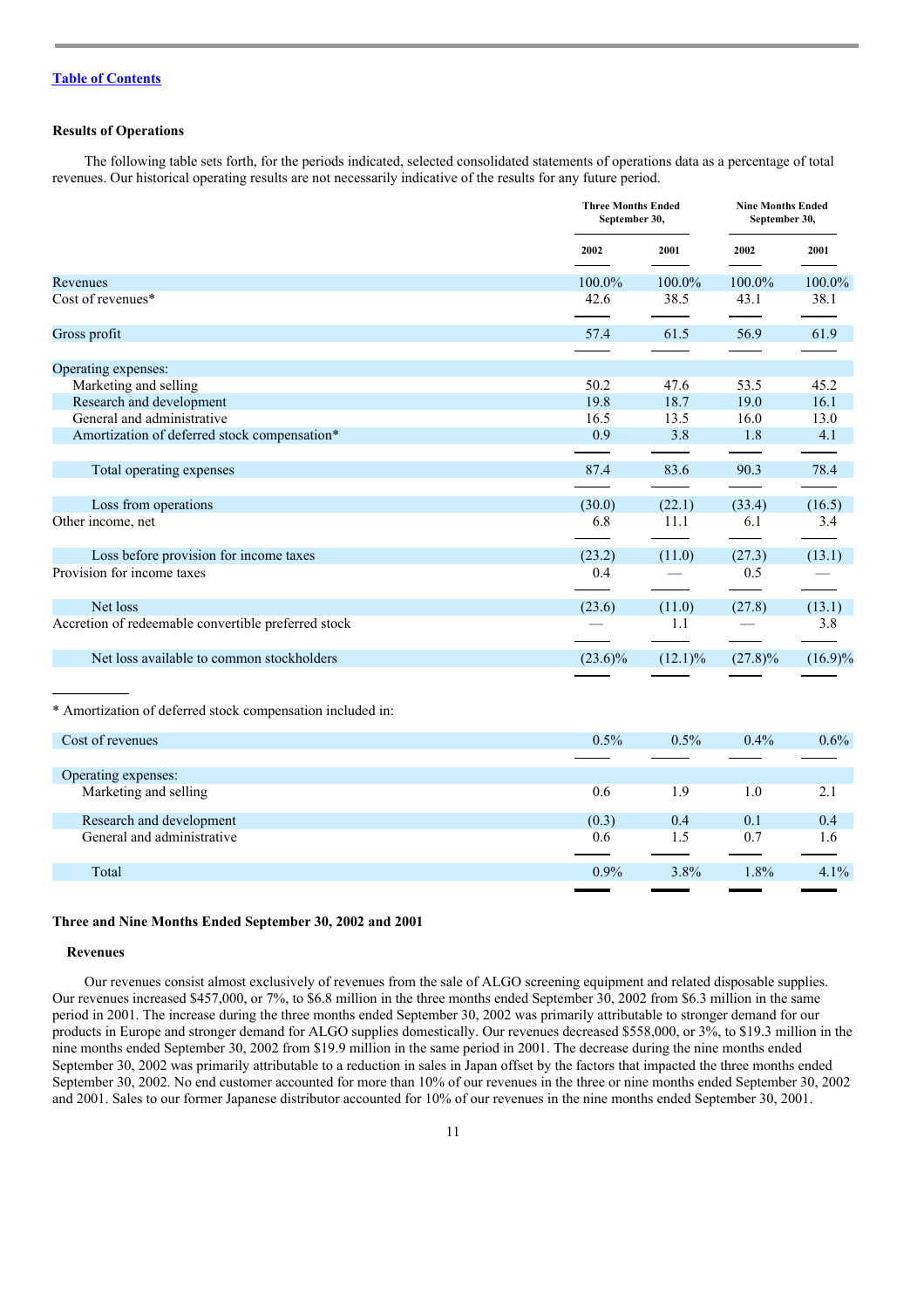Revenues from ALGO hearing screening equipment decreased by \$51,000, or 3%, to \$1.6 million in the three months ended September 30, 2002 from \$1.7 million in the same period in 2001. Revenues from screening equipment decreased by \$1.5 million, or 24%, to \$4.8 million in the nine months ended September 30, 2002 from \$6.3 million in the same period in 2001. Lower sales in Japan were the primary reason for the declines. In early 2001, we introduced the ALGO Portable hearing screener into the Japanese market. This new product introduction significantly increased equipment sales in Japan during the first half of 2001. There were no similar product introductions in Japan in 2002. Additionally, the economy in Japan remains weak and has resulted in a reduced rate of introduction of new infant hearing screening programs.

Revenues from ALGO disposable supplies increased by \$421,000, or 10%, to \$4.8 million in the three months ended September 30, 2002 from \$4.4 million in the same period in 2001. The increase was due primarily to an increase in domestic sales. Revenues from disposable supplies increased \$683,000, or 5%, to \$13.7 million in the nine months ended September 30, 2002 from \$13.0 million in the same period in 2001. The increase was attributable primarily to an increase in international sales resulting from the increase in our international installed base. However, we continue to encounter delays in bringing our new ALGO 3 Flexicoupler supply into full production, which limited their availability.

Revenues from sales outside the United States increased by \$354,000, or 47%, to \$1.1 million in the three months ended September 30, 2002 from \$761,000 in the same period in 2001. The increase in revenues for the three months ended September 30, 2002 was primarily the result of stronger demand in Europe. Revenues from sales outside the United States decreased \$338,000, or 10%, to \$3.0 million in the nine months ended September 30, 2002 from \$3.3 million in the same period in 2001. The decrease during the nine months ended September 30, 2002 was due to unusually high sales in Japan in early fiscal 2001 when we introduced the ALGO portable to the Japanese market.

#### **Costs of Revenues and Operating Expenses**

Cost of revenues includes material costs, personnel expenses, amortization of deferred stock compensation, packaging and shipping costs, other manufacturing costs, warranty expenses, and technology license fees. Our cost of revenues increased \$454,000, or 19%, to \$2.9 million in the three months ended September 30, 2002 from \$2.4 million in the same period in 2001. Cost of revenues as a percent of total revenues was 42.6% in the three months ended September 30, 2002, compared with 38.5% reported in the three months ended September 30, 2001. Cost of revenues as a percentage of total revenues was adversely impacted by higher early production costs associated with the ALGO 3 product line and increased manufacturing costs. We expect a reduction in the ALGO 3 product costs in the future as we recognize the benefits of lower cost components and manufacturing process improvements. Cost of revenues was adversely affected by increased participation by customers buying under group purchasing organization contracts. While providing an opportunity for increased unit sales, group purchasing organization contracts typically also have the impact of lowering the gross margins on such sales transactions.

Our cost of revenues increased \$752,000, or 10%, to \$8.3 million in the nine months ended September 30, 2002 from \$7.6 million in the same period in 2001. The increase was due primarily to increases in our manufacturing costs. As a percent of revenues, the cost of revenues increased to 43.1% in the nine months ended September 30, 2002 from 38.1% in the same period in 2001. The reduction in gross profits as a percent of revenues in the nine months ended September 30, 2002 was primarily a result of lower unit selling prices for screening equipment due to increased trade-in allowances, lower unit prices associated with an increased participation by customers buying under group purchasing organization contracts, and higher initial production costs associated with the ALGO 3 product line.

Marketing and selling expenses consist primarily of salaries, commissions, travel, promotional, and advertising costs. Our marketing and selling expenses increased \$393,000, or 13%, to \$3.4 million in the three months ended September 30, 2002 from \$3.0 million in the same period in 2001. Our marketing and selling expenses increased \$1.4 million, or 15%, to \$10.3 million in the nine months ended September 30, 2002 from \$9.0 million in the same period in 2001. The increases are primarily attributable to increased domestic sales staff and increased spending for advertising and public relations.

Research and development expenses consist of engineering costs to develop new products, enhance existing products, and validate the design of our new or enhanced products. Our research and development expenses increased \$160,000, or 14%, to \$1.3 million in the three months ended September 30, 2002 from \$1.2 million in the same period in 2001. Our research and development expenses increased \$462,000, or 14%, to \$3.7 million in the nine months ended September 30, 2002 from \$3.2 million in the same period in 2001. Increased use of outside consultants for new product development was the primary cause of the increases.

General and administrative expenses consist of corporate, finance, human resource, administrative and legal expenses. Our general and administrative expenses increased \$266,000, or 31%, to \$1.1 million in the three months

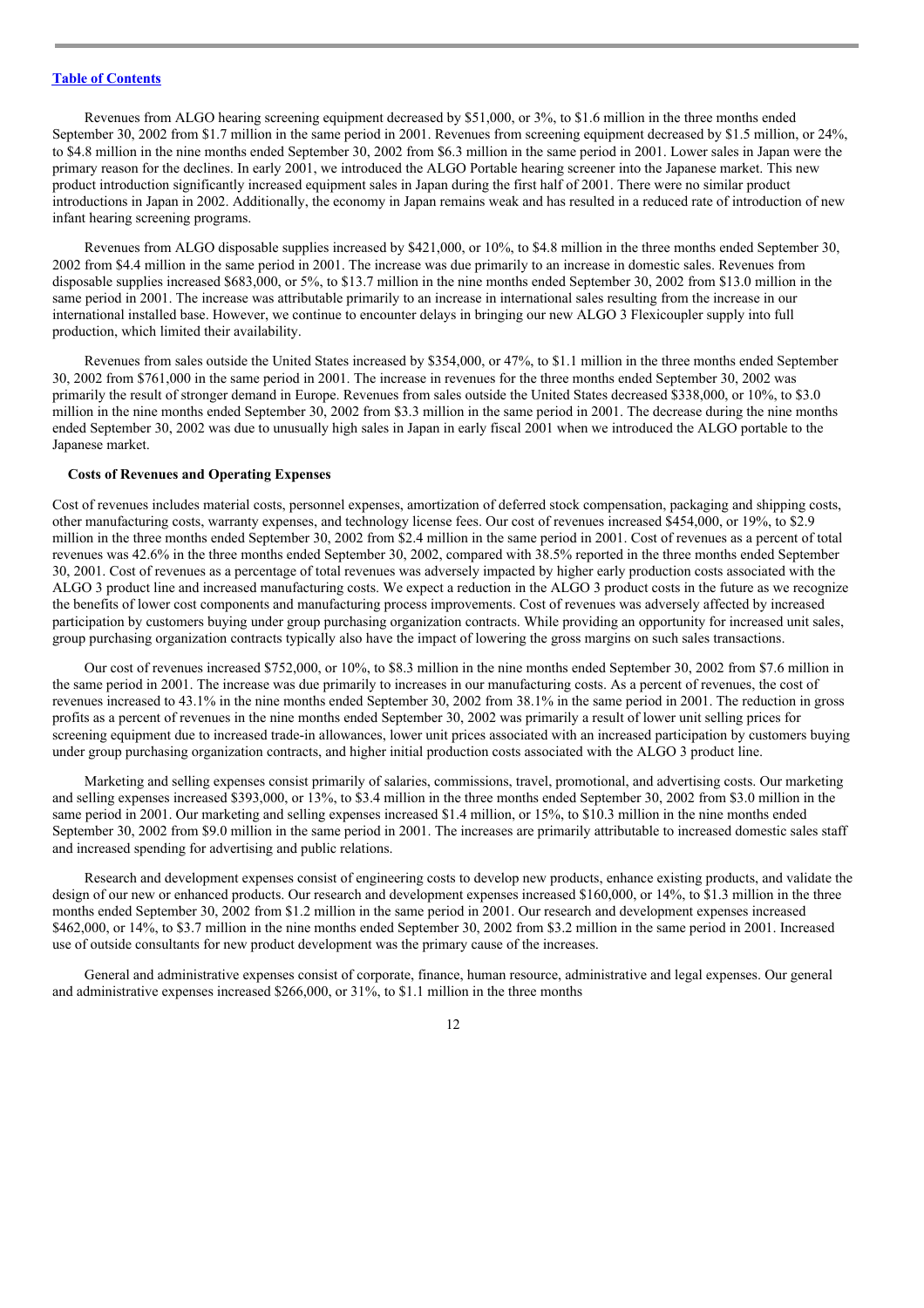ended September 30, 2002 from \$855,000 in the same period in 2001. Our general and administrative expenses increased \$509,000, or 20%, to \$3.1 million in the nine months ended September 30, 2002 from \$2.6 million in the same period in 2001. The increases in general and administrative expenses are primarily associated with the additional cost of being a public company, including increased staffing as well as outside professional services.

For the three months ended September 30, 2002, we recorded a restructuring charge of approximately \$255,000. This restructuring relates to an operating cost reduction plan that was initiated during the three months ended September 30, 2002, and resulted in a reduction of 18 employees and the accrual of associated employee termination-related benefits. The employee reductions were from production, marketing and sales, research and development, and administrative. Accordingly, the related charges were recorded in cost of revenues, marketing and selling, research and development, and general administrative expenses. None of the costs accrued were actually paid during the three months ended September 30, 2002.

We recorded aggregate amortization of deferred stock compensation of \$61,000 and \$238,000 in the three months ended September 30, 2002 and 2001, respectively. We recorded aggregate amortization of deferred stock compensation of \$341,000 and \$810,000 in the nine months ended September 30, 2002 and 2001, respectively.

Other income and expenses consist of interest income, interest expense, net capital gains and losses from our investment portfolio, net currency exchange gains and losses and other miscellaneous income and expenses. Other income decreased \$239,000, or 34%, to \$463,000 in the three months ended September 30, 2002 from \$702,000 for the same period in 2001. The decrease in interest income was due to lower interest rates resulting from current market conditions and our more conservative investment policy. Other income increased \$472,000, or 68%, to \$1.2 million in the nine months ended September 30, 2002 from \$692,000 for the same period in 2001. The increase was associated with the investment of the remaining net proceeds of our initial public offering in July 2001.

Foreign exchange gains were \$44,000 in the three months ended September 30, 2002 and \$251,000 in the nine months ended September 30, 2002. Exchange gains and losses were insignificant in 2001. The gains resulted primarily from reductions in local currency equivalents of U.S. dollar obligations associated with the recent weakening of the U.S. dollar against the British pound and the Japanese yen. Such gains were partially offset by unrealized translation losses that are not included in net income, but that were reported as a component of other comprehensive income.

#### **Liquidity and Capital Resources**

As of September 30, 2002, we had cash, cash equivalents and short-term investments of \$47.7 million, stockholders' equity of \$56.3 million and working capital of \$52.5 million. We completed an initial public offering of 5,000,000 shares of our common stock at \$11.00 per share in July 2001 and raised \$51.2 million after underwriting discounts and commissions, but before expenses payable by us. In August 2001, our managing underwriters exercised their right to purchase an additional 750,000 shares of our common stock at \$11.00 per share for net proceeds of \$7.7 million after underwriting discounts and commissions but before any expenses payable by us.

Net cash used in operating activities of \$3.4 million for the nine months ended September 30, 2002, resulted primarily from the net loss during the period and an increase in inventories, offset in part by non-cash items such as deferred stock compensation, and depreciation and amortization, coupled with a decrease in accounts receivable and an increase in accounts payable. The increase in inventories was due primarily to having inventory at our Japanese and UK subsidiaries at September 30, 2002, whereas in 2001 these inventories were owned by our independent distributors. A portion of the increase in inventory was also additional domestic inventory associated with the ALGO 3 product line. Net cash used in operating activities of \$1.8 million for same period in 2001 resulted primarily from the net loss during the period and increases in inventory offset in part by the same factors affecting the nine months ended September 30, 2002.

Net cash used in investing activities of \$1.6 million for the nine months ended September 30, 2002 was primarily the result of acquisition of property and equipment, including a major upgrade to the company's existing enterprise resource planning system, as well as increases in deposits and other assets, offset by proceeds from the sales of short-term investments (net of purchases). Net cash used in investing activities of \$456,000 for the same period in 2001 was primarily the result of acquisition of property and equipment, and an increase in deposits and other assets. Because of our investment policy, the types of investments we may make are limited. Primarily all of our short-term investments are available-for-sale securities with maturities of less than a year, and fluctuations between cash equivalents and short-term investments are often attributable to investment decisions. We had no material capital expenditure commitments as of September 30, 2002, and we currently do not intend to enter into any material capital expenditure commitments for for the remainder of 2002. We have one hold-to-maturity investment, a \$332,000 interest-bearing certificate of deposit with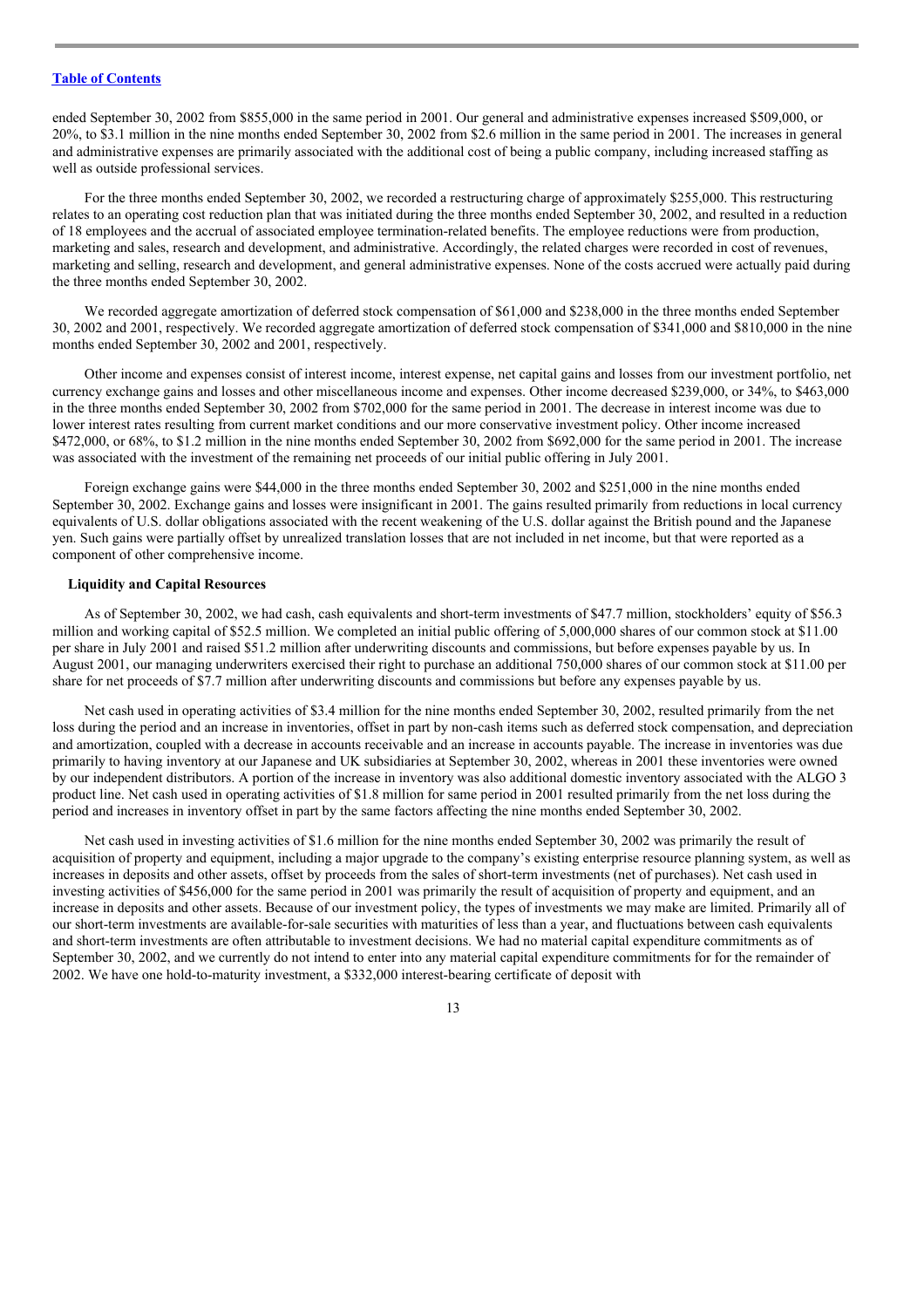a bank that matures in April 2004. This investment was assigned to a bank in February 1999 to guarantee a loan on a primary residence of an officer totaling \$250,000 plus accrued interest. The guarantee is collateralized by 26,688 shares of our stock held by the officer.

Net cash provided by financing activities of \$379,000 for the nine months ended September 30, 2002, was primarily from the proceeds of purchases of stock by employees pursuant to our stock option and purchase plans. Net cash provided by financing activities of \$57.5 million for the nine months ended September 30, 2001 resulted primarily from the net proceeds received from our initial public offering offset by deferred offering costs.

Our future liquidity and capital requirements will depend on numerous factors, including:

- the amount and timing of revenues;
- the extent to which our existing and new products gain market acceptance;
- the extent to which we make acquisitions:
- the cost and timing of expansion of product development efforts and the success of these development efforts;
- the cost and timing of expansion of marketing and selling activities; and
- available borrowings under line of credit arrangements and the availability of other means of financing.

In March 2002, we entered into an agreement to acquire certain intellectual property and technology patents of a private company for \$1.0 million subject to certain conditions to closing and other obligations of the seller. We financed the acquisition with short-term notes payable that do not bear interest. Payments of \$500,000 each were made in April and July 2002, and the notes have been paid in full. We also entered into a product development agreement with respect to the acquired rights, which we expect will involve additional payments in the aggregate amount of \$500,000 between April 1, 2002 and September 30, 2003. As of September 30, 2002, we have accrued \$125,000 of the costs associated with the product development agreement.

We believe that our current cash and cash equivalent balances and any cash generated from operations and from current or future debt financing will be sufficient to meet our operating and capital requirements for at least the next 18 months. However, it is possible that we may require additional financing within this period. We intend to continue to invest in the development of new products, and enhancements to our existing products, and in both existing and new product distribution domestically and overseas. The factors described above will affect our future capital requirements and the adequacy of our available funds. In addition, even if our current funds are sufficient to meet our anticipated cash needs during the next 18 months, we may need to raise additional funds beyond this time, particularly if we invest significant amounts in the acquisition of businesses and products. We may be required to raise those funds through public or private financings, strategic relationships or other arrangements. Any additional equity financing may be dilutive to stockholders and debt financing, if available, may involve restrictive covenants.

#### **Recent Accounting Pronouncements**

In June 2001, the Financial Accounting Standards Board (FASB) issued Statement of Financial Accounting Standards (SFAS) No. 141, *Business Combinations* and SFAS No. 142, *Goodwill and Other Intangible Assets*. SFAS No. 141 requires that all business combinations initiated after September 30, 2001 be accounted for under the purchase method and addresses the initial recognition and measurement of goodwill and other intangible assets acquired in a business combination. SFAS No. 142 addresses the initial recognition and measurement of intangible assets acquired outside of a business combination and the accounting for goodwill and other intangible assets subsequent to their acquisition. SFAS No. 142 provides that intangible assets with finite useful lives be amortized and that goodwill and intangible assets with indefinite lives will not be amortized, but will rather be tested at least annually for impairment. Under the provisions of SFAS No. 142, any impairment loss identified upon adoption of this standard is recognized as a cumulative effect of a change in accounting principle, which is charged directly to retained earnings. Any impairment loss incurred subsequent to initial adoption of SFAS No. 142 is recorded as a charge to current period earnings. We adopted SFAS No. 142 on January 1, 2002 and stopped amortizing immaterial amounts of goodwill that resulted from business combinations completed prior to September 30, 2001. The adoption of SFAS No. 141 and 142 did not have a material effect on our financial position or results of operations.

In June 2001, the FASB issued SFAS No. 143, *Accounting for Asset Retirement Obligations*. SFAS No. 143 addresses financial accounting and reporting for obligations associated with the retirement of tangible long-lived assets and the associated asset retirement costs, including legal obligations. We are required to adopt SFAS No. 143 January 1, 2003. We currently believe the adoption of SFAS No. 143 will not have a material effect on our financial position or results of operations.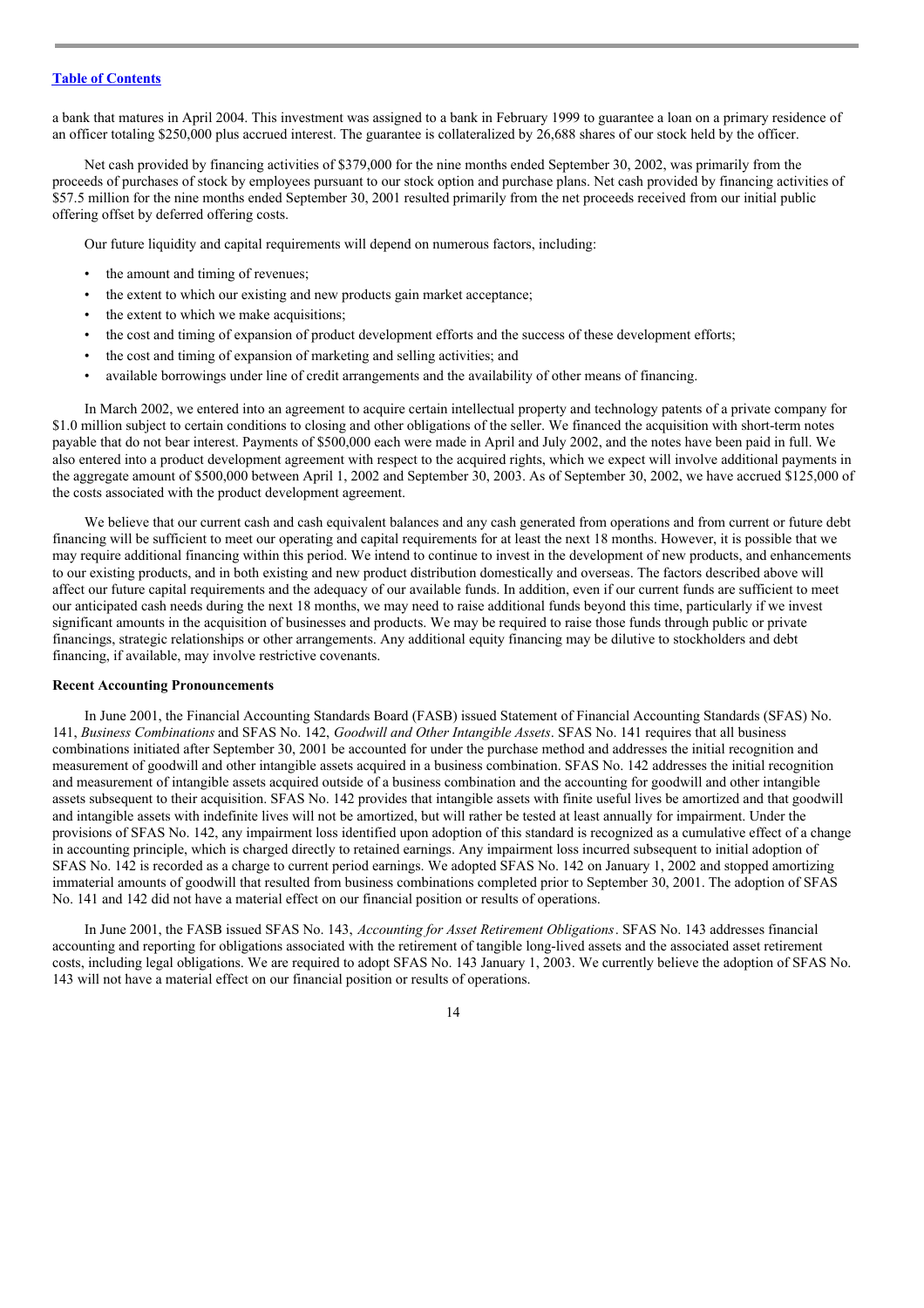In August 2001, the FASB issued SFAS No. 144, Accounting for the Impairment or Disposal of Long-Lived Assets, effective for fiscal years beginning after December 31, 2001. Under the new rules, the criteria required for classifying an asset as held-for-sale have been significantly changed. Assets held-for-sale are stated at the lower of their fair values or carrying amounts, and depreciation is no longer recognized. In addition, the expected future operating losses from discontinued operations will be displayed in discontinued operations in the period in which the losses are incurred rather than as of the measurement date. More dispositions will qualify for discontinued operations treatment in the statement of operations under the new rules. We adopted SFAS No. 144 January 1, 2002. The adoption of SFAS No. 144 did not have any impact on our financial position, results of operations or cash flows.

In April 2002, the FASB issued SFAS No. 145, which, among other things, changed the presentation of gains and losses on the extinguishment of debt. Any gain or loss on extinguishment of debt that does not meet the criteria in APB Opinion 30, "Reporting the Results of Operations — Reporting the Effects of Disposal of a Segment of a Business, and Extraordinary, Unusual and Infrequently Occurring Events and Transactions", shall be included in operating earnings and not presented separately as an extraordinary item. We will adopt SFAS No. 145 January 1, 2003.

In June 2002, the FASB issued SFAS No. 146, *Accounting for Costs Associated with Exit or Disposal Activities*, which addresses accounting for restructuring and similar costs. SFAS No. 146 supersedes previous accounting guidance, principally Emerging Issues Task Force Issue, or EITF, No. 94-3 Liability Recognition for Certain Employee Termination Benefits and Other Costs to Exit on Activity *(including Certain Costs Incurred in a Restructuring)*. SFAS No. 146 requires that the liability for costs associated with an exit or disposal activity be recognized when the liability is incurred. Under Issue 94-3, a liability for an exit cost was recognized at the date of the Company's commitment to an exit plan. SFAS No. 146 also establishes that the liability should initially be measured and recorded at fair value. Accordingly, SFAS 146 may affect the timing of recognizing future restructuring costs as well as the amount recognized. We will adopt the provisions of SFAS 146 for restructuring activities initiated after December 31, 2002.

#### **Risk Factors**

#### We have a history of losses and may experience losses in the future, which may result in the market price of our common stock **declining**

Since our inception, we have incurred significant net losses and expect to incur net losses in 2002.

We anticipate that our expenses may increase substantially in the foreseeable future as we:

- continue to invest in research and development to enhance our ALGO and CO-Stat products and develop new technologies;
- develop additional applications for our current technology, such as the use of our CO-Stat breath analyzer for the detection of preterm labor and pre-eclampsia;
- increase our marketing and selling activities, particularly outside the United States;
- continue to increase the size and number of locations of our customer support organization, particularly outside the United States; and
- develop additional infrastructure and hire required management and other employees to keep pace with our growth.

As a result of these possible increased expenses, we may need to generate significantly higher revenues to achieve profitability. We cannot be certain that we will achieve profitability in the future or, if we achieve profitability, sustain it. If we do not achieve and maintain profitability, the market price of our common stock is likely to decline, perhaps substantially.

#### We have relied, and expect to continue to rely, on sales of our ALGO product family for substantially all of our revenues, and a **decline in sales of these products could cause our revenues to fall**

Historically, we have derived substantially all of our revenues from sales of our ALGO products. We expect that the revenues from our ALGO product family will continue to account for a substantial majority of our revenues for at least the next two years. To date, our MiniMuff product, which is a disposable ear cover for newborns, and our CO-Stat Product, which is a jaundice management device for newborns, have accounted for only a small percentage of our revenues. We introduced our neoBLUE LED Phototherapy Light in October 2002 and do not expect to recognize any material revenues from this product during 2003, if ever. Any factors adversely affecting the pricing of our ALGO screening equipment and related disposables or demand for our ALGO products, including physician acceptance or the selection of competing products, could cause our revenues to decline and our business to suffer.

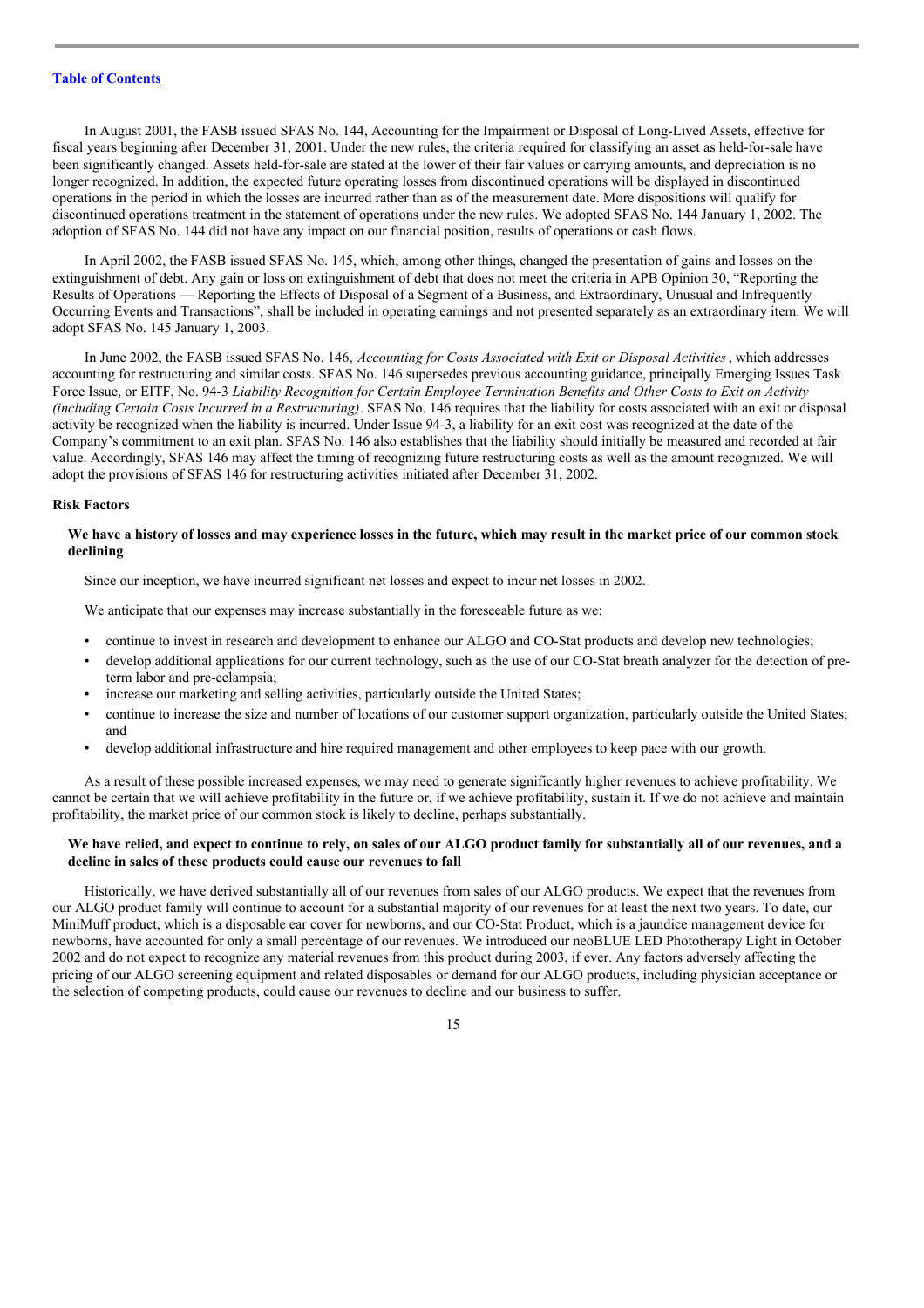#### If more physicians do not adopt our ALGO and CO-Stat products, we will not achieve future sales growth

We acquired the ALGO product technology in 1987, and introduced our CO-Stat product in January 2001. More neonatologists and pediatricians must adopt these products for our sales to increase. We believe that physicians will not continue to use our products unless they determine, based on published peer-reviewed journal articles, long-term clinical data and experience, that the products provide an accurate and cost-effective alternative to other means of testing for hearing impairment or jaundice management. There are currently alternative hearing screening and jaundice management products, which may be less expensive or may be quicker on a per test basis. Physicians are traditionally slow to adopt new products, testing practices and treatments, partly because of perceived liability risks and the uncertainty of third party reimbursement. If more neonatologists and pediatricians do not adopt our products, we may never have significant revenues or achieve and maintain profitability. Factors that may affect the medical community's acceptance of our products, some of which are beyond our control, include:

- the changing governmental and physician group guidelines for screening of newborns, particularly with respect to full term babies;
- the performance, quality, price and total cost of ownership of our screening products relative to other screening and jaundice management products for newborns;
- the performance, quality, price and total cost of ownership of our jaundice management products;
- our ability to maintain and enhance our existing relationships and to form new relationships with leading physician organizations, hospitals and third party payors;
- changes in state and third party payor reimbursement policies for newborn screening equipment; and
- the adoption of state and foreign laws requiring universal newborn screening.

#### A general economic downturn in the United States or abroad may reduce our revenue and harm our business

The primary customers for our products are neonatologists, physicians, audiologists, hospitals and government agencies. Any significant downturn in domestic or global economic conditions which results in the reduction of the capital spending budgets of our customers or a delay in capital equipment purchases would likely result in a decline in demand for our products and could be detrimental to our business. Economic growth in the United States and other countries has slowed significantly and many commentators believe that the United States economy is experiencing a recession. Overall, customer spending is getting tighter and spending decisions are being more closely scrutinized. These conditions have negatively impacted our business and may continue to do so if they persist. Like other companies, we currently have very limited visibility with respect to our near term quarters and are having difficulty predicting our revenues and operating results during these periods.

#### A sluggish economy as a result of recent and future terrorist attacks and the uncertainty of war could have an adverse effect on **our business**

The September 11, 2001 terrorist attacks in New York and Washington D.C. contributed to the slowdown in the United States economy and the economies of other countries. At the time of the attacks, capital investment by businesses, particularly capital investment in technology, had been experiencing substantial weakness. Continuing economic and political uncertainties, both domestically and abroad, resulting from these attacks and the uncertainty of war have resulted in declines in new technology investments by our customers, including investment in our products. We do not know what further effect future terrorist attacks, or resulting military actions by the United States, could have on our business, revenues or results of operations. If our customers or potential customers defer or cancel purchases of our products, our revenues will be adversely affected, which would harm our results of operations and financial condition.

#### **If earthquakes and other catastrophic events strike, our business may be negatively affected.**

Our corporate headquarters, including a substantial portion of our research and development operations, are located in the Silicon Valley area of Northern California, a region known for seismic activity. A significant natural disaster such as an earthquake could have a material adverse impact on our business, operating results, and financial condition.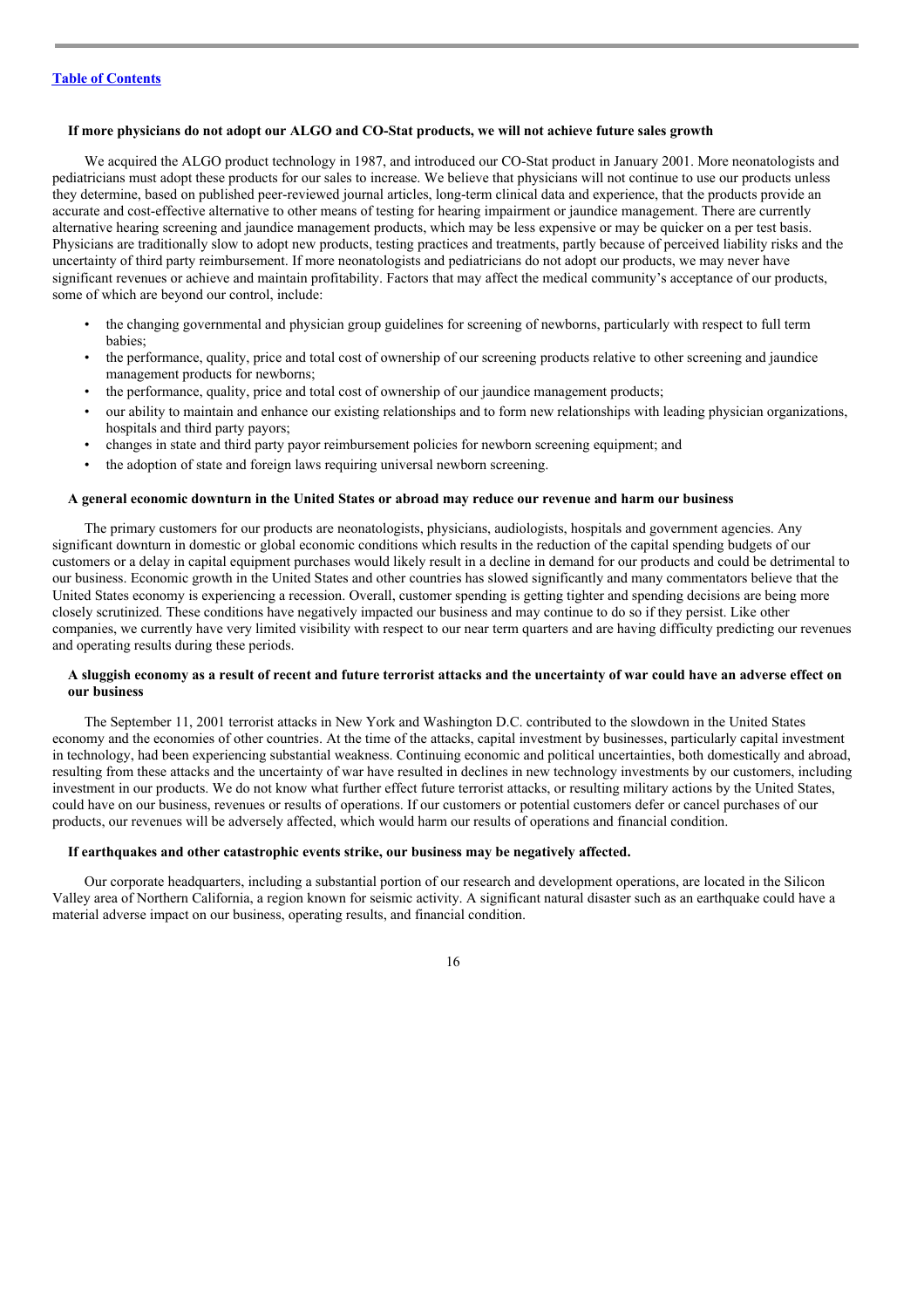#### **Quarterly operating results may fluctuate, which could cause our stock price to fluctuate**

Our revenues and operating results have varied significantly from quarter to quarter in the past and may continue to fluctuate in the future. The following are among the factors that could cause our revenues, operating results and margins to fluctuate significantly from quarter to quarter:

- the budgeting cycle of our customers;
- the size and timing of specific sales, such as large purchases of screening equipment or disposables by government agencies or hospital systems;
- product and price competition;
- trade-in allowances or other concessions in connection with the introduction of new products or improvements to existing products;
- the timing and market acceptance of new product introductions and product enhancements by us and our competitors, such as the expected reduction in demand for and potential inventory obsolescence relating to our existing ALGO screener prior to or after the announced launch date of our next generation ALGO screener;
- the length of our sales cycle;
- the loss of key sales personnel or international distributors; and
- changes caused by the rapidly evolving market for newborn screening products.

In addition, if a majority of our customers were to implement enterprise-wide evaluation programs or purchase products for the entire organization at once, our sales cycle could lengthen and our revenues could be erratic from quarter to quarter.

We have limited historical experience selling our CO-Stat products and cannot determine how the sales cycle for the CO-Stat products will affect our revenues. The sales cycle, however, could be protracted and could result in further unpredictability in our revenues from quarter to quarter.

Many of these factors are beyond our control, and we believe that you should not rely on our results of operations for interim periods as an indication of our expected results in any future period.

#### **Historically operating results have been subject to seasonal fluctuations**

We experience seasonality in the sale of our screening equipment. For example, our sales typically decline from our fourth fiscal quarter to our first fiscal quarter. We anticipate that we will continue to experience relatively lower sales in our first fiscal quarter due to patterns in the capital budgeting and purchasing cycles of our current and prospective customers, many of which are government agencies. We may also experience declining sales in the third fiscal quarter due to summer holiday and vacation schedules. These seasonal factors may lead to fluctuations in our quarterly operating results.

#### Our operating results may be negatively affected if we do not succeed in developing and marketing additional products or **improving our existing products**

We intend to develop additional testing products for the diagnosis and monitoring of common medical conditions in infants and pregnant women. Developing new products and improving our existing products to meet the needs of neonatologists and pediatricians requires significant investments in research and development. If we fail to successfully develop and market new products and update our existing products, our operating results may decline as our existing products reach the end of their commercial life cycles.

#### **Future growth will depend on our ability to achieve volume sales of our CO-Stat products**

We introduced our CO-Stat product family for clinical research uses in July 1999 and began commercially marketing it in January 2001. To date, CO-Stat products have accounted for only a limited portion of our revenues. Our future growth and profitability will depend on our ability to commercially sell CO-Stat products. We cannot be certain that our entry into the jaundice management segment of the newborn testing market with our CO-Stat products will be successful, that the jaundice management market will develop or that physicians, governments or other third party vendors will accept and adopt these products.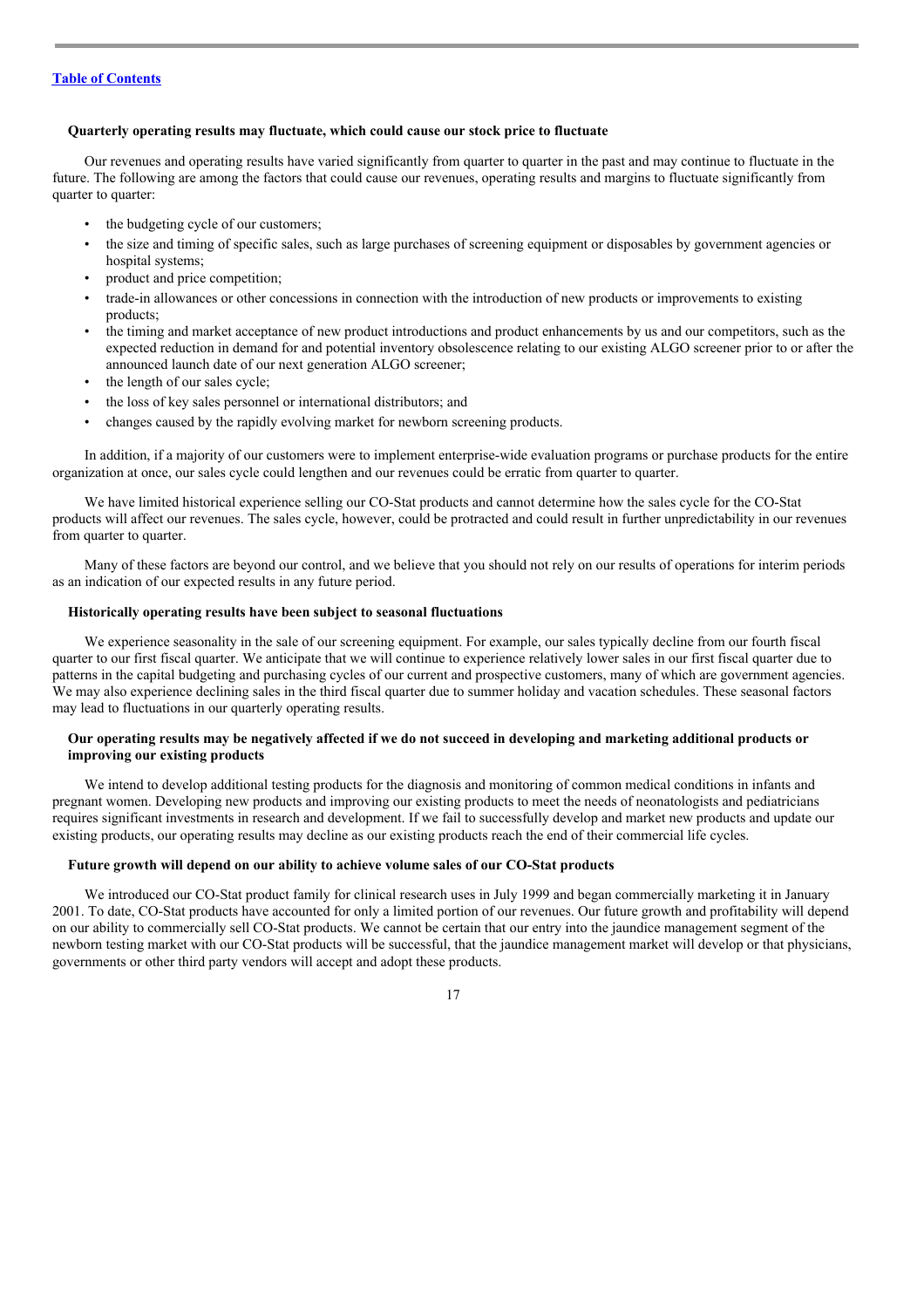#### Physicians may not adopt our CO-Stat products if we cannot show that these products are cost-effective or if long-term clinical **data does not support our early results, which would harm our operating results**

While the clinical study has concluded that our CO-Stat product is most cost-effective for jaundice management, we cannot be certain that additional clinical studies will produce the same results. The commercial acceptance of our CO-Stat products depends in part upon favorable results from clinical studies.

If clinical studies do not continue to produce satisfactory clinical data supported by the independent efforts of clinicians, our new products may not be accepted by physicians or government agencies as meeting the standards of care for universal newborn screening. Our safety, effectiveness, reliability, sensitivity and specificity data for the CO-Stat product is based in part on a study of over 1,300 children conducted in 1998. We may find that data from longer-term follow-up studies or studies involving a larger number of children is inconsistent with our relatively short-term data. If longer-term studies or clinical experience indicate that the CO-Stat product does not provide sensitive, specific and reliable results, our products may not gain commercial acceptance and our revenues could decline. In addition, we could be subject to significant liability for a test that failed to detect an elevated ETCO leading to jaundice or costs and emotional distress incurred by families whose children received results indicating elevated hemolysis when none existed. We could have similar issues with any other products we offer in the future.

#### If the guidelines for recommended universal newborn screening do not continue to develop in the United States and foreign countries, and governments do not require testing of all newborns as we anticipate, our revenues may not grow because our **products will not be needed for universal newborn screening**

The demand for our screening products depends, in part, upon state and foreign governments' adoption of universal screening requirements for the disorders for which our products screen. The guidelines for universal newborn screening for hearing impairment and jaundice monitoring have been adopted by some physician groups and governments only recently. We cannot predict the outcome or the impact that statutes and government regulations requiring universal newborn screening will have on our sales. The widespread adoption of these guidelines will depend on our ability to educate government agencies, neonatologists, pediatricians, third party payors and hospital administrators about the benefits of universal newborn hearing testing and the benefits of universal newborn hemolysis monitoring, as well as the use of our products to perform the screening and monitoring.

#### Revenues may stagnate if densely populated states and foreign countries do not adopt guidelines requiring universal newborn **hearing screening or jaundice monitoring or if those guidelines have a long phase-in period**

Revenues may be impeded if the governments in the most densely populated states and foreign countries do not require universal screening for the disorders for which our products test. As of September 30, 2002, 37 states and the District of Columbia had mandated universal newborn hearing screening, but the phase-in of these guidelines varies widely from six months to four years. To date in foreign countries, there has been only limited adoption of newborn hearing screening prior to hospital discharge.

#### Revenues may be negatively effected if state and foreign governments do not mandate hemolysis monitoring as the standard of **care for newborn jaundice screening**

To date, physician groups and federal, state and local governments have not mandated the screening methodology to be used for newborn jaundice management or established monitoring of hemolysis as the best practice. If these mandates or practice recommendations are not issued, a market may not develop for our CO-Stat products.

#### Failure to educate clinician, government and other third party payors could significantly reduce our product sales

It is critical to the success of our sales efforts that we educate a sufficient number of clinicians, hospital administrators and government agencies about our products and the costs and benefits of universal newborn hearing testing and universal newborn jaundice management using hemolysis monitoring. We rely on physician, government agency and other third party payor confidence in the benefits of testing with our products as well as their comfort with the reliability, sensitivity and specificity of our products. The impact of our products will not be demonstrable unless highly sensitive and specific evaluations are performed on a substantial number of newborns, including those who do not have risk factors for hearing impairment or who do not display signs of jaundice. If we fail to demonstrate the effectiveness of our products and the potential long-term benefits to patients and third party payors of universal newborn screening, our products will not be adopted.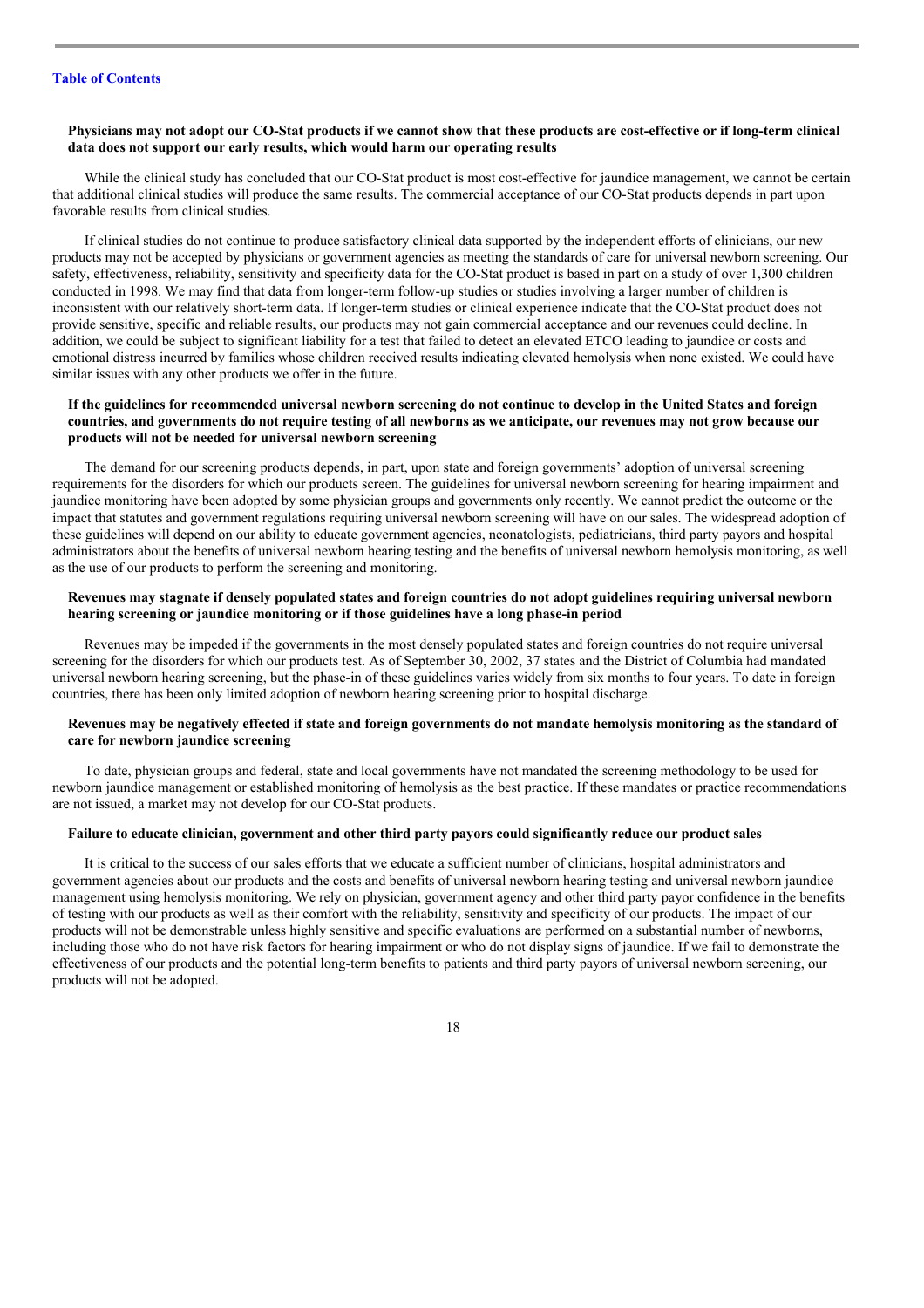#### If health care providers are not adequately reimbursed for the screening procedures or for screening equipment itself, we may not **achieve significant revenues**

Physicians, hospitals and state agencies are unlikely to purchase our products if clinicians are not adequately reimbursed for the screening procedures conducted with our equipment or the disposable products needed to conduct the screenings. Unless a sufficient amount of positive, peer-reviewed clinical data about our products has been published, third party payors, including insurance companies and government agencies, may refuse to provide reimbursement for the cost of newborn hearing screening and hemolysis monitoring with our products. Furthermore, even if reimbursement is provided, it may not be adequate to fully compensate the clinicians or hospitals. Some third party payors may refuse adequate reimbursement for screening unless the infant has demonstrable risk factors. If health care providers cannot obtain sufficient reimbursement from third party payors for our products or the screenings conducted with our products, it is unlikely that our products will ever achieve significant market acceptance.

Acceptance of our products in international markets will be dependent upon the availability of adequate reimbursement or funding, as the case may be, within prevailing health care payment systems. Reimbursement, funding and health care payment systems vary significantly by country and include both government-sponsored health care and private insurance. Although we intend to seek international reimbursement or funding approvals, we may not obtain these approvals in a timely manner or at all.

#### **Adverse changes in reimbursement policies could have a negative impact on our business**

We are unable to predict changes in the reimbursement methods used by third party health care payors. For example, some payors are moving toward a managed care system in which providers contract to provide comprehensive health care for a fixed cost per person. We cannot assure you that in a managed care system the cost of our products will be incorporated into the overall payment for childbirth and newborn care or that there will be adequate reimbursement for our screening equipment and disposable products separate from reimbursement for the procedure. Unless the cost of screening is reimbursed as a standard component of the newborn's care, universal screening is unlikely to occur and the number of infants likely to be screened with our products will be substantially reduced.

#### We have very limited experience selling and marketing products other than our ALGO products, and our failure to build and manage our sales force or to market and distribute our CO-Stat products or other products effectively will hurt our revenues and **quarterly results**

Since we only recently began to market our CO-Stat products, our sales force has little experience selling these products, and we cannot predict how successful they will be in selling them. In order to successfully introduce and penetrate the market for our CO-Stat products, we must sell our products to hospital administrators accustomed to the use of laboratory bench equipment rather than portable point of care screening devices for jaundice management.

We market almost all of our newborn hearing screening products in the United States through a direct sales force. There are significant risks involved in building and managing our sales force and marketing our products. We may be unable to hire a sufficient number of qualified sales people with the skills and training to sell our newborn hearing screening and jaundice management products effectively. Furthermore, we do not have any agreements with distributors for sales of our CO-Stat products.

#### We may not be successful in generating revenues from our CO-Stat products because we may encounter difficulties in **manufacturing our CO-Stat products in commercial quantities**

We do not have experience manufacturing our CO-Stat products in commercial quantities, and we may encounter difficulties in the manufacturing of these products. We may also increase our manufacturing personnel or increase the volume of products we purchase from contract manufacturers that produce the CO-Stat products for us. Our inability to achieve the above, we may not be successful in marketing our CO-Stat products, and our revenues and financial condition may be harmed.

## If we lose our relationship with any supplier of key product components or our relationship with a supplier deteriorates or key components are not available in sufficient quantities, our manufacturing could be delayed and our business could suffer

We contract with third parties for the supply of some of the components used in our products and the production of our disposable products. Some of our suppliers are not obligated to continue to supply us. For certain of these materials and components, relatively few alternative sources of supply exist. In addition, the lead-time involved in the manufacturing of some of these components can be lengthy and unpredictable. During the third quarter of 2002, we experienced delays on the part of a supplier to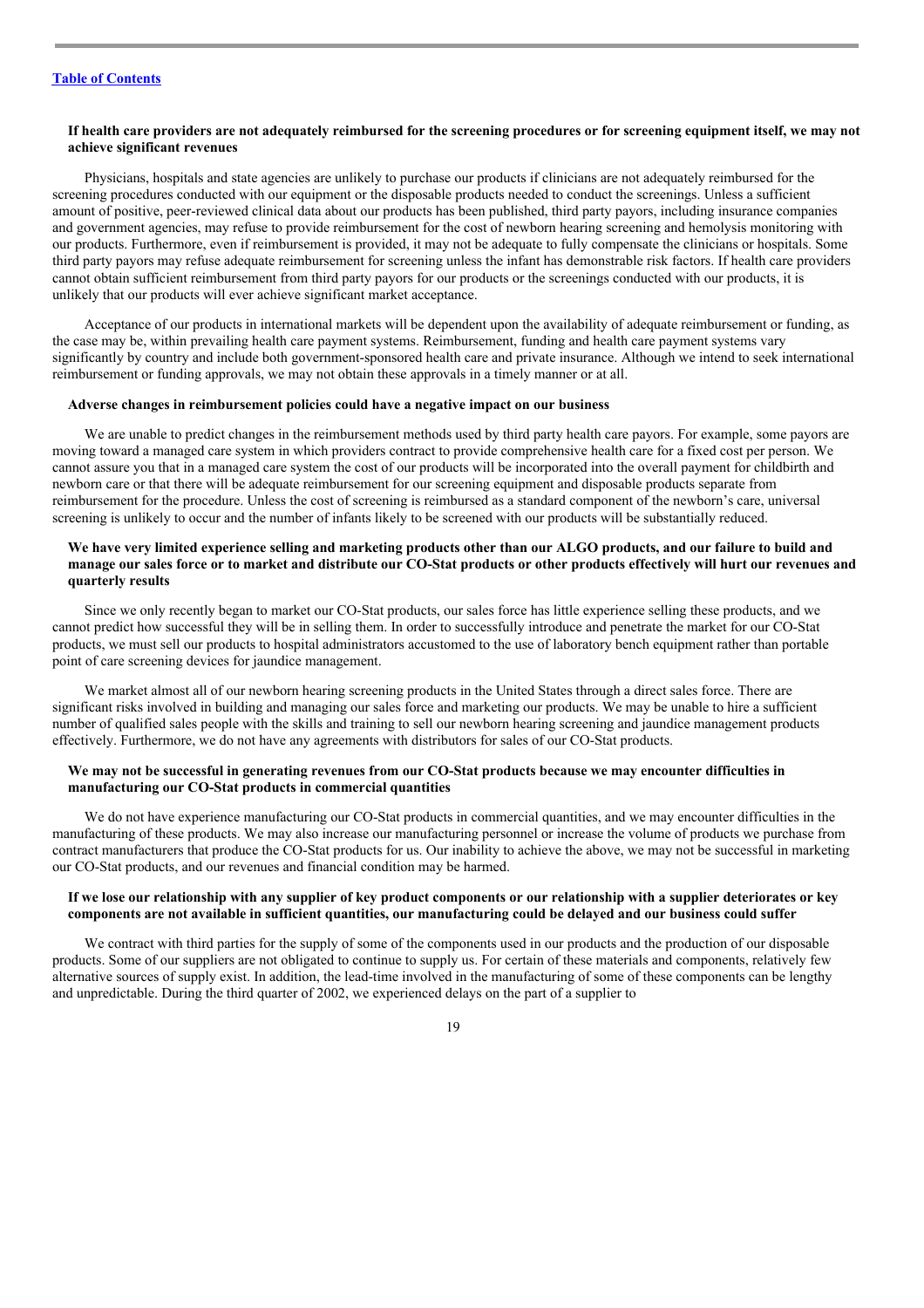provide us with volume production of our new ALGO 3 Flexicoupler™ supplies. If these suppliers become unwilling or unable to supply us with our requirements, it might be difficult to establish additional or replacement suppliers in a timely manner or at all. This would cause our product sales to be disrupted and our revenues and operating results to suffer.

Replacement or alternative sources might not be readily obtainable due to regulatory requirements and other factors applicable to our manufacturing operations. Incorporation of components from a new supplier into our products may require a new or supplemental filing with applicable regulatory authorities and clearance or approval of the filing before we could resume product sales. This process may take a substantial period of time, and we cannot be assured that we would be able to obtain the necessary regulatory clearance or approval. This could create supply disruptions that would harm our product sales and operating results.

There is only one Natus approved supplier that provides hydrogel, the adhesive used in our disposable products. In addition, we have relied on a single supplier for the electrochemical sensors used in our CO-Stat analyzer and we have not qualified another vendor for this component. A disruption in the supply of the adhesive or electrochemical sensors could negatively affect our revenues. If we or our contract manufacturers were unable to locate another supplier, it could significantly impair our ability to sell our products. In addition, we may be required to make new or supplemental filings with applicable regulatory authorities prior to our marketing a product containing new materials or produced in a new facility. If we fail to obtain regulatory approval to use a new material, we may not be able to continue to sell the affected products and revenues and operating results could suffer.

#### Group purchasing organizations and sales to high volume purchasers may reduce our average selling prices, which would reduce **our revenues and gross profits.**

We have entered, and may in the future enter, into agreements with customers who purchase high volumes of our products. Our agreements with these customers may contain discounts off of our normal selling prices and other special pricing considerations, which could cause our revenues and profit margins to decline. In addition, we have entered into agreements to sell our products to members of group purchasing organizations, which negotiate volume purchase prices for medical devices and supplies for member hospitals, group practices and other clinics. While we make sales directly to group purchasing organization members, the members of these group purchasing organizations now receive volume discounts off our normal selling price and may receive other special pricing considerations from us from time to time. Sales to members of one group purchasing organization, Novation, LLC, accounted for approximately 30% of our total revenues in the nine months ended September 30, 2002, and approximately 25% and 22% of our total revenues in the twelve months ended December 31, 2001 and 2000 respectively. Sales to members of group purchasing organizations accounted for approximately 53% of our total revenues in the nine months ended September 30, 2002, and approximately 35% and 23% of our total revenues the twelve months ended December 31, 2001 and 2000 respectively. Other of our existing customers may be members of group purchasing organizations with which we do not have agreements. Our sales efforts through group purchasing organizations may conflict with our direct sales efforts to our existing customers. If we enter into agreements with new group purchasing organizations and some of our existing customers begin purchasing our products through those group purchasing organizations, our revenues and profit margins could decline.

#### We rely on sales to existing customers for a majority of our revenues, and if our existing customers do not continue to purchase **products from us, our revenues may decline**

We rely on sales of additional screening products to our existing customers for a majority of our revenues. If we fail to sell additional screening products to our existing customers directly or indirectly, we would experience a material decline in revenues.

#### Because we rely on distributors or sub-distributors to sell our products in some markets outside of the United States, our revenues could decline if our existing distributors reduce the volume of purchases from us or if our relationship with any of these **distributors is terminated**

We currently rely on our distributors or sub-distributors for a majority of our sales outside the United States. Some distributors also assist us with regulatory approvals and education of physicians and government agencies. We intend to continue our efforts to increase our sales in Europe, Japan and other countries with a relatively high level of health care spending on infants. If we fail to sell our products through our international distributors, we would experience a decline in revenues unless we begin to sell our products directly in those markets. We cannot be certain that we will be able to attract new international distributors that market our products effectively or provide timely and cost-effective customer support and service. Even if we are successful in selling our products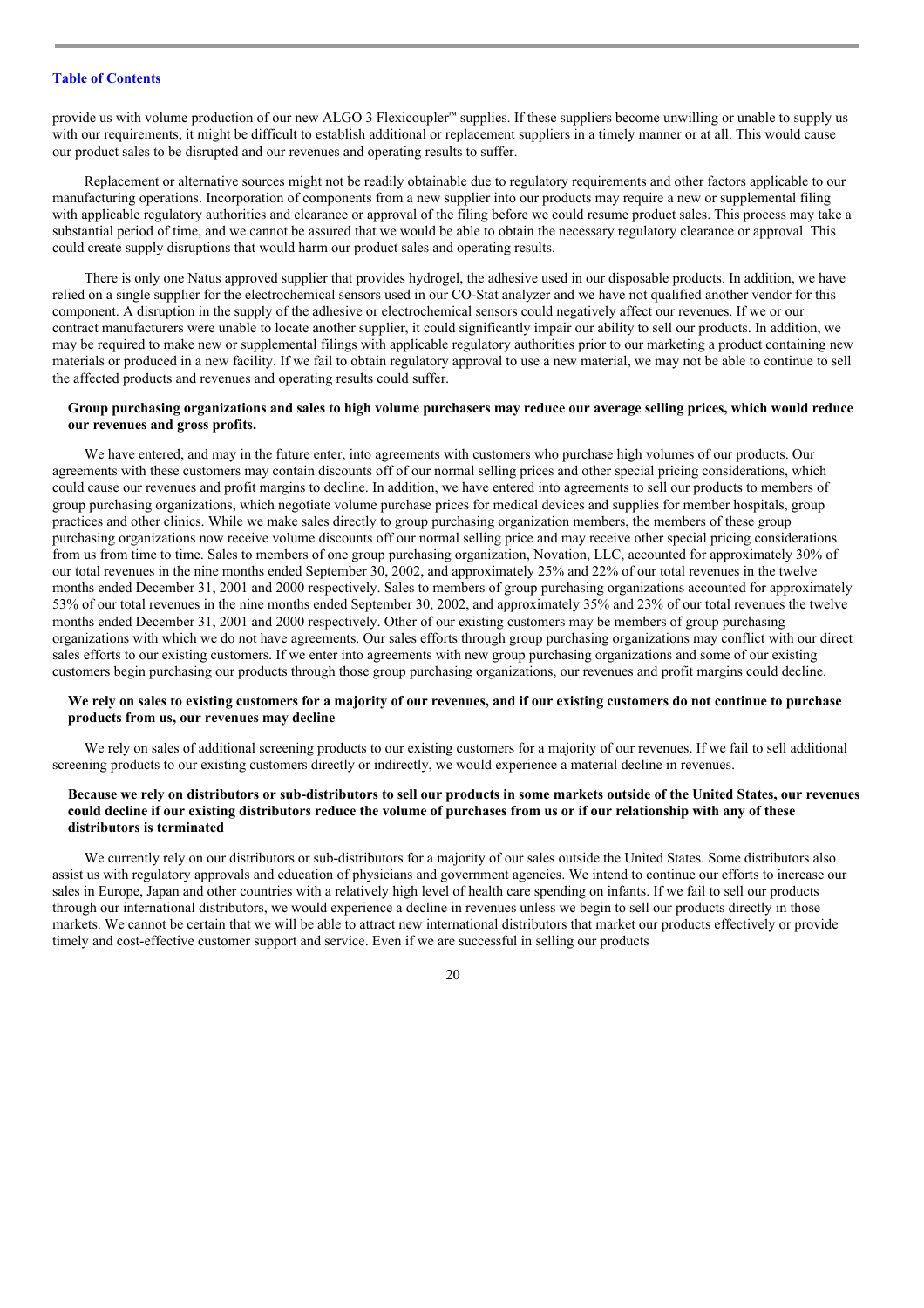through new distributors, the rate of growth of our revenues could be harmed if our existing distributors do not continue to sell a large dollar volume of our products.

If we terminate our relationships with distributors for poor performance, as we have done in the past, we may be subject to foreign laws governing our relationships with our distributors. These laws may require us to make payments to our distributors even if we terminate our relationship for cause. Some countries require termination payments under common law or legislation that may supercede our contractual relationship with the distributor. These payments could be equal to a year or more of gross margin on sales of our products that the distributor would have earned. Any required payments would adversely affect our operating results.

#### **Our plan to expand in international markets will result in increased costs and may not be successful**

We must expand the number of distributors who sell our products or increase our direct international sales presence to significantly penetrate international markets. We have only recently begun to develop a direct sales force outside the United States. For example, we acquired our United Kingdom distributor in January 2001. Effective in July 2001, we assumed our Japanese distributor's sales and support activities, allowing us direct access to redistributors of our products in Japan. As we continue to increase our direct international sales presence, we will incur higher personnel costs that may not result in additional revenues. A higher percentage of our sales to international distributors could also impair our revenues due to discounts available to these distributors. We may not realize corresponding growth in operating results from growth in international sales, due to the higher costs of sales outside of the United States. Even if we are able to successfully expand our direct and indirect international selling efforts, we cannot be certain that we will be able to create or increase demand for our products outside of the United States.

#### Our operating results may suffer because of foreign currency exchange rate fluctuations or strengthening of the United States **dollar relative to local currencies**

Prior to January 2001, substantially all of our sales contracts have provided for payment in United States dollars. However, our subsidiary in Japan assumed the activities of our top-tier distributor in Japan in July 2001 and our United Kingdom subsidiary acquired our distributor in the United Kingdom in January 2001. Since that time, our revenues and expenses in these countries have increasingly begun to be denominated in the applicable foreign currency. We also have begun to sell our products in other local currencies as we expand our direct international sales. To date, we have not undertaken any foreign currency hedging transactions, and as a result, our future revenues and expense levels from international operations may be unpredictable due to exchange rate fluctuations. Furthermore, a strengthening of the dollar could make our products less competitive in foreign markets. In addition, fluctuations in currencies could result in foreign exchange gains and losses associated with the translation of assets denominated in foreign currencies.

#### We face other risks from foreign operations, which could reduce our operating results and harm our financial condition

Our international operations are subject to other risks, which include:

- the impact of possible recessions in economies outside the United States;
- political and economic instability, including instability related to terrorist attacks in the United States and abroad;
- contractual provisions governed by foreign law, such as common law rights to sales commissions by terminated distributors;
- the dependence of demand for our products on health care spending by foreign governments;
- greater difficulty in accounts receivable collection and longer collection periods;
- difficulties of staffing and managing foreign operations;
- reduced protection for intellectual property rights in some countries and potentially conflicting intellectual property rights of third parties under the laws of various foreign jurisdictions; and
- difficulty in obtaining foreign regulatory approvals.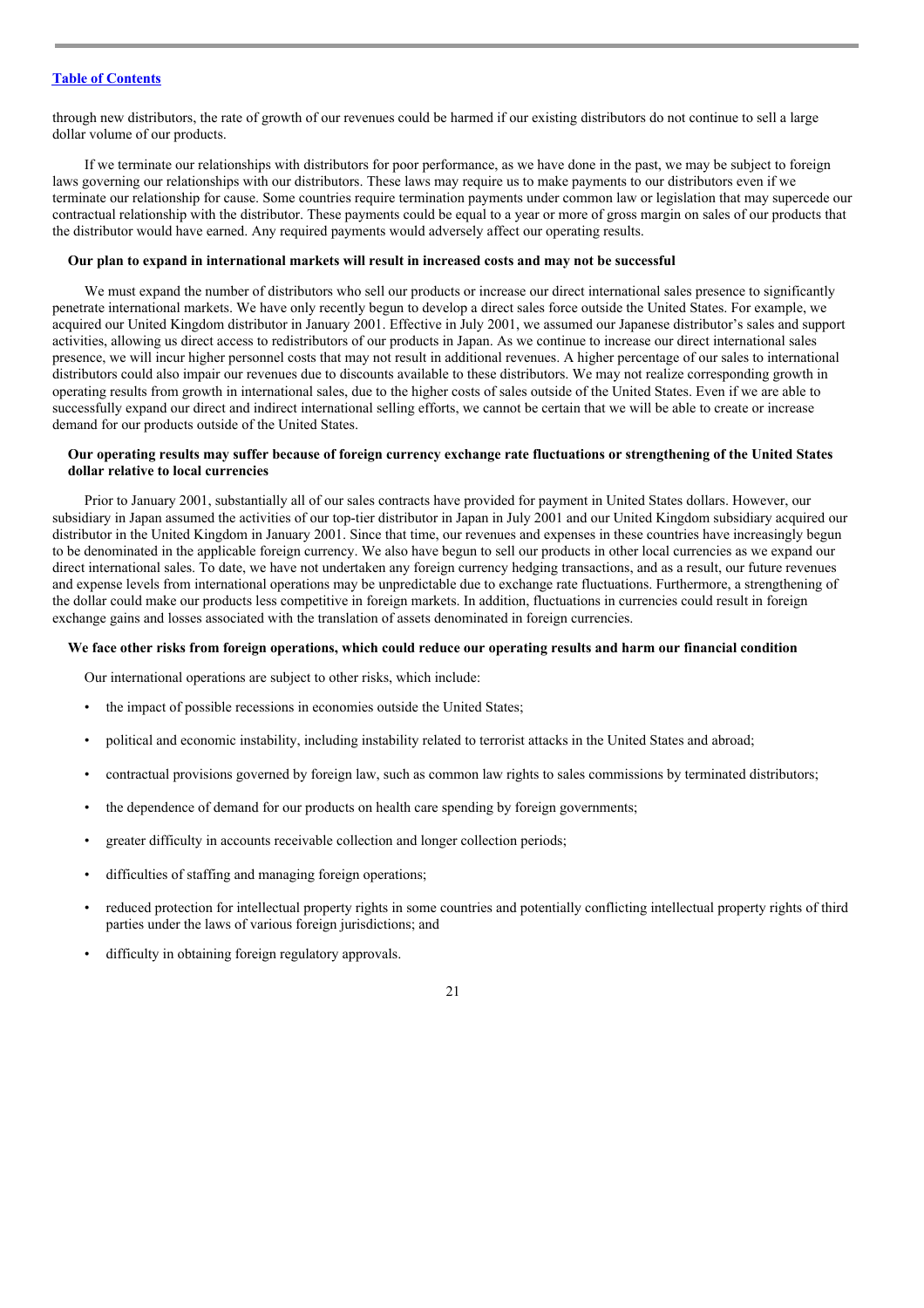#### Our failure to obtain necessary United States Food and Drug Administration clearances or approvals or to comply with Food and Drug Administration regulations could hurt our ability to commercially distribute and market our products in the United States, **and this would harm our business and financial condition**

Unless an exemption applies, each medical device that we wish to market in the United States must first receive one of the following types of Food and Drug Administration premarket review authorizations:

- 510(k) clearance via Section 510(k) of the federal Food, Drug, and Cosmetics Act of 1938, as amended; or
- premarket approval via Section 515 of the Food, Drug, and Cosmetics Act if the Food and Drug Administration has determined that the medical device in question poses a greater risk of injury.

The Food and Drug Administration's 510(k) clearance process usually takes from four to 12 months, but can take longer. The process of obtaining premarket approval is much more costly, lengthy and uncertain. Premarket approval generally takes from one to three years, but can take even longer. We cannot assure you that the Food and Drug Administration will ever grant either 510(k) clearance or premarket approval for any product we propose to market. Furthermore, if the Food and Drug Administration concludes that these future products using our technology do not meet the requirements to obtain 510(k) clearance, we would have to seek premarket approval. We cannot assure you that the Food and Drug Administration will not impose the more burdensome premarket approval requirement on modifications to our existing products or future products, which in either case could be costly and cause us to divert our attention and resources from the development of new products or the enhancement of existing products.

#### Our business may suffer if we are required to revise our labeling or promotional materials or the Food and Drug Administration **takes an enforcement action against us for off-label uses**

We may not promote or advertise the ALGO, MiniMuff or CO-Stat products, or any future cleared or approved devices, for uses not within the scope of our clearances or approvals or make unsupported promotional claims about the benefits of our products. If the Food and Drug Administration determines that our claims are outside the scope of our clearances or are unsupported it could require us to revise our promotional claims or take enforcement action against us. If we were subject to such an action by the Food and Drug Administration, our sales could be delayed, our revenues could decline and our reputation among clinicians could be harmed.

#### Our business would be harmed if the Food and Drug Administration determines that we have failed to comply with applicable **regulations or we do not pass an inspection**

We are subject to inspection and market surveillance by the Food and Drug Administration concerning compliance with pertinent regulatory requirements. If the Food and Drug Administration finds that we have failed to comply with these requirements, the agency can institute a wide variety of enforcement actions, ranging from a public warning letter to more severe sanctions such as:

- fines, injunctions and civil penalties;
- the recall or seizure of our products;
- the issuance of public notices or warnings;
- the imposition of operating restrictions, partial suspension or total shutdown of production;
- the refusal of our requests for  $510(k)$  clearance or premarket approval of new products;
- the withdrawal of  $510(k)$  clearance or premarket approvals already granted; and
- criminal prosecution.

#### If we fail to obtain necessary foreign regulatory approvals in order to market and sell our products outside of the United States, **we may not be able to sell our products in other countries**

Our products are regulated outside the United States as medical devices by foreign governmental agencies similar to the Food and Drug Administration and are subject to regulatory requirements similar to the Food and Drug Administration's regulatory requirements in foreign countries. The time and cost required to obtain market authorization from other countries and the requirements for licensing a product in another country may differ significantly from the Food and Drug Administration requirements. We may not be able to obtain these approvals without incurring significant expenses or at all.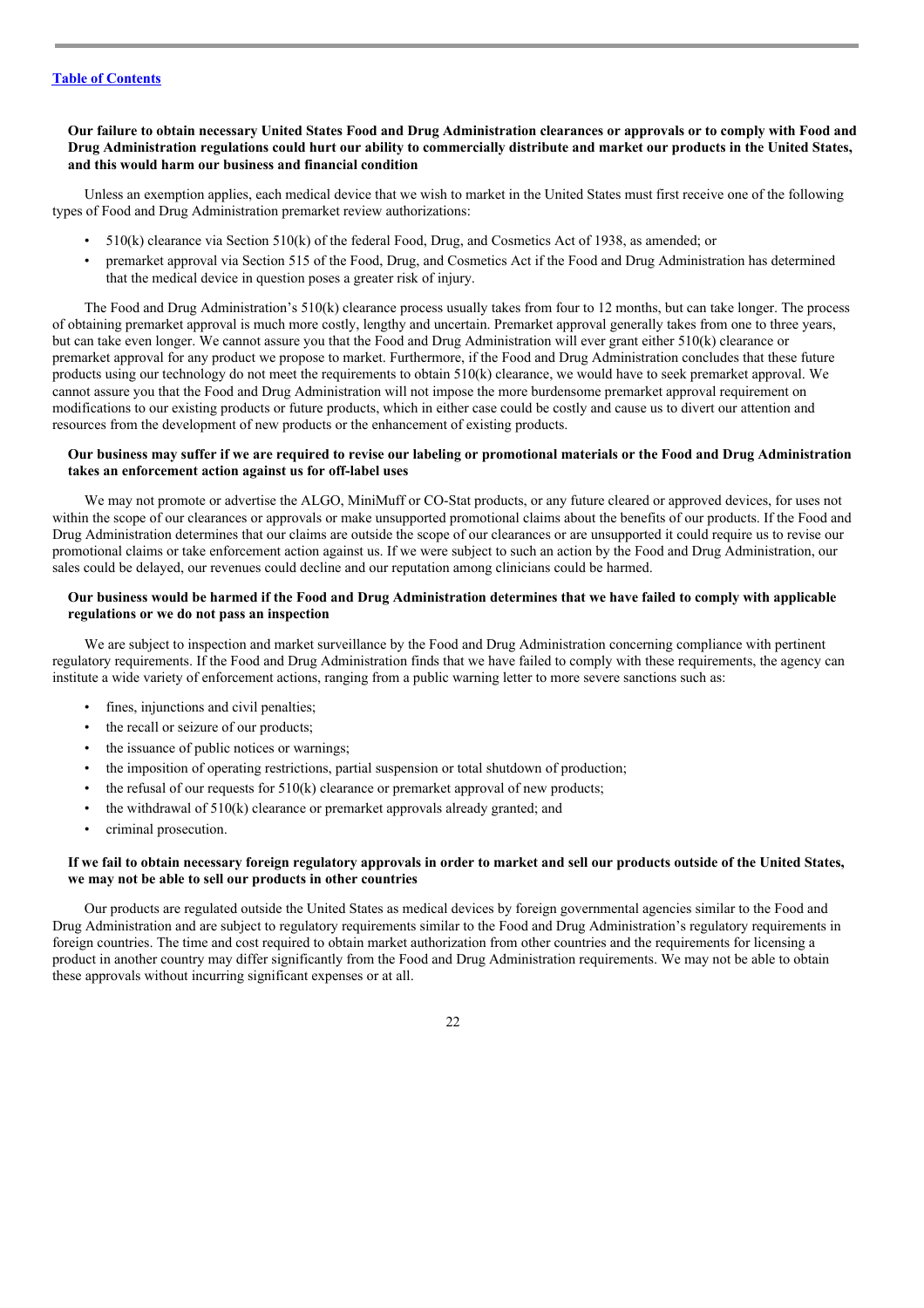#### If we or our suppliers fail to comply with applicable regulations, sales of our products could be delayed and our revenues could be **harmed**

Every manufacturer of a finished medical device, including us and some of our contract manufacturers and suppliers, is required to demonstrate and maintain compliance with the Food and Drug Administration's quality system regulation and comparable regulations of states and other countries. The Food and Drug Administration enforces the quality system regulation through periodic inspections. Although we have passed inspections in the past, we cannot assure you that we or our contract manufacturers will pass any future quality system regulation inspections. If we or our contract manufacturers fail one of these inspections in the future, our operations could be disrupted and our manufacturing and sales delayed significantly until we can demonstrate adequate compliance. If we or our contract manufacturers fail to take adequate corrective action in a timely fashion in response to a quality system regulations inspection, the Food and Drug Administration could shut down our or our contract manufacturers' manufacturing operations and require us, among other things, to recall our products, either of which would harm our business.

#### We may experience intense competition from other medical device companies, and this competition could adversely affect our **revenues and our business**

Our most significant current and potential competitors for the ALGO products include companies that market hearing screening equipment. For the CO-Stat products, we anticipate that our competitors will be large medical device companies that market laboratory bench equipment used for blood-based antibody and bilirubin tests and companies that sell devices that analyze the amount of yellow in the skin to estimate the level of bilirubin.

We believe that Bio-logic Systems Corp., Intelligent Hearing Systems and Sonamed Corp., each of which is also currently marketing enhanced auditory brainstem response and otoacoustic hearing screening equipment products, could introduce new, lower priced hearing screening equipment that may not require an audiologist or physician to interpret its results or review its recommendations, similar to our products. For example, Bio-logic announced that it received FDA approval to sell its disposable products for use with versions of our ALGO hearing screeners other than the ALGO 3. The sales of these products has adversely impacted our revenues from sales of our disposable products. We believe that Minolta Co., Ltd. and SpectRx, Inc., each of which is currently marketing skin color analysis products for bilirubin monitoring, or Johnson & Johnson and F. Hoffman-La Roche Ltd., each of which is currently marketing equipment for bloodbased bilirubin or antibody tests, could also introduce new, lower priced options for the management of newborn jaundice. Some of our competitors may have greater financial resources and name recognition or are larger, more established distribution channels than we do.

We believe our future success depends on our ability to enhance existing products, develop and introduce new products, satisfy customer requirements and achieve market acceptance. We cannot be certain that we will successfully identify new product opportunities. We may not be able to develop and bring new products to market before our competitors or in a more cost-effective manner. Increased competition may negatively affect our business and future operating results by leading to price reductions, higher selling expenses or a reduction in our market share.

#### Our business could be harmed if our competitors establish cooperative relationships with large medical testing equipment vendors or rapidly acquire market share through industry consolidation or by bundling other products with their hearing **screening or jaundice monitoring products**

Large medical testing equipment vendors, such as Johnson & Johnson or F. Hoffman-La Roche Ltd., may acquire or establish cooperative relationships with our current competitors. We expect that the medical testing equipment industry will continue to consolidate. New competitors or alliances among competitors may emerge and rapidly acquire significant market share, which would harm our business and financial prospects.

Other medical device companies may decide to bundle their products with other newborn hearing screening or hemolysis monitoring products and sell the bundle at lower prices. If this happens, our business and future operating results could suffer if we were no longer able to offer commercially viable or competitive products.

#### We may not be successful in integrating the businesses that we acquire, or the businesses may not perform as projected

In March 2002, we acquired intellectual property assets and technology patents from Pemstar, and may have additional acquisitions of products, technology assets or acquisitions in the future as part of our efforts to increase revenue and expand our product offerings. In addition to direct costs, the Pemstar assets acquisition and any future acquisitions pose a number of risks, including: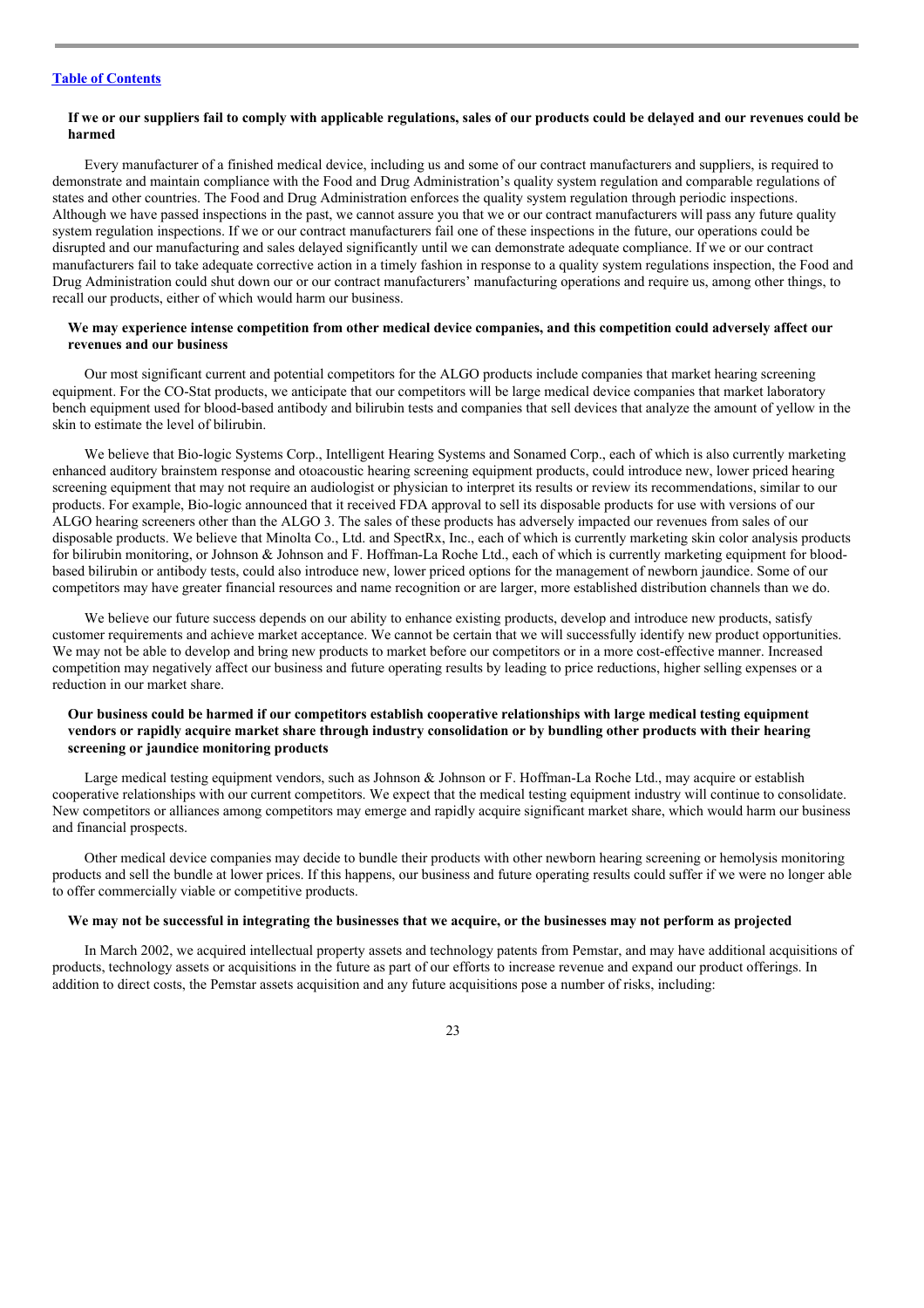- integration of the acquired products into our business;
- the failure to realize expected synergies;
- the failure of acquired products to achieve projected sales;
- the failure of our development agreement with Pemstar or other contract developers to result in the desired product developments;
- assumption of unknown liabilities;
- failure to understand and compete effectively in markets in which we have limited previous experience; and
- write offs of goodwill and associated technologies or costs associated with such failed new products or businesses.

While we make efforts to analyze potential acquisitions carefully and to value assets and their related future lives appropriately, we cannot be certain that any completed acquisitions will positively impact our business.

#### We may not be able to preserve the value of our products' intellectual property because we may not be able to protect access to our intellectual property or we may lose our intellectual property rights due to expiration of our licenses or patents

If we fail to protect our intellectual property rights or if our intellectual property rights do not adequately cover the technology we employ, other medical device companies could sell hearing screening or hemolysis monitoring products with features similar to ours, and this could reduce demand for our products. We protect our intellectual property through a combination of patent, copyright, trade secret and trademark laws. We have fifteen issued United States patents, eight patent applications pending before the United States Patent and Trademark Office, two European patents that are registered in ten European communities, one patent granted in Germany, one patent granted in the United Kingdom and eleven patent applications pending before foreign governmental bodies. We have one patent granted in Japan, eight patent applications pending in Japan and four patent applications pending in Hong Kong. We attempt to protect our intellectual property rights by filing patent applications for new features and products we develop. We enter into confidentiality or license agreements with our employees, consultants and corporate partners and seek to control access to our intellectual property and the distribution of our hearing screening or hemolysis monitoring products, documentation and other proprietary information. However, we believe that these measures afford only limited protection. Others may develop technologies that are similar or superior to our technology or design around the patents, copyrights and trade secrets we own. The original patent for an algorithm for analyzing auditory brainstem responses, which we licensed on a nonexclusive basis from a third party and upon which we developed our automated auditory brainstem response technology, expired in late 1999, and that subject matter is in the public domain. In addition, we cannot assure you that the patent applications we have filed to protect the features of our products that we have subsequently developed will be allowed, or will deter others from using the auditory brainstem response technology.

Despite our efforts to protect our proprietary rights, others may attempt to copy or otherwise improperly obtain and use our products or technology. Policing unauthorized use of our technology is difficult and expensive, and we cannot be certain that the steps we have taken will prevent misappropriation, particularly in foreign countries where the laws may not protect our proprietary rights as fully. Our means of protecting our proprietary rights may be inadequate. Enforcing our intellectual property rights could be costly and time consuming and may divert our management's attention and resources. Enforcing our intellectual property rights could also result in the loss of our intellectual property rights.

#### Our operating results would suffer if we were subject to a protracted infringement claim or a significant damage award

Substantial intellectual property litigation and threats of litigation exist in our industry. We expect that medical screening equipment may become increasingly subject to third party infringement claims as the number of competitors in our industry segment grows and the functionality of products in different industry segments overlaps. Third parties such as individuals, educational institutions or other medical device companies may claim that we infringe their intellectual property rights. Any claims, with or without merit, could have any of the following negative consequences:

- result in costly litigation and damage awards;
- divert our management's attention and resources;
- cause product shipment delays or suspensions; or
- require us to seek to enter into royalty or licensing agreements, which may not be available on terms acceptable to us, if at all.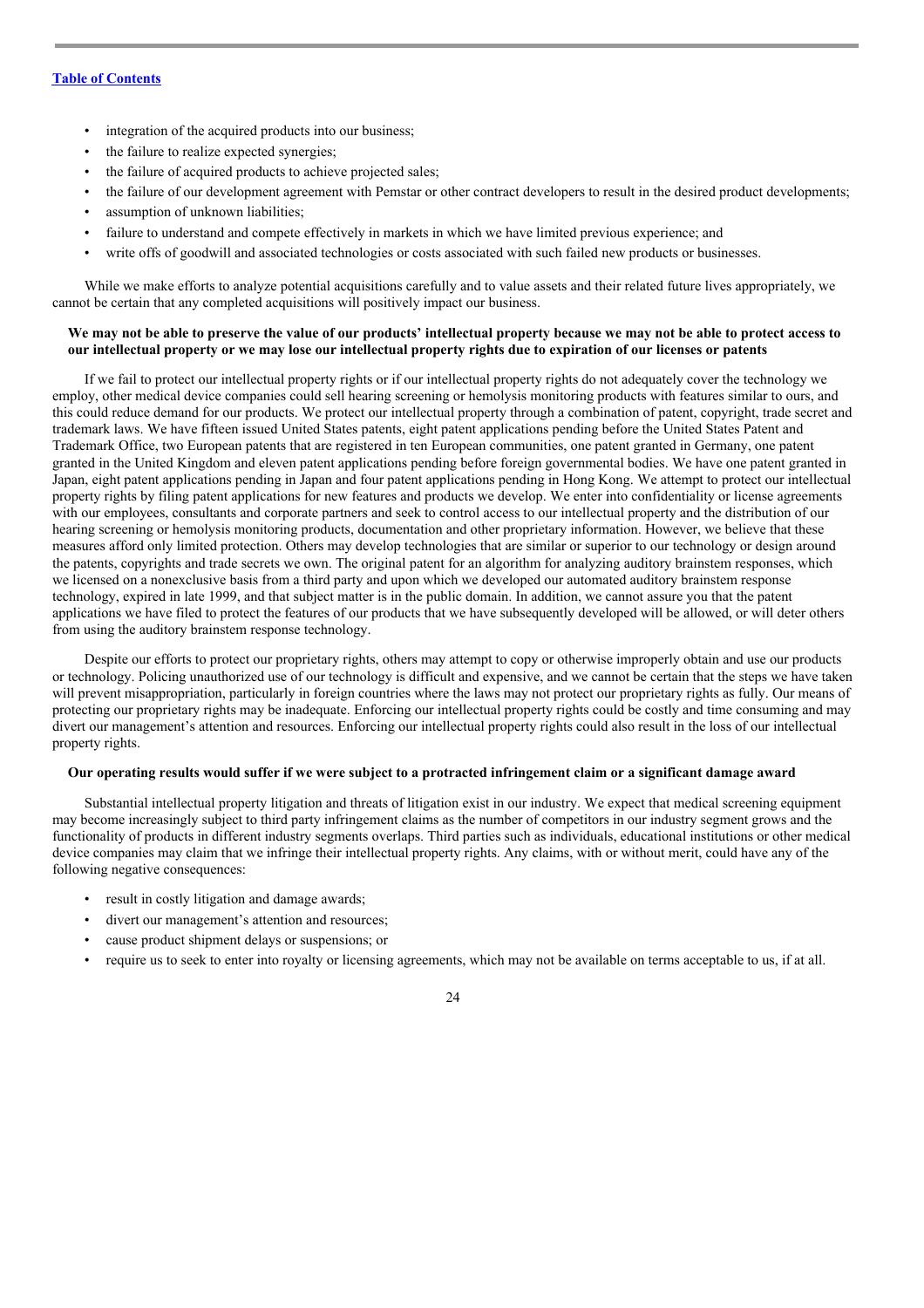A successful claim of infringement against us could result in a substantial damage award and materially harm our financial condition. Our failure or inability to license the infringed or similar technology could prevent us from selling our products and adversely affect our business and financial results.

#### Product liability suits against us could result in expensive and time consuming litigation, payment of substantial damages and an **increase in our insurance rates**

The sale and use of our medical testing products could lead to the filing of a product liability claim if someone were to be injured using one of our devices or if one of our devices fails to detect a disorder for which it was being used to screen. A product liability claim could result in substantial damages and be costly and time consuming to defend, either of which could materially harm our business or financial condition. We cannot assure you that our product liability insurance would protect our assets from the financial impact of defending a product liability claim. Any product liability claim brought against us, with or without merit, could increase our product liability insurance rates or prevent us from securing any coverage in the future.

#### We may incur significant costs related to a class action lawsuit due to the likely volatility of the public market price of our stock

Our stock price may fluctuate for a number of reasons including:

- quarterly fluctuations in our results of operations;
- our ability to successfully commercialize our products;
- announcements of technological or competitive developments by us or our competitors;
- announcements regarding patent litigation or the issuance of patents to us or our competitors;
- announcements regarding state screening mandates or third party payor reimbursement policies;
- regulatory developments regarding us or our competitors;
- acquisitions or strategic alliances by us or our competitors;
- changes in estimates of our financial performance or changes in recommendations by securities analysts; and
- general market conditions, particularly for companies with a relatively small number of shares available for sale in the public market.

Securities class action litigation is often brought against a company after a period of volatility of the market price of its stock. If our future quarterly operating results are below the expectations of securities analysts or investors, the price of our common stock would likely decline. Stock price fluctuations may be exaggerated if the trading volume of our common stock is low. Any securities litigation claims brought against us could result in substantial expense and damage awards and divert our management's attention from running our business.

#### Anti-takeover provisions in our charter documents and under Delaware law may affect the price of our common stock, and make it more difficult to remove our management. Further, these provisions may make it more difficult to acquire a large portion of our securities, to initiate a tender offer or a proxy contest or to acquire us, even though such events may be beneficial to our **stockholders.**

Provisions of our certificate of incorporation and bylaws may affect the price of our common stock, and could make it more difficult for a third party to remove our management. Further, these provisions may make it more difficult to acquire a large portion of our securities, to initiate a tender offer or a proxy contest or acquire us, even if doing so would benefit our stockholders. Among other things, these provisions:

- authorize the issuance of "blank check" preferred stock that could be issued by our Board of Directors to increase the number of outstanding shares and thwart a takeover attempt; and
- limit who may call a special meeting of stockholders.

On September 4, 2002, our Board of Directors adopted a preferred share purchase rights plan, commonly known as a "poison pill." The provisions described above, our preferred share purchase rights plan and provisions of the Delaware General Corporation Law relating to business combinations with interested stockholders may discourage, delay or prevent a third party from removing our management. Further, they may discourage, delay or prevent a third party from acquiring a large portion of our securities, initiating a tender offer or proxy contest or acquiring us, even if our stockholders might receive a premium for their shares in the acquisition over then current market prices.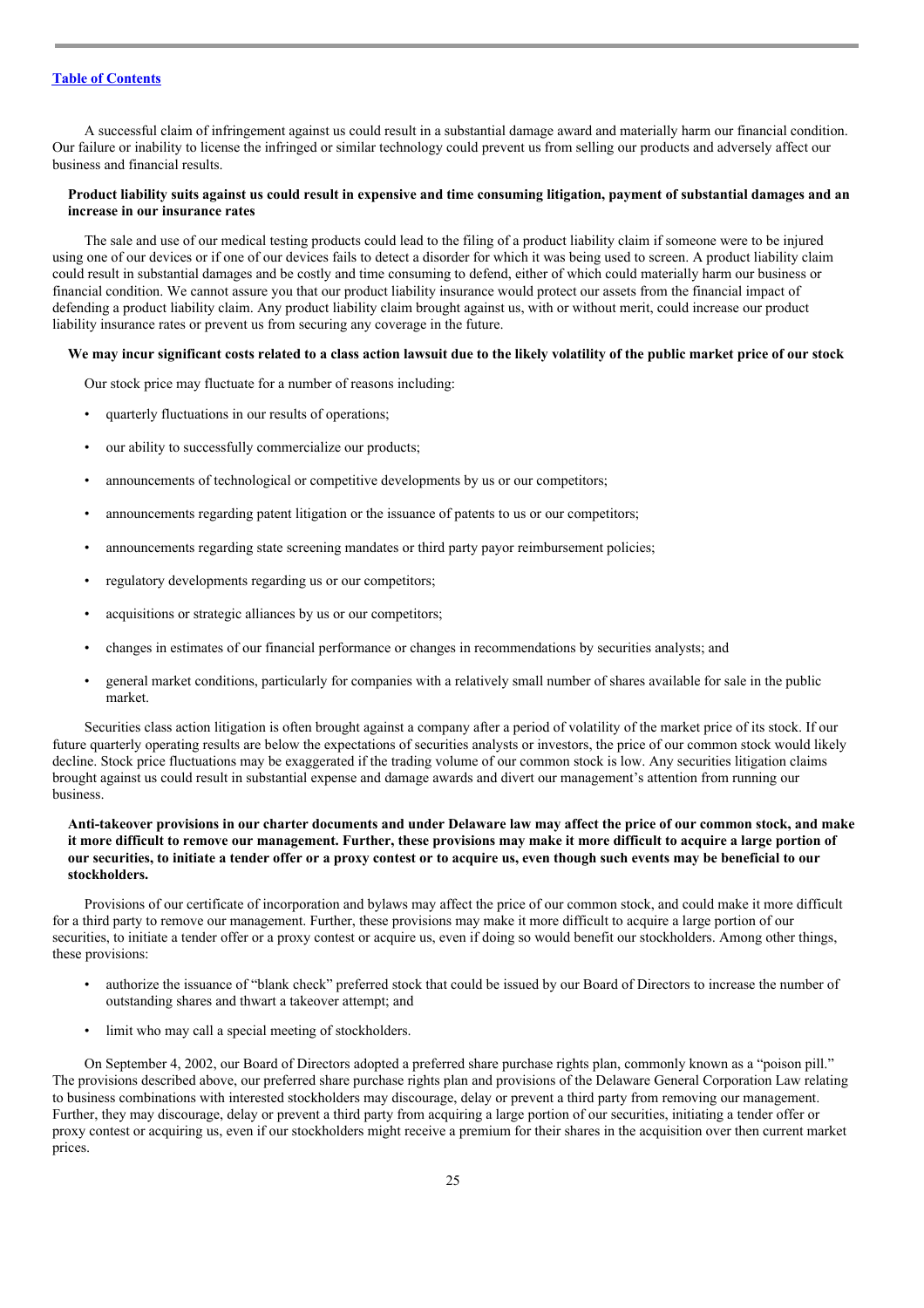#### We depend upon key employees in a competitive market for skilled personnel, and, without additional employees, we cannot grow **or achieve and maintain profitability**

Our products and technologies are complex, and we depend substantially on the continued service of our senior management team. The loss of any of our key employees could adversely affect our business and slow our product development process.

Our future success also will depend in part on the continued service of our key management personnel, software engineers and other research and development employees and our ability to identify, hire, and retain additional personnel, including customer service, marketing and sales staff. Hiring sales, marketing and customer service personnel in our industry is very competitive due to the limited number of people available with the necessary technical skills and understanding of pediatric audiology and neonatal jaundice management. We may be unable to attract and retain personnel necessary for the development of our business.

#### We could lose the ability to use net operating loss carryforwards, which may adversely affect our financial results

We currently have federal and state net operating loss carryforwards available to reduce future taxable income. If not utilized to offset taxable income in future periods, these net operating loss carryforwards will expire in various amounts beginning in 2003 and continuing through 2021. If we continue to have net losses, we may not be able to utilize some or all of our net operating loss carryforwards before they expire.

In addition, United States income tax law imposes limitations on the ability of corporations to use net operating loss carryforwards if the corporation experiences a more than 50% change in ownership during any three-year period. We cannot assure you that we will not take actions, such as the issuance of additional stock, that would cause an ownership change to occur. Accordingly, we may be limited to the amount we can use in any given year, so even if we have substantial net income, we may not be able to use our net operating loss carryforwards before they expire. In addition, the net operating loss carryforwards are subject to examination by the Internal Revenue Service, or IRS, and are thus subject to adjustment or disallowance resulting from any such IRS examination.

If we are unable to use our net operating loss carryforwards to offset our taxable income, our future tax payments will be higher and our financial results may suffer.

#### **Item 3. Quantitative and Qualitative Disclosures about Market Risk**

We develop products in the United States and sell those products primarily in the United States, Japan and Europe. As a result, our financial results could be affected by factors such as changes in foreign currency exchange rates or weak economic conditions in foreign markets. Prior to our acquisition of the distribution activities of our top-tier distributor in Japan and our acquisition of our distributor in the United Kingdom, our sales generally were denominated in United States dollars. Since that time, our expenses and revenues in these countries have increasingly been denominated in the applicable foreign currency. As our operations in Japan and the United Kingdom increase, we expect that our exposure to foreign currency fluctuations will increase. Changes in exchange rates also may affect the volume of our sales or our foreign currency sales prices compared to those of our foreign competitors and could make our products less competitive in those countries. If the United States dollar uniformly increased or decreased in strength by 10% relative to the currencies in which our sales were denominated, our net loss would not have changed by a material amount for the nine months ended September 30, 2002. For purposes of this calculation, we have assumed that the exchange rates would change in the same direction relative to the United States dollar.

Our interest income is sensitive to changes in the general level of interest rates in the United States, particularly since the majority of our investments are in short-term instruments. However, as substantially all of our short-term investments carry a fixed rate of interest, a hypothetical decrease of 10% in market interest rates would not result in a material decrease in interest income earned on investments held at September 30, 2002 through the date of maturity on those investments.

The fair value of our available-for-sale securities is also sensitive to changes in the general level of interest rates in the United States, and the fair value of our portfolio will fall if market interest rates increase. However, since we generally have the ability to hold these investments to maturity, these declines in fair value may never be realized. If market interest rates were to increase by 10% from levels at September 30, 2002, the fair value of our portfolio would decline by an immaterial amount.

All of the potential changes noted above are based on sensitivity analyses performed on our financial position as of September 30, 2002. Actual results may differ as our analysis of the effects of changes in interest rates does not account for, among other things, sales of securities prior to maturity and repurchase of replacement securities, the change in mix or quality of the investments in the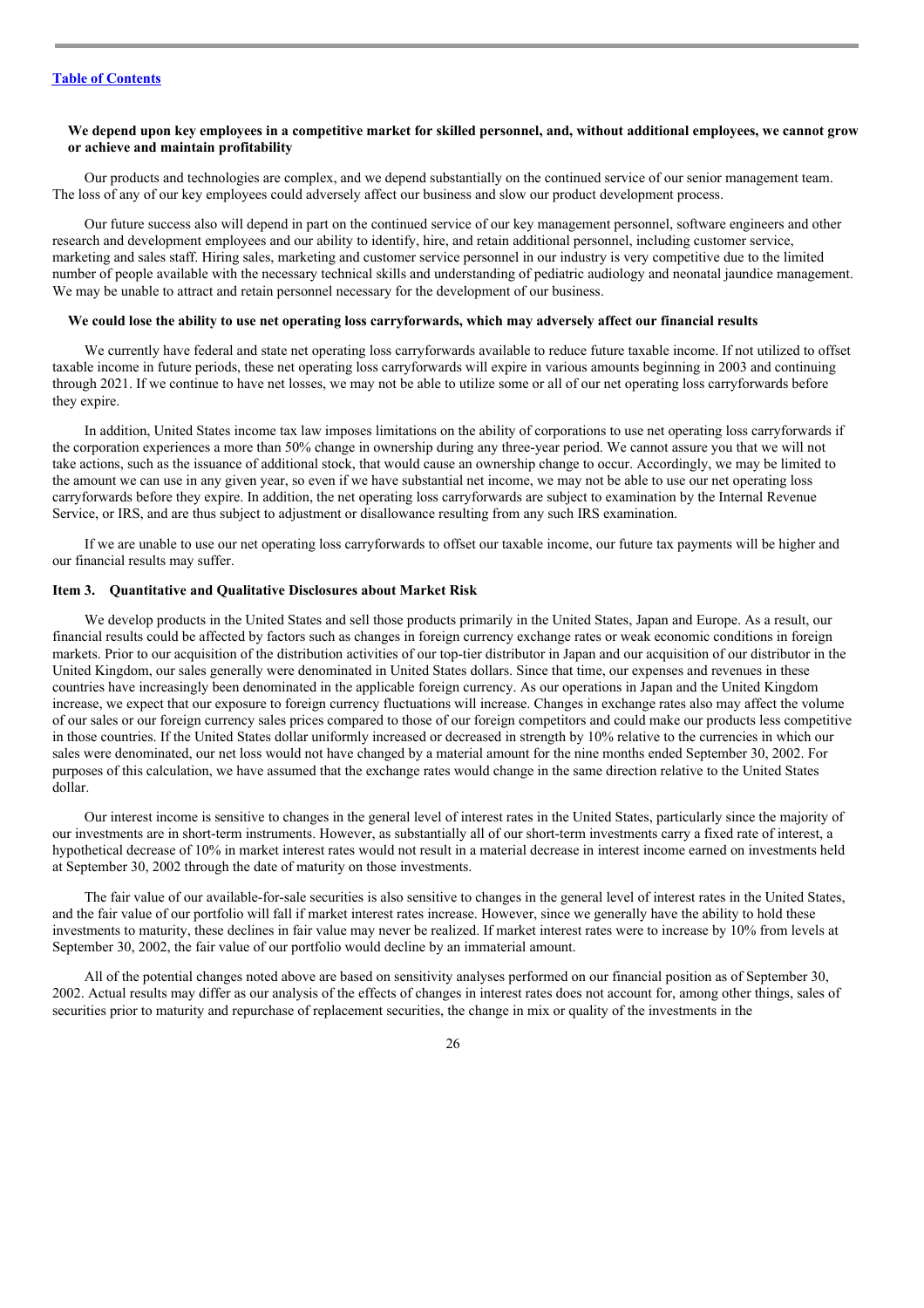portfolio and changes in the relationship between short-term and long-term interest rates.

Our investment policy permits us to invest funds in excess of current operating requirements in:

- corporate securities including commercial paper, rated A1, P1 or better, and corporate debt instruments, including medium term notes and floating rate notes issued by foreign and domestic corporations, that pay in United States dollars and carry a rating of A or better;
- bank certificates of deposit and banker's acceptances that are rated at least A1 or P1;
- United States treasury bills, notes and bonds and United States AAA-rated agency securities that carry the direct or implied guarantee of the United States government, including notes, discount notes, medium term notes and floating rate notes;
- asset-backed securities rated A or better;
- repurchase agreements with major banks and dealers that are recognized as primary dealers by the Federal Reserve Bank of New York;
- money market mutual funds that offer daily purchase and redemption; and
- tax exempt/tax advantage investments in money market funds, variable rate demand notes, municipal notes or bonds and auction preferred municipal and corporate securities.

In July and August 2001, we received \$58.8 million in aggregate net proceeds in connection with our initial public offering after deducting underwriting discounts and commissions, but before deducting offering expenses payable by us. We are currently investing net offering proceeds from the offering pursuant to our investment policy.

#### **Item 4. Controls and Procedures**

Under the supervision and with the participation of our management, including our principal executive officer and principal financial officer, we conducted an evaluation of our disclosure controls and procedures, as such term is defined under Rule 13a-14(c) promulgated under the Securities Exchange Act of 1934, as amended (the "Exchange Act"), within 90 days of the filing date of this report. Based on their evaluation, our principal executive officer and principal accounting officer concluded that our disclosure controls and procedures are effective.

There have been no significant changes (including corrective actions with regard to significant deficiencies or material weaknesses) in our internal controls or in other factors that could significantly affect these controls subsequent to the date of the evaluation referenced in paragraph above.

## **PART II. OTHER INFORMATION**

#### **Item 2. Changes in Securities and Use of Proceeds**

We used approximately \$2.0 million of the proceeds from our initial public offering to repay outstanding amounts on our bank line of credit. Offering expenses incurred by us were approximately \$2.4 million. There were no direct or indirect payments to any of our directors or officers or any other person or entity. None of the offering proceeds have been used for the construction of plant, building, or facilities, or for purchases of real estate, or the acquisition of other businesses (other than the acquisition of existing distributorships in the United Kingdom and Japan as described herein). We have used net proceeds to fund operating losses. We are currently investing the net offering proceeds for further use as additional working capital. The net proceeds have been invested pursuant to our investment policy.

In March 2002, we entered into an agreement to acquire certain intellectual property and product rights of a private company for \$1.0 million subject to certain conditions to closing and other obligations of the seller. We financed the acquisition with a non-interest bearing short-term note that was due in two equal installments in April and July 2002. The note has been paid in full. We also entered into a product development agreement with respect to the acquired rights, which we expect will involve payments in the aggregate amount of \$500,000 between April 1, 2002 and approximately September 30, 2003. As of September 30, 2002, we have accrued \$125,000 of the costs associated with the development agreement.

A portion of the net proceeds may be used for other acquisitions of technologies, businesses or products that are complementary to ours. Other than these amounts and future estimated capital expenditures in the amount of approximately \$1.0 million in the next 12 months, we have no specific plan for the proceeds from our initial public offering.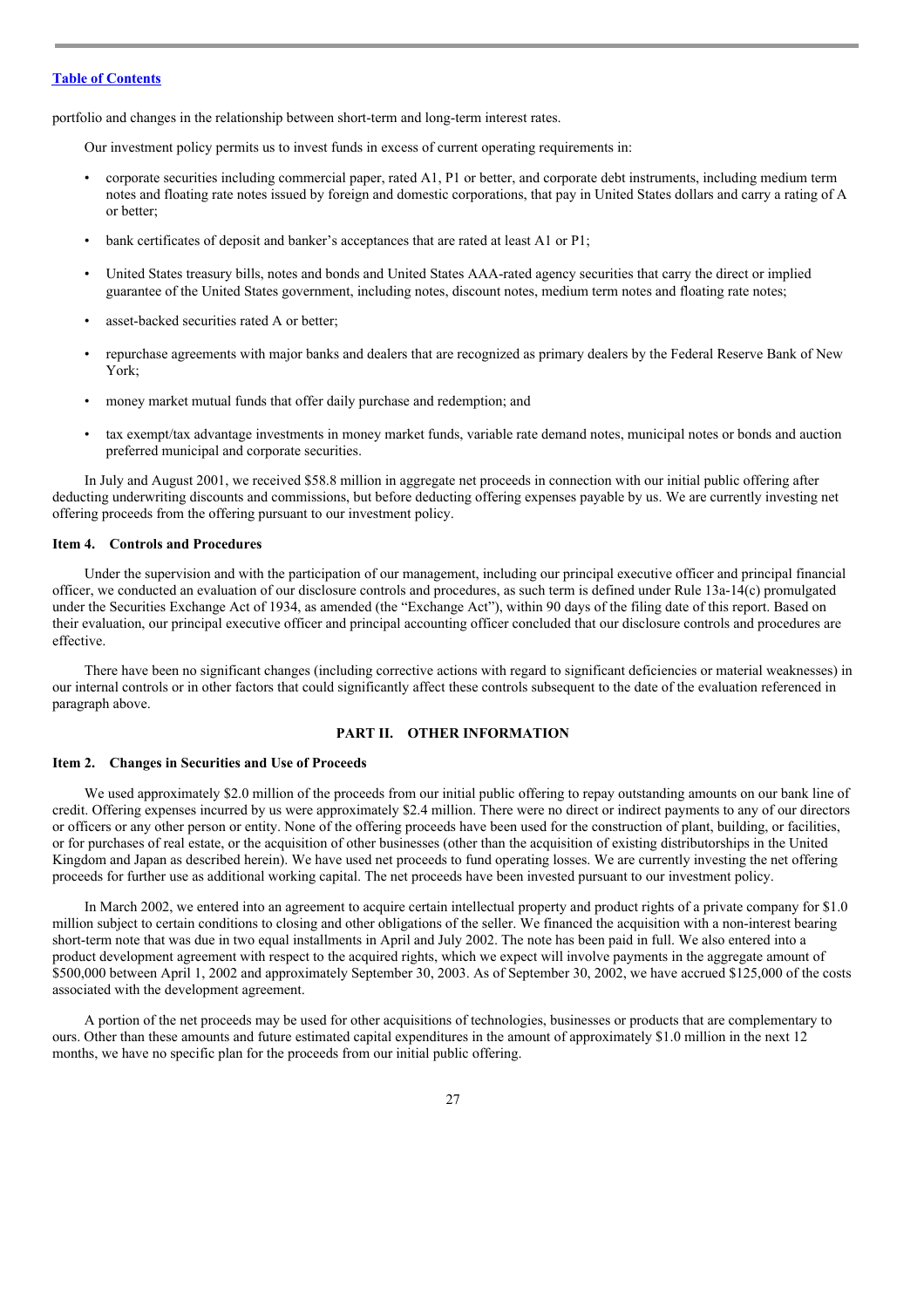#### **Item 6. Exhibits and Reports on Form 8-K**

#### **(a) Exhibits**

- 10.21 Severance Agreement and Release dated October 7, 2002 between Registrant and Lucille A. Ferus
- 10.22 Severance Agreement and Release dated September 19, 2002 between Registrant and Thomas Waugh
- 99.1 Certification of Chief Executive Officer and Chief Financial Officer pursuant to 18 U.S.C Section 1350 as adopted pursuant to Section 906 of Sarbanes-Oxley Act of 2002.

#### **(b) Reports on Form 8-K**

The Company filed a Current Report on Form 8-K dated September 4, 2002 to report, under Item 5 and Item 7 thereof, that the Company announced that it has adopted a stockholder rights plan.

The Company filed a Current Report on Form 8-K dated September 30, 2002 to report that the Company announced it had undertaken a reduction in the Company's workforce by approximately 14%.

#### **SIGNATURES**

Pursuant to the requirements of the Securities Exchange Act of 1934, the registrant has duly caused this report to be signed on its behalf by the undersigned thereunto duly authorized.

NATUS MEDICAL INCORPORATED

Dated: November 8, 2002 By: /s/ TIM C. JOHNSON

**Tim C. Johnson Chief Executive Officer, President, Chief Operating Officer and Director (Principal Executive Officer)**

Dated: November 8, 2002 By: /s/ GLENN A. BAUER

**Glenn A. Bauer, Chief Financial Officer (Principal Financial and Accounting Officer)**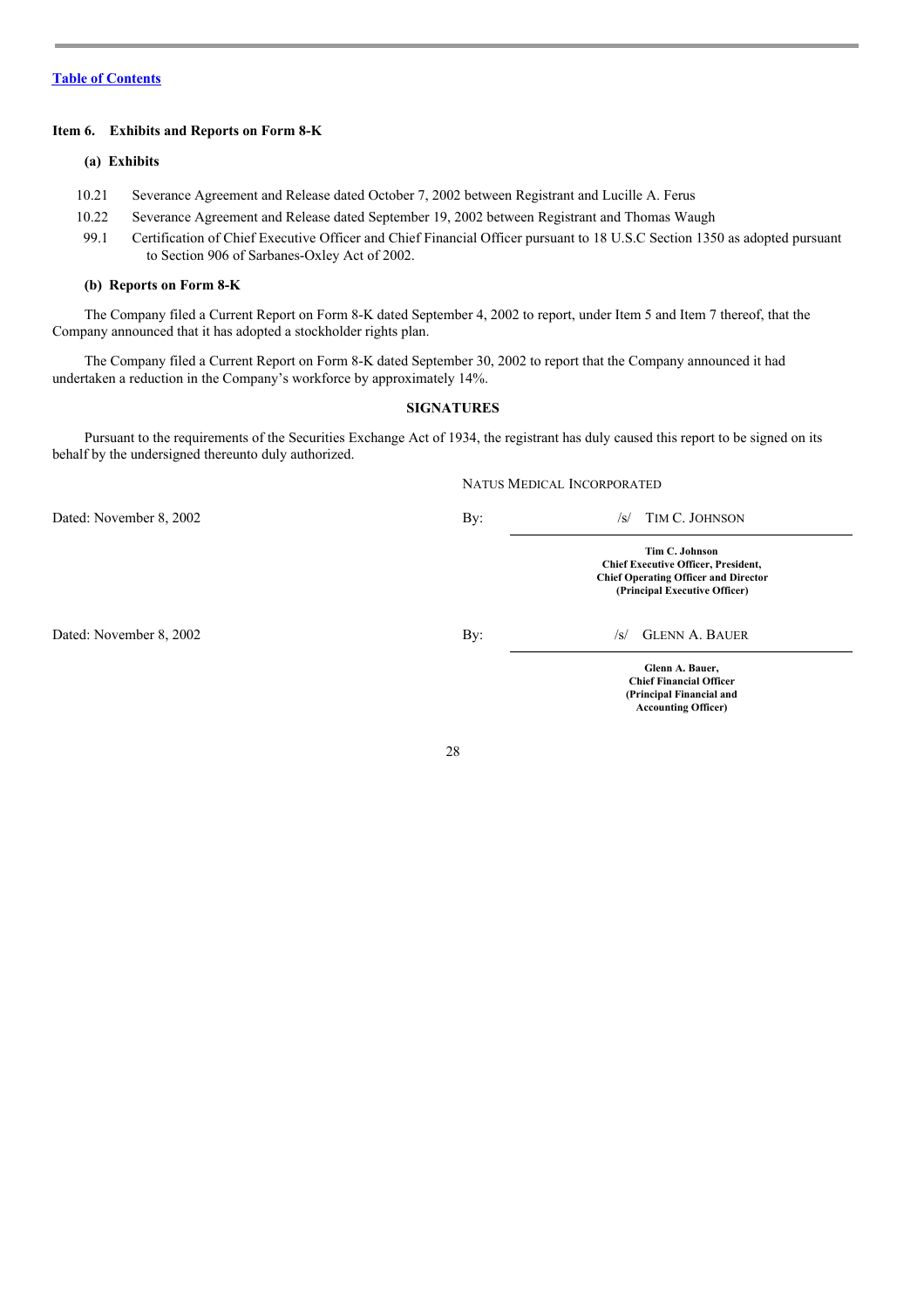#### **CERTIFICATIONS**

I, Tim C. Johnson, certify that:

- 1. I have reviewed this quarterly report on Form 10-Q of Natus Medical Incorporated;
- 2. Based on my knowledge, this quarterly report does not contain any untrue statement of a material fact or omit to state a material fact necessary to make the statements made, in light of the circumstances under which such statements were made, not misleading with respect to the period covered by this quarterly report;
- 3. Based on my knowledge, the financial statements, and other financial information included in this quarterly report, fairly present in all material respects the financial condition, results of operations and cash flows of the registrant as of, and for, the periods presented in this quarterly report;
- 4. The registrant's other certifying officers and I are responsible for establishing and maintaining disclosure controls and procedures (as defined in Exchange Act Rules 13a-14 and 15d-14) for the registrant and we have:

a) designed such disclosure controls and procedures to ensure that material information relating to the registrant, including its consolidated subsidiaries, is made known to us by others within those entities, particularly during the period in which this quarterly report is being prepared;

b) evaluated the effectiveness of the registrant's disclosure controls and procedures as of a date within 90 days prior to the filing date of this quarterly report (the "Evaluation Date"); and

c) presented in this quarterly report our conclusions about the effectiveness of the disclosure controls and procedures based on our evaluation as of the Evaluation Date;

5. The registrant's other certifying officers and I have disclosed, based on our most recent evaluation, to the registrant's auditors and the audit committee of registrant's board of directors (or persons performing the equivalent functions):

a) all significant deficiencies in the design or operation of internal controls which could adversely affect the registrant's ability to record, process, summarize and report financial data and have identified for the registrant's auditors any material weaknesses in internal controls; and

b) any fraud, whether or not material, that involves management or other employees who have a significant role in the registrant's internal controls; and

6. The registrant's other certifying officers and I have indicated in this quarterly report whether or not there were significant changes in internal controls or in other factors that could significantly affect internal controls subsequent to the date of our most recent evaluation, including any corrective actions with regard to significant deficiencies and material weaknesses.

Date: November 8, 2002

/S/ TIM C. JOHNSON

Tim C. Johnson President and Chief Executive Officer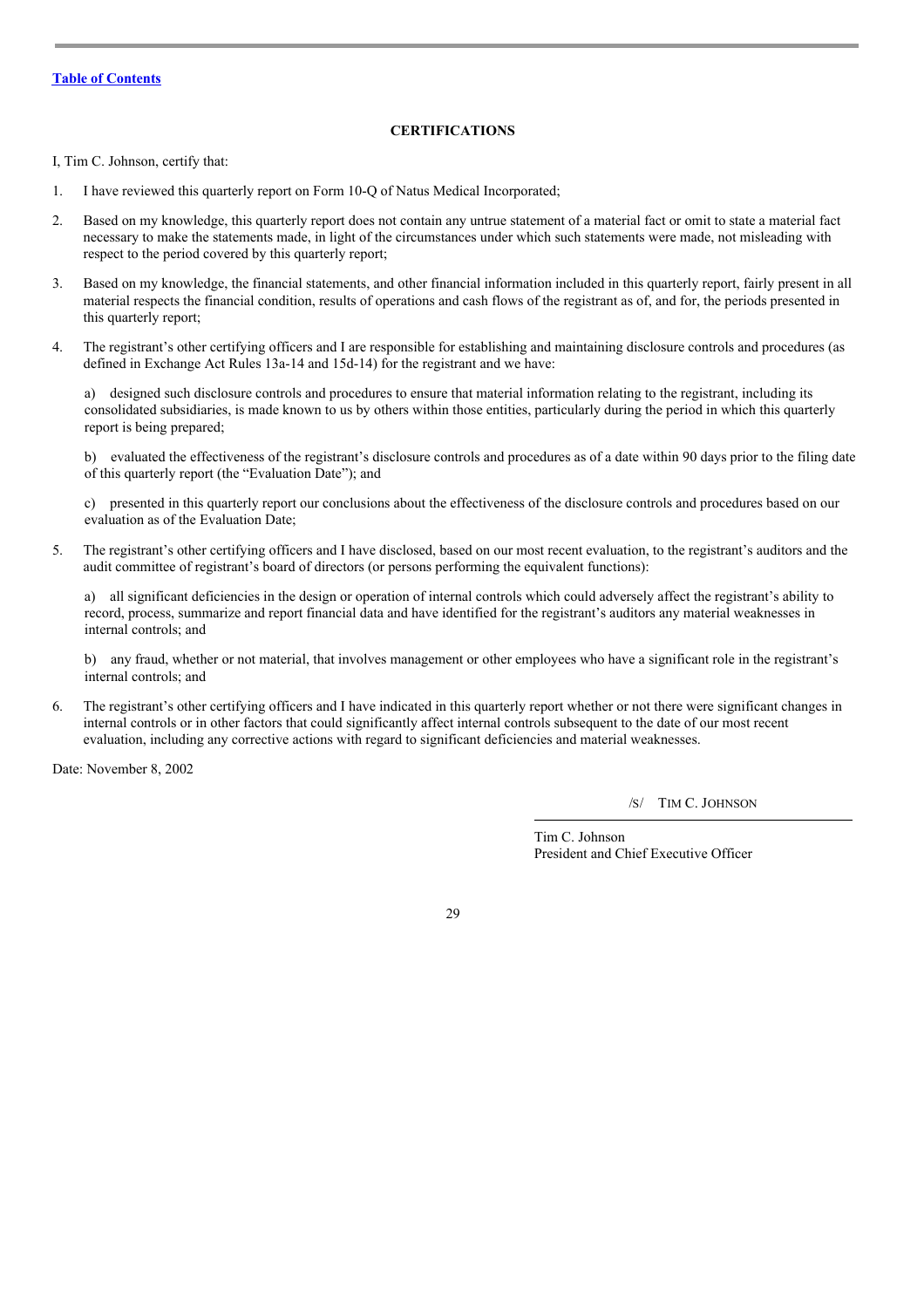I, Glenn A. Bauer, certify that:

- 1. I have reviewed this quarterly report on Form 10-Q of Natus Medical Incorporated;
- 2. Based on my knowledge, this quarterly report does not contain any untrue statement of a material fact or omit to state a material fact necessary to make the statements made, in light of the circumstances under which such statements were made, not misleading with respect to the period covered by this quarterly report;
- 3. Based on my knowledge, the financial statements, and other financial information included in this quarterly report, fairly present in all material respects the financial condition, results of operations and cash flows of the registrant as of, and for, the periods presented in this quarterly report;
- 4. The registrant's other certifying officers and I are responsible for establishing and maintaining disclosure controls and procedures (as defined in Exchange Act Rules 13a-14 and 15d-14) for the registrant and we have:

a) designed such disclosure controls and procedures to ensure that material information relating to the registrant, including its consolidated subsidiaries, is made known to us by others within those entities, particularly during the period in which this quarterly report is being prepared;

b) evaluated the effectiveness of the registrant's disclosure controls and procedures as of a date within 90 days prior to the filing date of this quarterly report (the "Evaluation Date"); and

c) presented in this quarterly report our conclusions about the effectiveness of the disclosure controls and procedures based on our evaluation as of the Evaluation Date;

5. The registrant's other certifying officers and I have disclosed, based on our most recent evaluation, to the registrant's auditors and the audit committee of registrant's board of directors (or persons performing the equivalent functions):

a) all significant deficiencies in the design or operation of internal controls which could adversely affect the registrant's ability to record, process, summarize and report financial data and have identified for the registrant's auditors any material weaknesses in internal controls; and

b) any fraud, whether or not material, that involves management or other employees who have a significant role in the registrant's internal controls; and

6. The registrant's other certifying officers and I have indicated in this quarterly report whether or not there were significant changes in internal controls or in other factors that could significantly affect internal controls subsequent to the date of our most recent evaluation, including any corrective actions with regard to significant deficiencies and material weaknesses.

Date: November 8, 2002

/S/ GLENN A. BAUER

Glenn A. Bauer Chief Financial Officer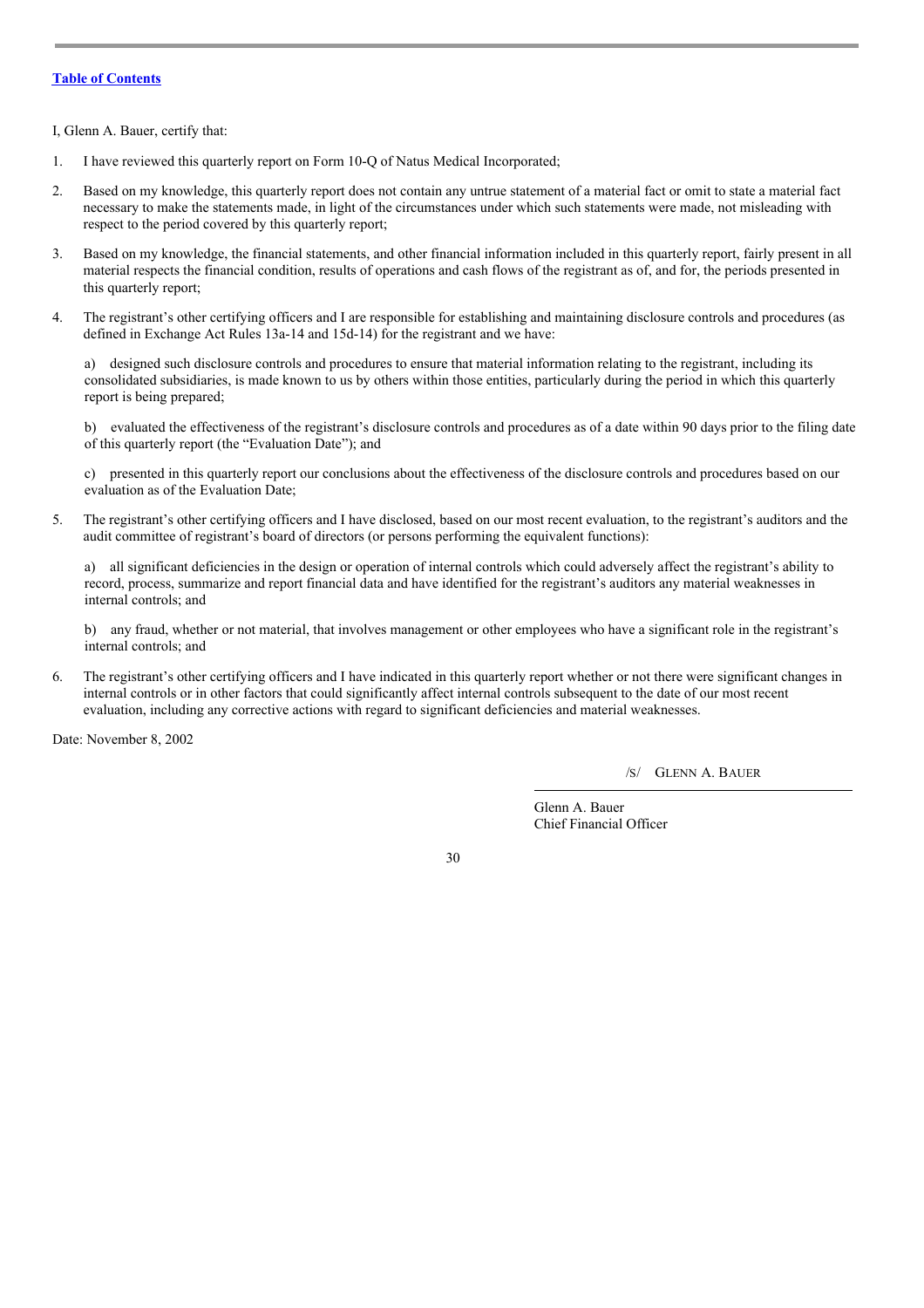## **NATUS MEDICAL INCORPORATED**

## **INDEX TO EXHIBITS**

**Exhibit No.**

- 10.21 Severance Agreement and Release dated October 7, 2002 between Registrant and Lucille A. Ferus.
- 10.22 Severance Agreement and Release dated September 19, 2002 between Registrant and Thomas Waugh.
- 99.1 Certification of Chief Executive Officer and Chief Financial Officer pursuant to 18 U. S. C. Section 1350 as adopted pursuant to Section 906 of the Sarbanes-Oxley Act of 2002.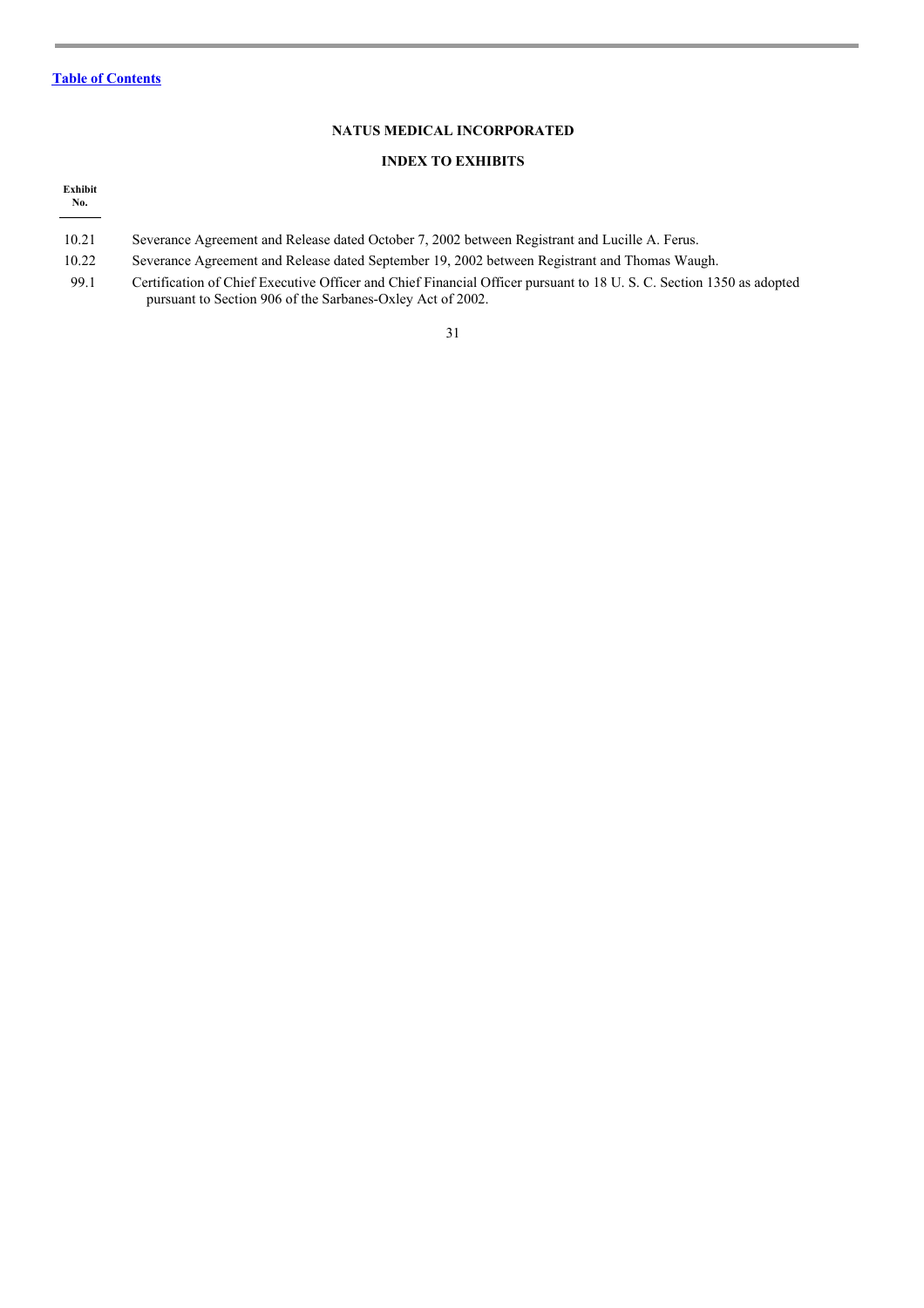#### **SEVERANCE AGREEMENT AND RELEASE**

#### **RECITALS**

This Severance Agreement and Release ("Agreement") is made by and between Lucille A. Ferus ("Employee") and Natus Medical, Inc. ("Company") (collectively referred to as the "Parties"):

WHEREAS, Employee was employed by the Company;

WHEREAS, the Company and Employee entered into a Employee Confidential Information and Invention Assignment Agreement (the "Confidentiality Agreement");

WHEREAS, the Company and Employee have entered into Stock Option Agreements dated November 6, 1996, December 17, 1997, March 4, 1998, October 23, 1998, July 6, 1999 and May 9, 2000 granting Employee the option to purchase shares of the Company's common stock subject to the terms and conditions of the Company's 1991 Stock Option Plan and the Stock Option Agreement (the "Stock Agreements");

WHEREAS, the Company has terminated the Employee's employment due to business necessity as part of a reduction in force on September 30, 2002 (the "Termination Date");

WHEREAS, the Parties, and each of them, wish to resolve any and all disputes, claims, complaints, grievances, charges, actions, petitions and demands that the Employee may have against the Company as defined herein, including, but not limited to, any and all claims arising or in any way related to Employee's employment with, or separation from, the Company;

NOW THEREFORE, in consideration of the promises made herein, the Parties hereby agree as follows:

## **COVENANTS**

#### 1. Consideration.

(a) The Company agrees to pay Employee a lump sum equivalent to six (6) months of Employee's base salary, less applicable withholding. This payment will be made to employee within ten (10) business days after the Effective Date.

(b) Stock. The Parties agree that for purposes of determining the number of shares of the Company's common stock that Employee is entitled to purchase from the Company, pursuant to the exercise of outstanding options, the Employee will be considered to have vested only up to the Termination Date. Employee acknowledges that as of the Termination Date, he/she will have vested in 68,301 options and no more. The exercise of any stock options shall continue to be subject to the terms and conditions of the Stock Agreements.

(c) Benefits. Employee's health insurance benefits will cease January 31, 2003, subject to Employee's right to continue his/her health insurance under COBRA. Employee's participation in all other benefits and incidents of employment ceased on the Termination Date. Employee ceased accruing employee benefits, including, but not limited to, vacation time and paid time off, as of the Termination Date.

(d) Business Equipment. The Company agrees to allow Employee to retain possession of the following Company-provided equipment: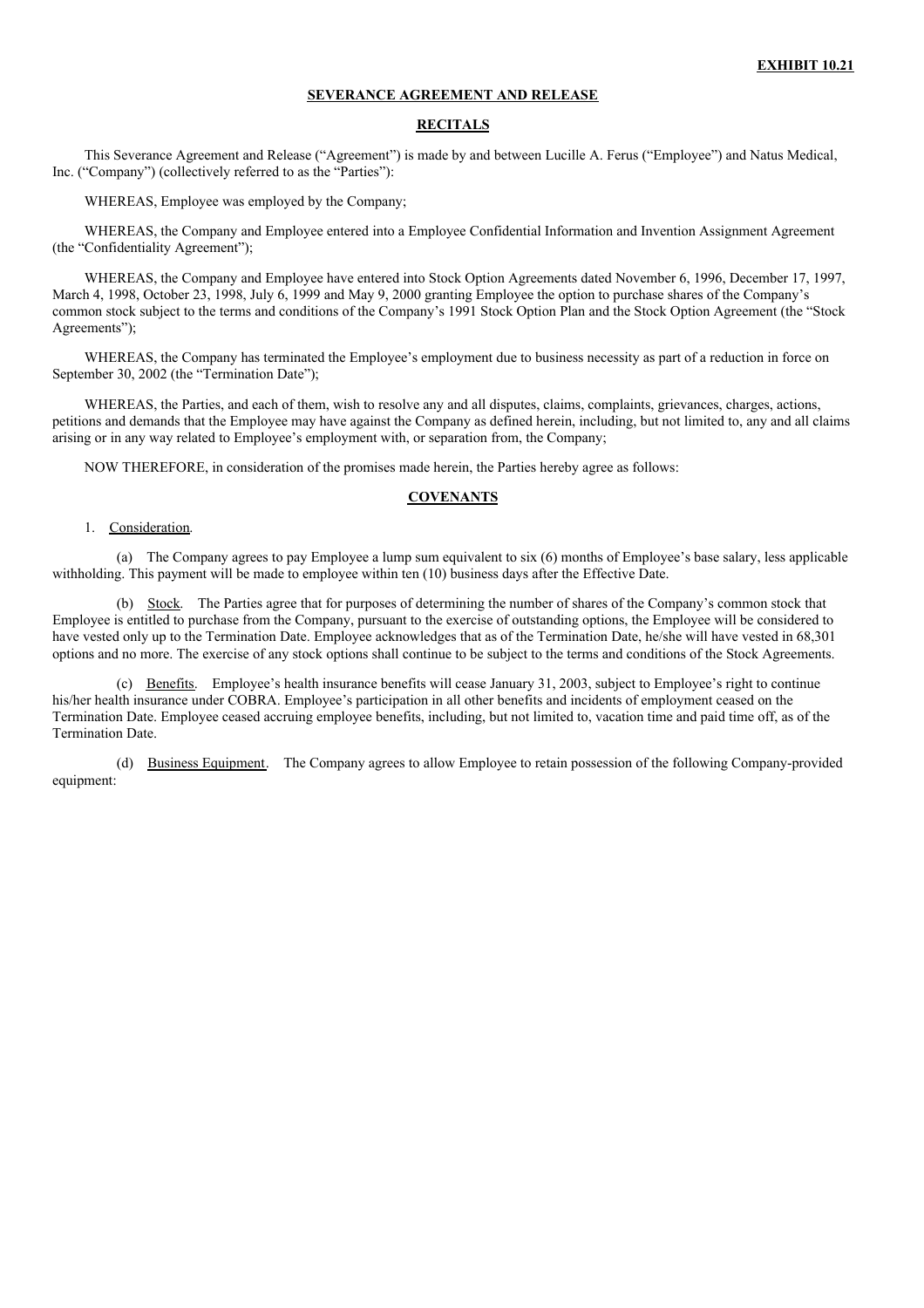- (i) Laptop computer (to be provided)
- (ii) Computer at Employee's home

(iii) Personal Data Assistant (PDA)

Employee agrees to provide the Company with copies of work data contained on this equipment.

(e) Outplacement Services. Company will provide \$5,000.00 for outplacement services directly billed to the Company.

2. Confidential Information. Employee shall continue to maintain the confidentiality of all confidential and proprietary information of the Company and shall continue to comply with the terms and conditions of the Confidentiality Agreement between Employee and the Company. Employee shall return all of the Company's property and confidential and proprietary information in his/her possession to the Company on the Effective Date of this Agreement.

3. Payment of Salary. Employee acknowledges and represents that the Company has paid all salary, wages, bonuses, accrued vacation, commissions and any and all other benefits due to Employee once the above noted payments and benefits are received. In addition, any outstanding expense reports will be paid within seven (7) days of receipt by the Company.

4. Release of Claims. Employee agrees that the foregoing consideration represents settlement in full of all outstanding obligations owed to Employee by the Company and its officers, managers, supervisors, agents and employees. Employee, on his/her own behalf, and on behalf of his/her respective heirs, family members, executors, agents, and assigns, hereby fully and forever releases the Company and its officers, directors, employees, agents, investors, shareholders, administrators, affiliates, divisions, subsidiaries, predecessor and successor corporations, and assigns, from, and agree not to sue concerning, any claim, duty, obligation or cause of action relating to any matters of any kind, whether presently known or unknown, suspected or unsuspected, that Employee may possess arising from any omissions, acts or facts that have occurred up until and including the Effective Date of this Agreement including, without limitation:

(a) any and all claims relating to or arising from Employee's employment relationship with the Company and the termination of that relationship;

(b) any and all claims relating to, or arising from, Employee's right to purchase, or actual purchase of shares of stock of the Company, including, without limitation, any claims for fraud, misrepresentation, breach of fiduciary duty, breach of duty under applicable state corporate law, and securities fraud under any state or federal law;

(c) any and all claims under the law of any jurisdiction including, but not limited to, wrongful discharge of employment; constructive discharge from employment; termination in violation of public policy; discrimination; breach of contract, both express and implied; breach of a covenant of good faith and fair dealing, both express and implied; promissory estoppel; negligent or intentional infliction of emotional distress; negligent or intentional misrepresentation; negligent or intentional interference with contract or prospective economic advantage; unfair business practices; defamation; libel; slander; negligence; personal injury; assault; battery; invasion of privacy; false imprisonment; and conversion;

(d) any and all claims for violation of any federal, state or municipal statute, including, but not limited to, Title VII of the Civil Rights Act of 1964, the Civil Rights Act of 1991, the Age Discrimination in Employment Act of 1967, the Americans with Disabilities Act of 1990, the Fair Labor Standards Act, the Employee Retirement Income Security Act of 1974, The Worker Adjustment and Retraining Notification Act, Older Workers Benefit Protection Act; the California Fair Employment and Housing Act, and the California Labor Code.;

 $\overline{2}$ 

(e) any and all claims for violation of the federal, or any state, constitution;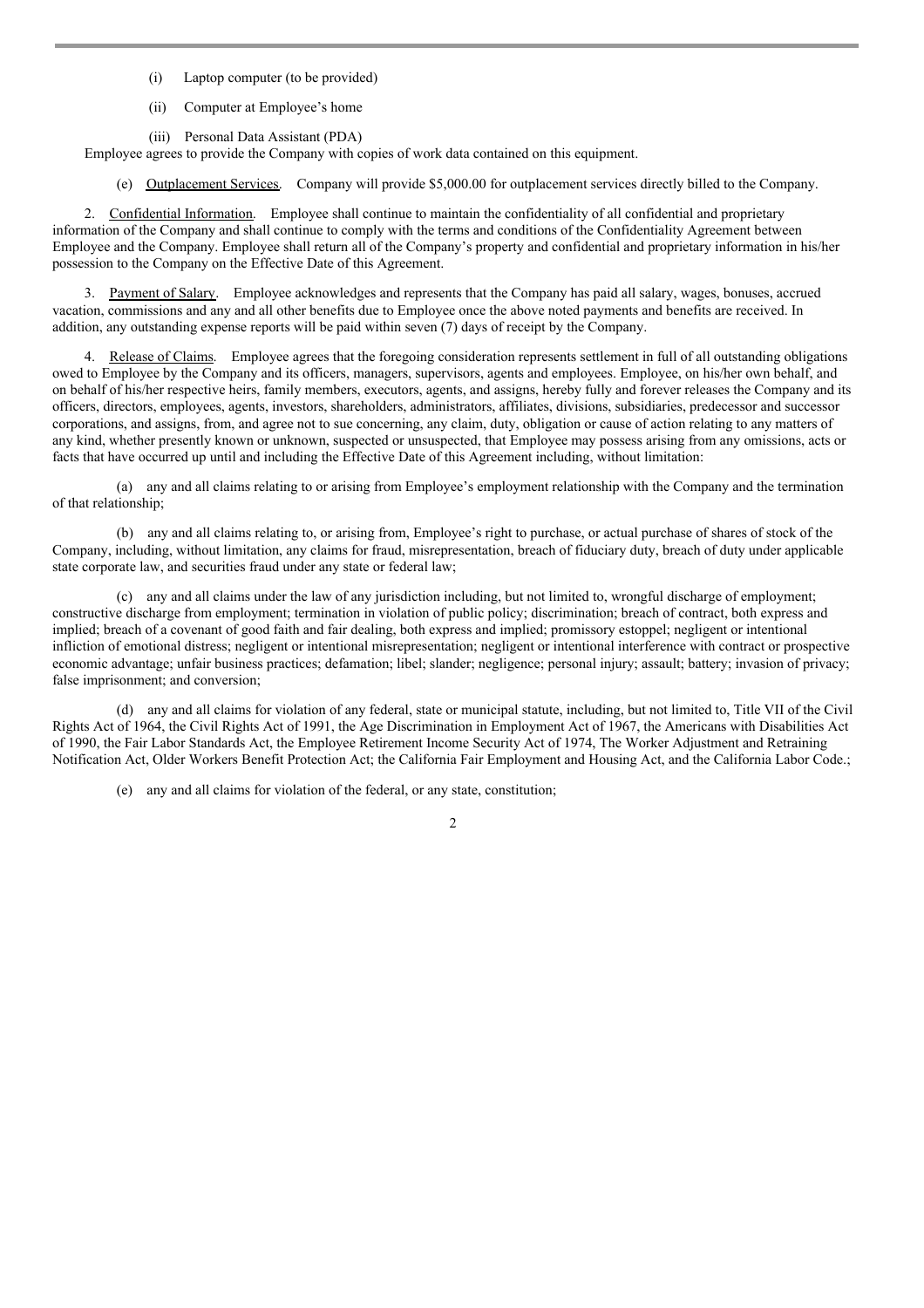(f) any and all claims arising out of any other laws and regulations relating to employment or employment discrimination;

(g) any claim for any loss, cost, damage, or expense arising out of any dispute over the non-withholding or other tax treatment of any of the proceeds received by Employee as a result of this Agreement; and

(h) any and all claims for attorneys' fees and costs.

The Company and Employee agree that the release set forth in this section shall be and remain in effect in all respects as a complete general release as to the matters released. This release does not extend to any obligations incurred under this Agreement.

Employee acknowledges and agrees that any breach of any provision of this Agreement shall constitute a material breach of this Agreement and shall entitle the Company immediately to recover the severance benefits provided to Employee under this Agreement.

5. Acknowledgement of Waiver of Claims Under ADEA. Employee acknowledges that he/she is waiving and releasing any rights he/she may have under the Age Discrimination in Employment Act of 1967 ("ADEA") and that this waiver and release is knowing and voluntary. Employee and the Company agree that this waiver and release does not apply to any rights or claims that may arise under ADEA after the Effective Date of this Agreement. Employee acknowledges that the consideration given for this waiver and release Agreement is in addition to anything of value to which Employee was already entitled. Employee further acknowledges that he/she has been advised by this writing that

- (a) he/she should consult with an attorney prior to executing this Agreement;
- (b) he/she has up to forty-five (45) days within which to consider this Agreement;

(c) he/she has been advised in writing by the Company of the class, unit, or group of individuals affected by the reduction in force, and the job titles and ages of all individuals who were and were not affected;

- (d) he/she has seven (7) days following his/her execution of this Agreement to revoke the Agreement;
- (e) this ADEA waiver shall not be effective until the revocation period has expired; and

(f) nothing in this Agreement prevents or precludes Employee from challenging or seeking a determination in good faith of the validity of this waiver under the ADEA, nor does it impose any condition precedent, penalties or costs for doing so, unless specifically authorized by federal law.

6. Civil Code Section 1542. The Parties represent that they are not aware of any claim by either of them other than the claims that are released by this Agreement. Employee acknowledges that he/she has the opportunity to seek the advice of legal counsel and is familiar with the provisions of California Civil Code Section 1542, which provides as follows:

A GENERAL RELEASE DOES NOT EXTEND TO CLAIMS WHICH THE CREDITOR DOES NOT KNOW OR SUSPECT TO EXIST IN HIS FAVOR AT THE TIME OF EXECUTING THE RELEASE, WHICH IF KNOWN BY HIM MUST HAVE MATERIALLY AFFECTED HIS SETTLEMENT WITH THE DEBTOR.

Employee, being aware of said code section, agrees to expressly waive any rights he/she may have thereunder, as well as under any other statute or common law principles of similar effect.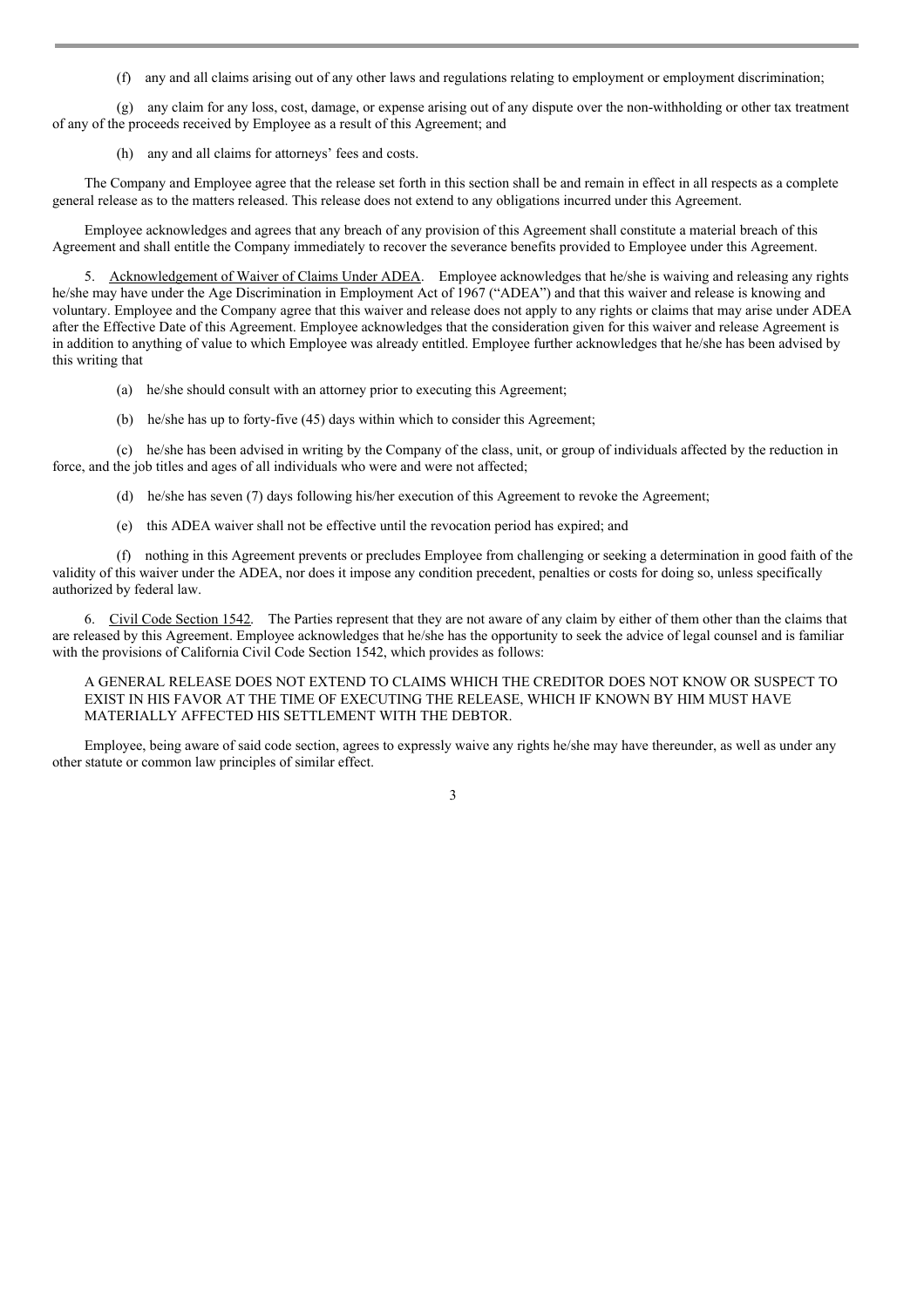7. No Pending or Future Lawsuits. Employee represents that he/she has no lawsuits, claims, or actions pending in his/her name, or on behalf of any other person or entity, against the Company or any other person or entity referred to herein. Employee also represents that he/she does not intend to bring any claims on his/her own behalf or on behalf of any other person or entity against the Company or any other person or entity referred to herein.

8. Confidentiality. The Parties acknowledge that Employee's agreement to keep the terms and conditions of this Agreement confidential was a material factor on which all parties relied in entering into this Agreement. Employee hereto agrees to use his/her best efforts to maintain in confidence: (i) the existence of this Agreement, (ii) the contents and terms of this Agreement, (iii) the consideration for this Agreement, and (iv) any allegations relating to the Company or its officers or employees with respect to Employee's employment with the Company, except as otherwise provided for in this Agreement (hereinafter collectively referred to as "Settlement Information"). Employee agrees to take every reasonable precaution to prevent disclosure of any Settlement Information to third parties, and agrees that there will be no publicity, directly or indirectly, concerning any Settlement Information. Employee agrees to take every precaution to disclose Settlement Information only to those attorneys, accountants, governmental entities, and family members who have a reasonable need to know of such Settlement Information. The Parties agree that if Company proves that Employee breached this Confidentiality provision, it shall be entitled to an award of its costs spent enforcing this provision, including all reasonable attorneys' fees associated with the enforcement action, without regard to whether the Company can establish actual damages from the breach by Employee.

9. No Cooperation. Employee agrees he/she will not act in any manner that might damage the business of the Company. Employee agrees that he/she will not counsel or assist any attorneys or their clients in the presentation or prosecution of any disputes. differences, grievances, claims, charges, or complaints by any third party against the Company and/or any officer, director, employee, agent, representative, shareholder or attorney of the Company, unless under a subpoena or other court order to do so. Employee further agrees both to immediately notify the Company upon receipt of any court order, subpoena, or any legal discovery device that seeks or might require the disclosure or production of the existence or terms of this Agreement, and to furnish, within three (3) business days of its receipt, a copy of such subpoena or legal discovery device to the Company.

10. Non-Disparagement. Employee agrees to refrain from any defamation, libel or slander of the Company or tortious interference with the contracts and relationships of the Company. All inquiries by potential future employers of Employee will be directed to Human Resources. Upon inquiry, the Company shall only state the following: Employee's last position and dates of employment.

11. Non-Solicitation. Employee agrees that for a period of twelve (12) months immediately following the Effective Date of this Agreement, Employee shall not either directly or indirectly solicit, induce, recruit or encourage any of the Company's employees to leave their employment, or take away such employees, or attempt to solicit, induce, recruit, encourage, take away or hire employees of the Company, either for him/herself or any other person or entity.

12. No Admission of Liability. The Parties understand and acknowledge that this Agreement constitutes a compromise and settlement of disputed claims. No action taken by the Parties hereto, or either of them, either previously or in connection with this Agreement shall be deemed or construed to be: (a) an admission of the truth or falsity of any claims heretofore made or (b) an acknowledgment or admission by either party of any fault or liability whatsoever to the other party or to any third party.

13. No Knowledge of Wrongdoing. Employee represents that he/she has no knowledge of any wrongdoing involving improper or false claims against a federal or state governmental agency, or any other wrongdoing that involves Employee or other present or former Company employees.

14. Costs. The Parties shall each bear their own costs, expert fees, attorneys' fees and other fees incurred in connection with this Agreement.

15. Indemnification. Employee agrees to indemnify and hold harmless the Company from and against any and all loss, costs, damages or expenses, including, without limitation, attorneys' fees or expenses incurred by the Company arising out of the breach of this Agreement by Employee, or from any false representation made herein by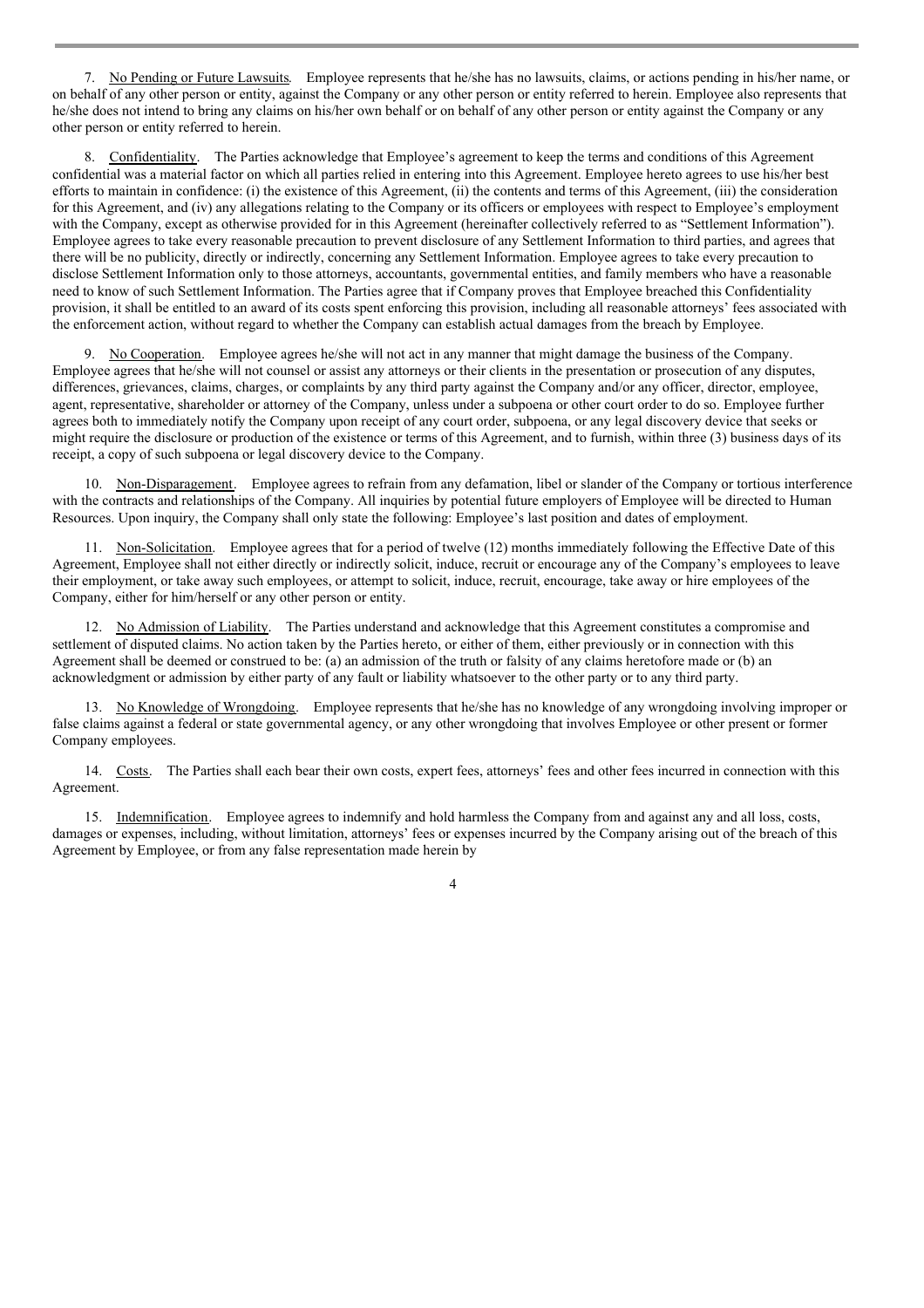Employee, or from any action or proceeding which may be commenced, prosecuted or threatened by Employee or for Employee's benefit, upon Employee's initiative, or with Employee's aid or approval, contrary to the provisions of this Agreement. Employee further agrees that in any such action or proceeding, this Agreement may be pled by the Company as a complete defense, or may be asserted by way of counterclaim or cross-claim.

16. Arbitration. The Parties agree that any and all disputes arising out of, or relating to, the terms of this Agreement, their interpretation, and any of the matters herein released, shall be subject to binding arbitration in San Mateo County before the American Arbitration Association under its National Rules for the Resolution of Employment Disputes. The Parties agree that the prevailing party in any arbitration shall be entitled to injunctive relief in any court of competent jurisdiction to enforce the arbitration award. The Parties agree that the prevailing party in any arbitration shall be awarded its reasonable attorneys' fees and costs. The Parties hereby agree to waive their right to have any dispute between them resolved in a court of law by a judge or jury. This section will not prevent either party from seeking injunctive relief (or any other provisional remedy) from any court having jurisdiction over the Parties and the subject matter of their dispute relating to Employee's obligations under this Agreement and the agreements incorporated herein by reference.

17. Authority. The Company represents and warrants that the undersigned has the authority to act on behalf of the Company and to bind the Company and all who may claim through it to the terms and conditions of this Agreement. Employee represents and warrants that he/she has the capacity to act on his/her own behalf and on behalf of all who might claim through him/her to bind them to the terms and conditions of this Agreement. Each party warrants and represents that there are no liens or claims of lien or assignments in law or equity or otherwise of or against any of the claims or causes of action released herein.

18. No Representations. Each party represents that it has had the opportunity to consult with an attorney, and has carefully read and understands the scope and effect of the provisions of this Agreement. Neither party has relied upon any representations or statements made by the other party hereto which are not specifically set forth in this Agreement.

19. Severability. In the event that any provision hereof becomes or is declared by a court of competent jurisdiction to be illegal, unenforceable or void, this Agreement shall continue in full force and effect without said provision so long as the remaining provisions remain intelligible and continue to reflect the original intent of the Parties.

20. Entire Agreement. This Agreement represents the entire agreement and understanding between the Company and Employee concerning the subject matter of this Agreement and Employee's relationship with the Company, and supersedes and replaces any and all prior agreements and understandings between the Parties concerning the subject matter of this Agreement and Employee's relationship with the Company, with the exception of the Confidentiality Agreement.

21. No Waiver. The failure of any party to insist upon the performance of any of the terms and conditions in this Agreement, or the failure to prosecute any breach of any of the terms and conditions of this Agreement, shall not be construed thereafter as a waiver of any such terms or conditions. This entire Agreement shall remain in full force and effect as if no such forbearance or failure of performance had occurred.

22. No Oral Modification. Any modification or amendment of this Agreement, or additional obligation assumed by either party in connection with this Agreement, shall be effective only if placed in writing and signed by both Parties or by authorized representatives of each party.

23. Governing Law. This Agreement shall be deemed to have been executed and delivered within the State of California, and it shall be construed, interpreted, governed, and enforced in accordance with the laws of the State of California, without regard to conflict of law principles. To the extent that either party seeks injunctive relief in any court having jurisdiction for any claim relating to the alleged misuse or misappropriation of trade secrets or confidential or proprietary information, each party hereby consents to personal and exclusive jurisdiction and venue in the state and federal courts of the State of California.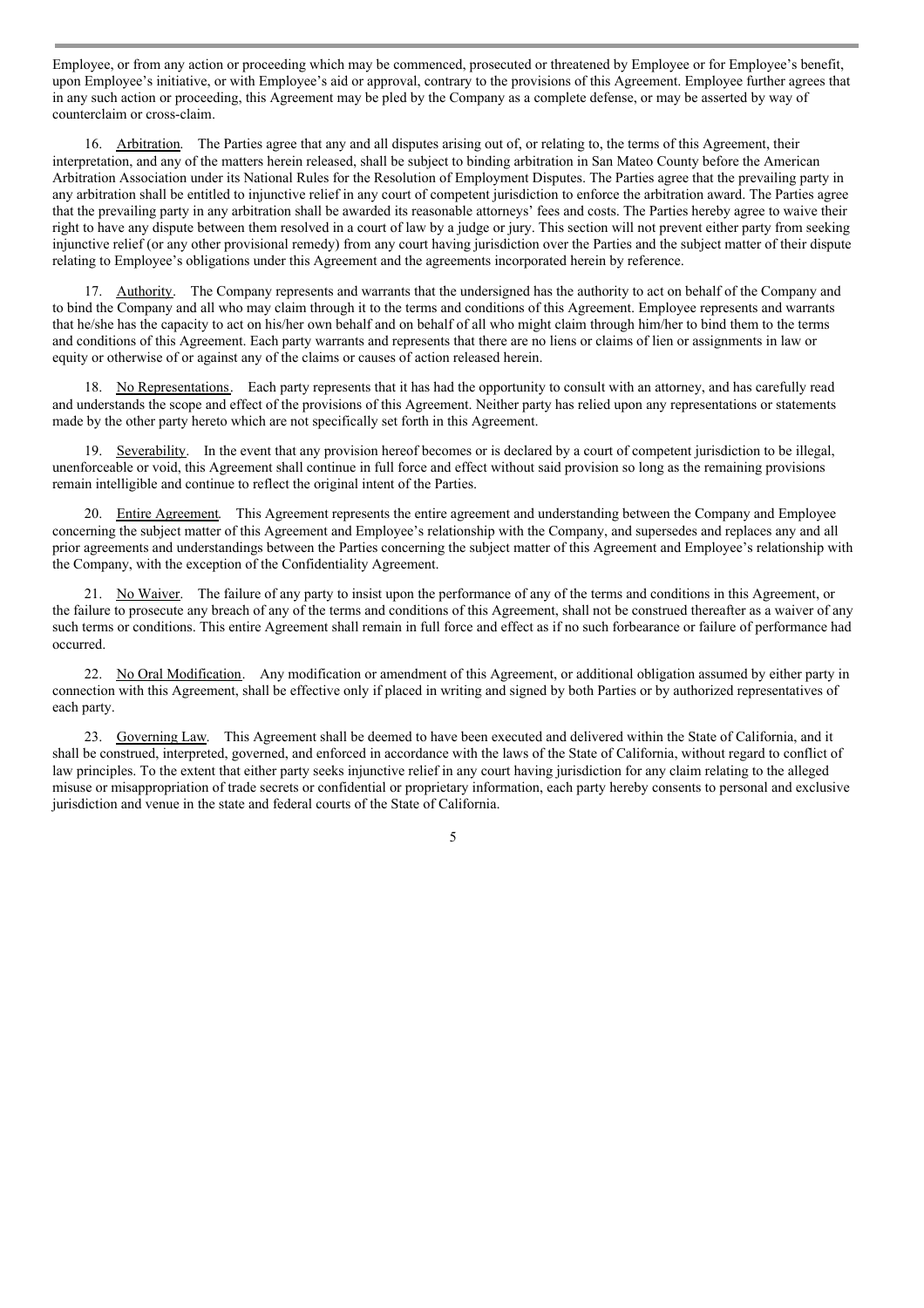24. Attorneys' Fees. In the event that either Party brings an action to enforce or effect its rights under this Agreement, the prevailing party shall be entitled to recover its costs and expenses, including the costs of mediation, arbitration, litigation, court fees, plus reasonable attorneys' fees, incurred in connection with such an action.

25. Effective Date. This Agreement is effective after it has been signed by both parties and after eight (8) days have passed since Employee has signed the Agreement (the "Effective Date"), unless revoked by Employee within seven (7) days after the date the Agreement was signed by Employee.

26. Counterparts. This Agreement may be executed in counterparts, and each counterpart shall have the same force and effect as an original and shall constitute an effective, binding agreement on the part of each of the undersigned.

27. Voluntary Execution of Agreement. This Agreement is executed voluntarily and without any duress or undue influence on the part or behalf of the Parties hereto, with the full intent of releasing all claims. The Parties acknowledge that:

(a) They have read this Agreement;

(b) They have been represented in the preparation, negotiation, and execution of this Agreement by legal counsel of their own choice or that they have voluntarily declined to seek such counsel;

(c) They understand the terms and consequences of this Agreement and of the releases it contains; and

(d) They are fully aware of the legal and binding effect of this Agreement.

IN WITNESS WHEREOF, the Parties have executed this Agreement on the respective dates set forth below.

Natus Medical Inc.

Dated October 7, 2002 By /s/ Tim C. Johnson

Tim C. Johnson President and CEO

LUCILLE A. FERUS, an individual

Dated: October 7, 2002 /s/ Lucille A. Ferus

Lucille A. Ferus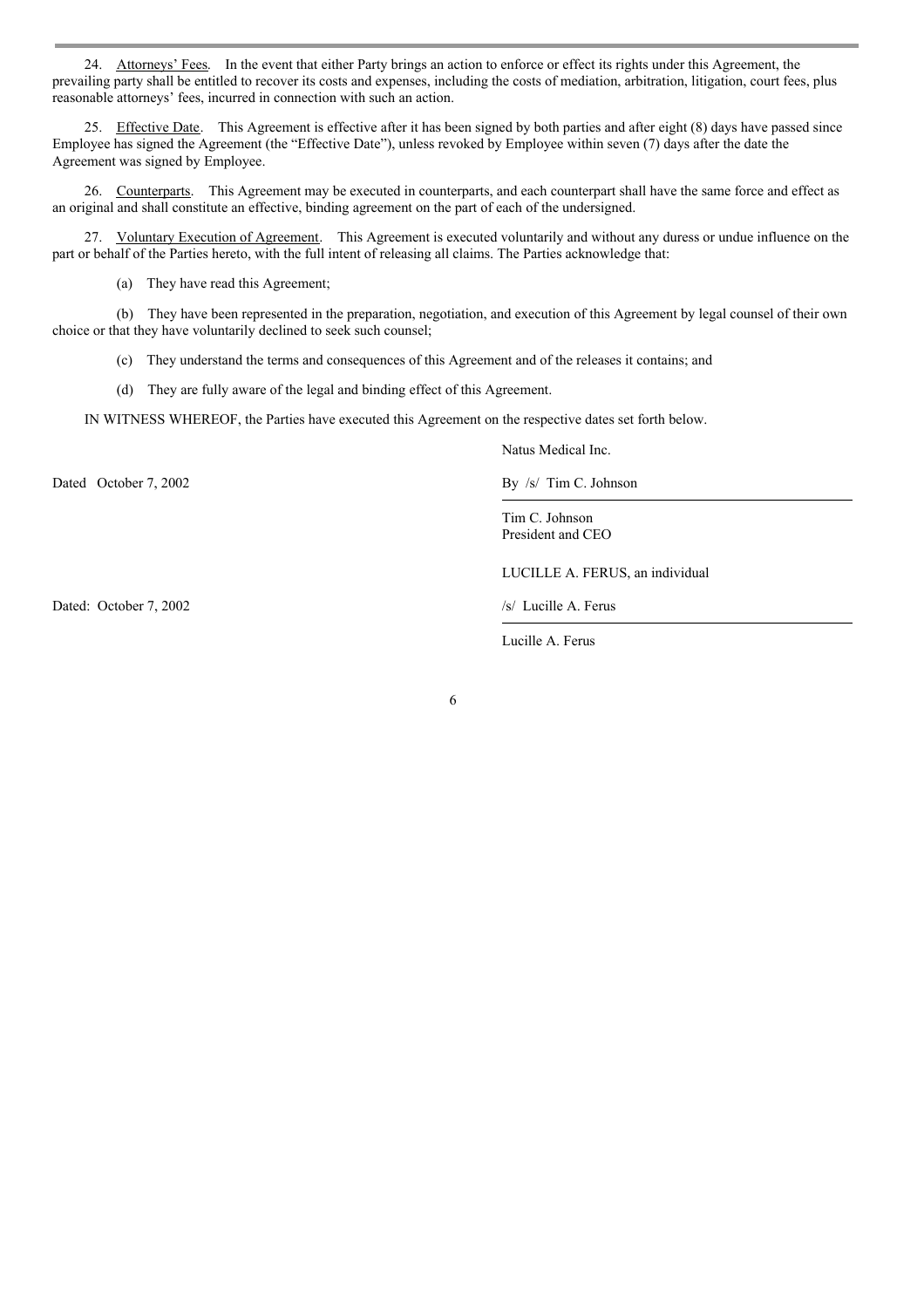## **SEVERANCE AGREEMENT AND RELEASE**

## **RECITALS**

This Severance Agreement and Release ("Agreement") is made by and between Thomas M. Waugh ("Employee") and Natus Medical Inc. ("Company") (collectively referred to as the "Parties"):

WHEREAS, Employee is employed by the Company;

WHEREAS, the Company and Employee entered into a Employment, Confidential Information and Invention Assignment Agreement (the "Confidentiality Agreement");

WHEREAS, the Employee has resigned his employment with the Company effective December 11, 2002 (the "Termination Date");

WHEREAS, the Company and Employee have entered into Stock Option Agreements dated January 1, 2000, February 15, 2000 and October 23, 2001 granting Employee the option to purchase 100,000 total shares of the Company's common stock subject to the terms and conditions of the Company's 1991 and 2000 Stock Option Plan and the Stock Option Agreements (the "Stock Agreements");

WHEREAS, the Parties, and each of them, wish to resolve any and all disputes, claims, complaints, grievances, charges, actions, petitions and demands that the Employee may have against the Company as defined herein, including, but not limited to, any and all claims arising or in any way related to Employee's employment with, or separation from, the Company;

NOW THEREFORE, in consideration of the promises made herein, the Parties hereby agree as follows:

#### **COVENANTS**

1. Transition Position. Employee agrees that, from October 11, 2002 through December 11, 2002, he will remain employed with the Company in a transitional role. During this period, Employee shall provide services as directed by the President and CEO. Employee agrees to officially resign from his Officer status effective October 11, 2002. Employee agrees that from October 11, 2002, Employee shall be placed on a paid leave of absence through November 11, 2002. Employee agrees that he will use any accrued but unused PTO beginning on November 11, 2002, and continuing through December 11, 2002. As of this date, Employee's employment with the Company will terminate (the "Termination Date"). From November 11, 2002 through the Termination Date, Employee's PTO will be paid out at his most recent base salary amount.

2. Consideration.

(a) Severance. The Company agrees to pay Employee a lump sum equivalent to one (1) month of Employee's base sala1ry. Fourteen Thousand, Five Hundred Eighty-Three Dollars and Thirty-Three Cents (\$14,583.33), less applicable withholdings. This payment will be made to employee within ten (10) business days after the Termination Date.

(b) Benefits. Employee's health insurance benefits will continue on through December 2002 and cease at the end of that month, subject to Employee's right to continue his health insurance under COBRA. Employee's participation in all other benefits and incidents of employment will cease on the Termination Date. Employee will cease accruing employee benefits as of the Termination Date, except as otherwise specified herein, including, but not limited to, vacation time and paid time off.

(c) Stock. The Parties agree that for purposes of determining the number of shares of the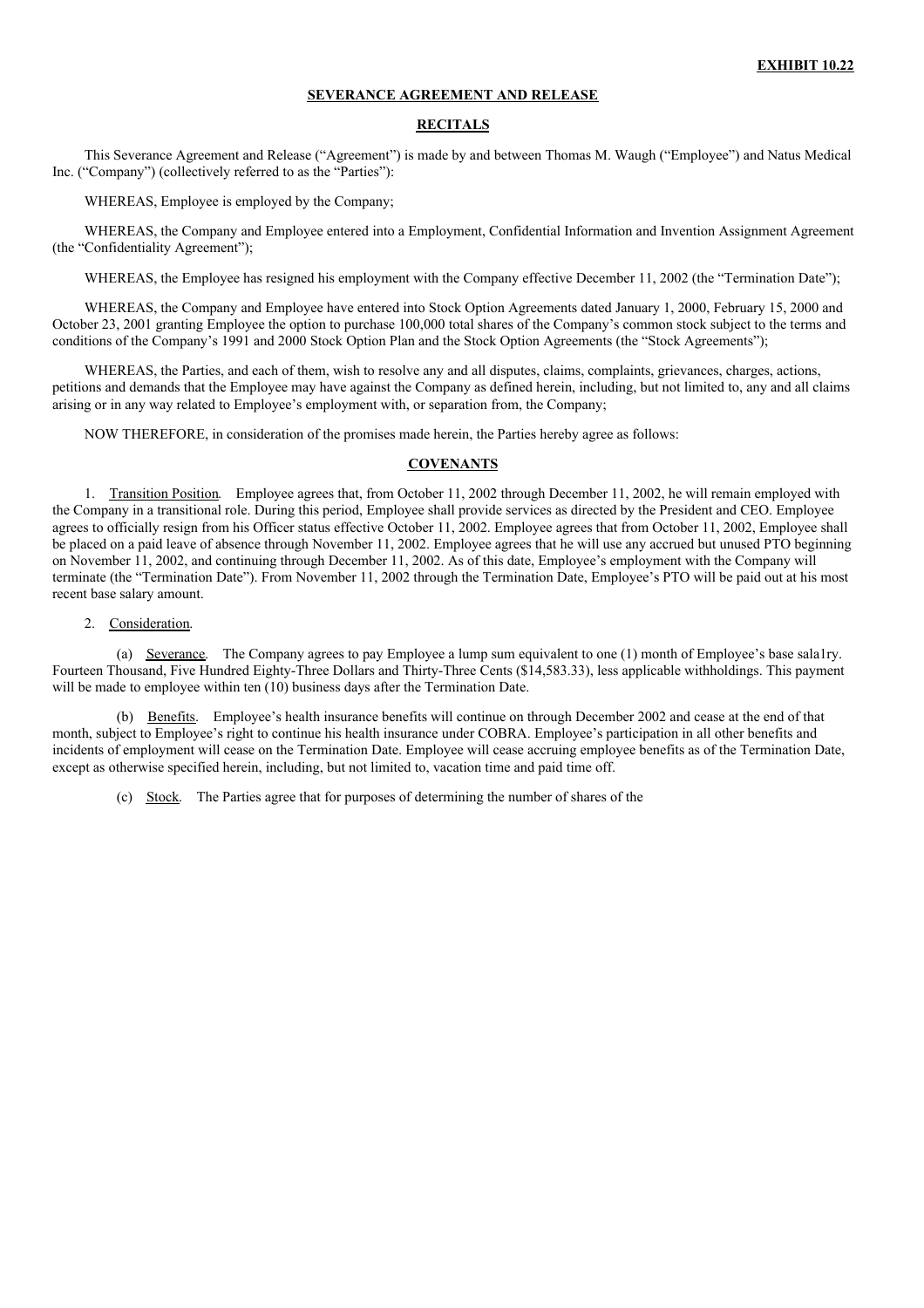Company's common stock which Employee is entitled to purchase from the Company, pursuant to the exercise of outstanding options, as of the Effective Date the Company shall accelerate the vesting of Employee's options, so that Employee shall have vested in 100,000 options. The exercise of the options shall continue to be subject to the applicable Stock Agreements.

(d) Outplacement Services. Employee will receive Five Thousand Dollars (\$5,000) to be utilized towards Executive Outplacement Services.

(e) Executive Coaching. The Company will offer continued Executive Coaching through the end of December, 2002, services provided by Ric Giardina.

3. Confidential Information. Employee shall continue to maintain the confidentiality of all confidential and proprietary information of the Company and shall continue to comply with the terms and conditions of the Confidentiality Agreement between Employee and the Company. Employee shall return all of the Company's property and confidential and proprietary information in his/her possession to the Company on the Termination Date

4. Payment of Salary. Employee acknowledges and represents that the Company has paid all salary, wages, bonuses, personal time off (PTO), commissions and any and all other benefits due to Employee as of the Termination Date.

5. Release of Claims. Employee agrees that the foregoing consideration represents settlement in full of all outstanding obligations owed to Employee by the Company and its officers, managers, supervisors, agents and employees. Employee, on his/her own behalf, and on behalf of his/her respective heirs, family members, executors, agents, and assigns, hereby fully and forever releases the Company and its officers, directors, employees, agents, investors, shareholders, administrators, affiliates, divisions, subsidiaries, predecessor and successor corporations, and assigns, from, and agree not to sue concerning, any claim, duty, obligation or cause of action relating to any matters of any kind, whether presently known or unknown, suspected or unsuspected, that Employee may possess arising from any omissions, acts or facts that have occurred up until and including the Effective Date of this Agreement including, without limitation:

(a) any and all claims relating to or arising from Employee's employment relationship with the Company and the termination of that relationship;

(b) any and all claims relating to, or arising from, Employee's right to purchase, or actual purchase of shares of stock of the Company, including, without limitation, any claims for fraud, misrepresentation, breach of fiduciary duty, breach of duty under applicable state corporate law, and securities fraud under any state or federal law;

(c) any and all claims under the law of any jurisdiction including, but not limited to, wrongful discharge of employment; constructive discharge from employment; termination in violation of public policy; discrimination; breach of contract, both express and implied; breach of a covenant of good faith and fair dealing, both express and implied; promissory estoppel; negligent or intentional infliction of emotional distress; negligent or intentional misrepresentation; negligent or intentional interference with contract or prospective economic advantage; unfair business practices; defamation; libel; slander; negligence; personal injury; assault; battery; invasion of privacy; false imprisonment; and conversion;

(d) any and all claims for violation of any federal, state or municipal statute, including, but not limited to, Title VII of the Civil Rights Act of 1964, the Civil Rights Act of 1991, the Age Discrimination in Employment Act of 1967, the Americans with Disabilities Act of 1990, the Fair Labor Standards Act, the Employee Retirement Income Security Act of 1974, The Worker Adjustment and Retraining Notification Act, Older Workers Benefit Protection Act; the California Fair Employment and Housing Act, and the California Labor Code.;

(e) any and all claims for violation of the federal, or any state, constitution;

(f) any and all claims arising out of any other laws and regulations relating to employment or employment discrimination;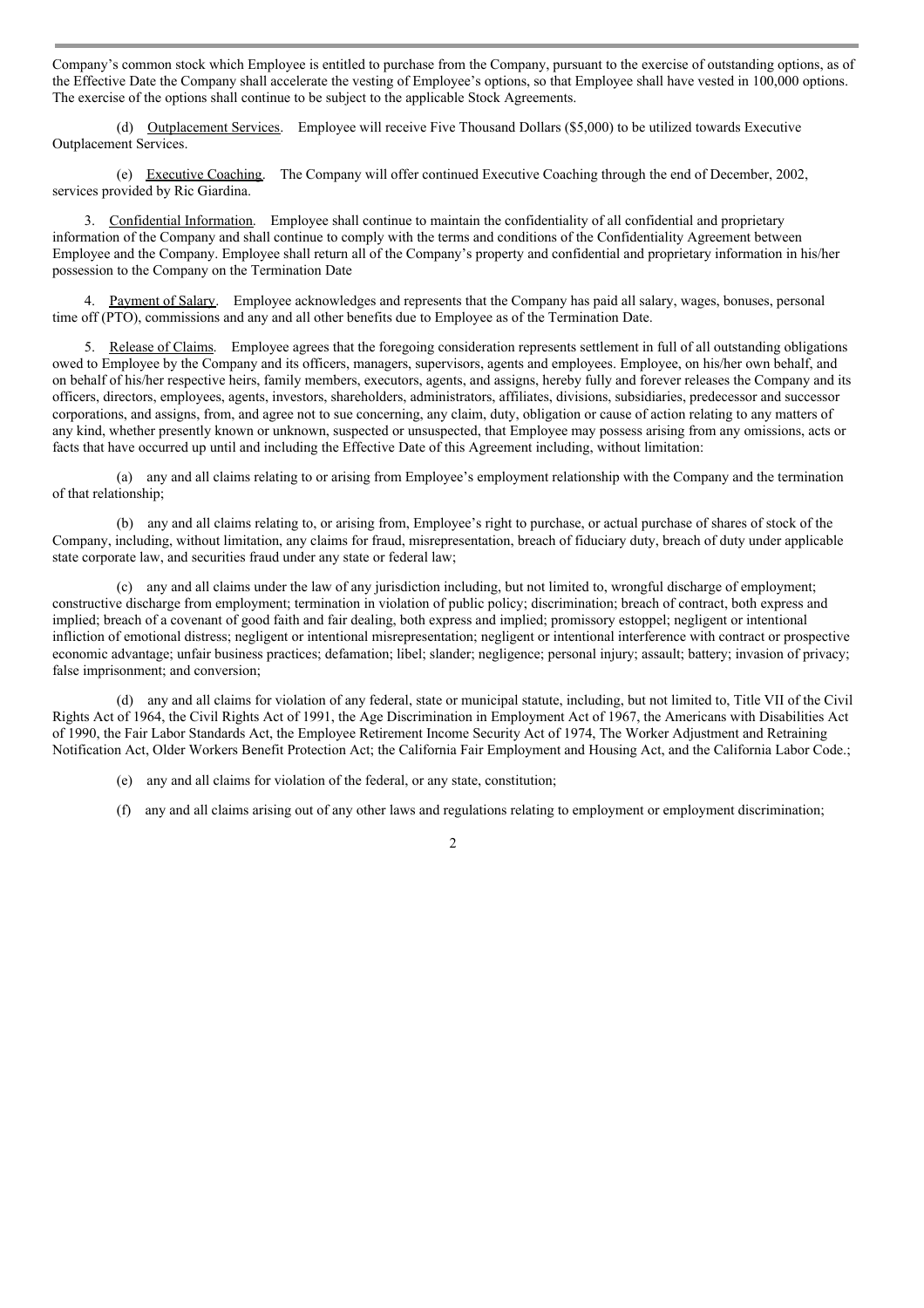(g) any claim for any loss, cost, damage, or expense arising out of any dispute over the non-withholding or other tax treatment of any of the proceeds received by Employee as a result of this Agreement; and

(h) any and all claims for attorneys' fees and costs.

The Company and Employee agree that the release set forth in this section shall be and remain in effect in all respects as a complete general release as to the matters released. This release does not extend to any obligations incurred under this Agreement.

Employee acknowledges and agrees that any breach of any provision of this Agreement shall constitute a material breach of this Agreement and shall entitle the Company immediately to recover the severance benefits provided to Employee under this Agreement.

6. Acknowledgement of Waiver of Claims Under ADEA. Employee acknowledges that he/she is waiving and releasing any rights he/she may have under the Age Discrimination in Employment Act of 1967 ("ADEA") and that this waiver and release is knowing and voluntary. Employee and the Company agree that this waiver and release does not apply to any rights or claims that may arise under ADEA after the Effective Date of this Agreement. Employee acknowledges that the consideration given for this waiver and release Agreement is in addition to anything of value to which Employee was already entitled. Employee further acknowledges that he/she has been advised by this writing that

- (a) he/she should consult with an attorney prior to executing this Agreement;
- (b) he/she has up to twenty-one (21) days within which to consider this Agreement;
- (c) he/she has seven (7) days following his/her execution of this Agreement to revoke the Agreement;
- (d) this ADEA waiver shall not be effective until the revocation period has expired; and

(e) nothing in this Agreement prevents or precludes Employee from challenging or seeking a determination in good faith of the validity of this waiver under the ADEA, nor does it impose any condition precedent, penalties or costs for doing so, unless specifically authorized by federal law.

7. Civil Code Section 1542. The Parties represent that they are not aware of any claim by either of them other than the claims that are released by this Agreement. Employee acknowledges that he has been advised by legal counsel and is familiar with the provisions of California Civil Code Section 1542, which provides as follows:

A GENERAL RELEASE DOES NOT EXTEND TO CLAIMS WHICH THE CREDITOR DOES NOT KNOW OR SUSPECT TO EXIST IN HIS FAVOR AT THE TIME OF EXECUTING THE RELEASE, WHICH IF KNOWN BY HIM MUST HAVE MATERIALLY AFFECTED HIS SETTLEMENT WITH THE DEBTOR.

Employee, being aware of said code section, agrees to expressly waive any rights he may have thereunder, as well as under any other statute or common law principles of similar effect.

8. No Pending or Future Lawsuits. Employee represents that he/she has no lawsuits, claims, or actions pending in his/her name, or on behalf of any other person or entity, against the Company or any other person or entity referred to herein. Employee also represents that she does not intend to bring any claims on his/her own behalf or on behalf of any other person or entity against the Company or any other person or entity referred to herein.

9. Application for Employment. Employee understands and agrees that, as a condition of this Agreement, he/she shall not be entitled to any employment with the Company, its subsidiaries, or any successor, and she hereby waives any right, or alleged right, of employment or re-employment with the Company, its subsidiaries or related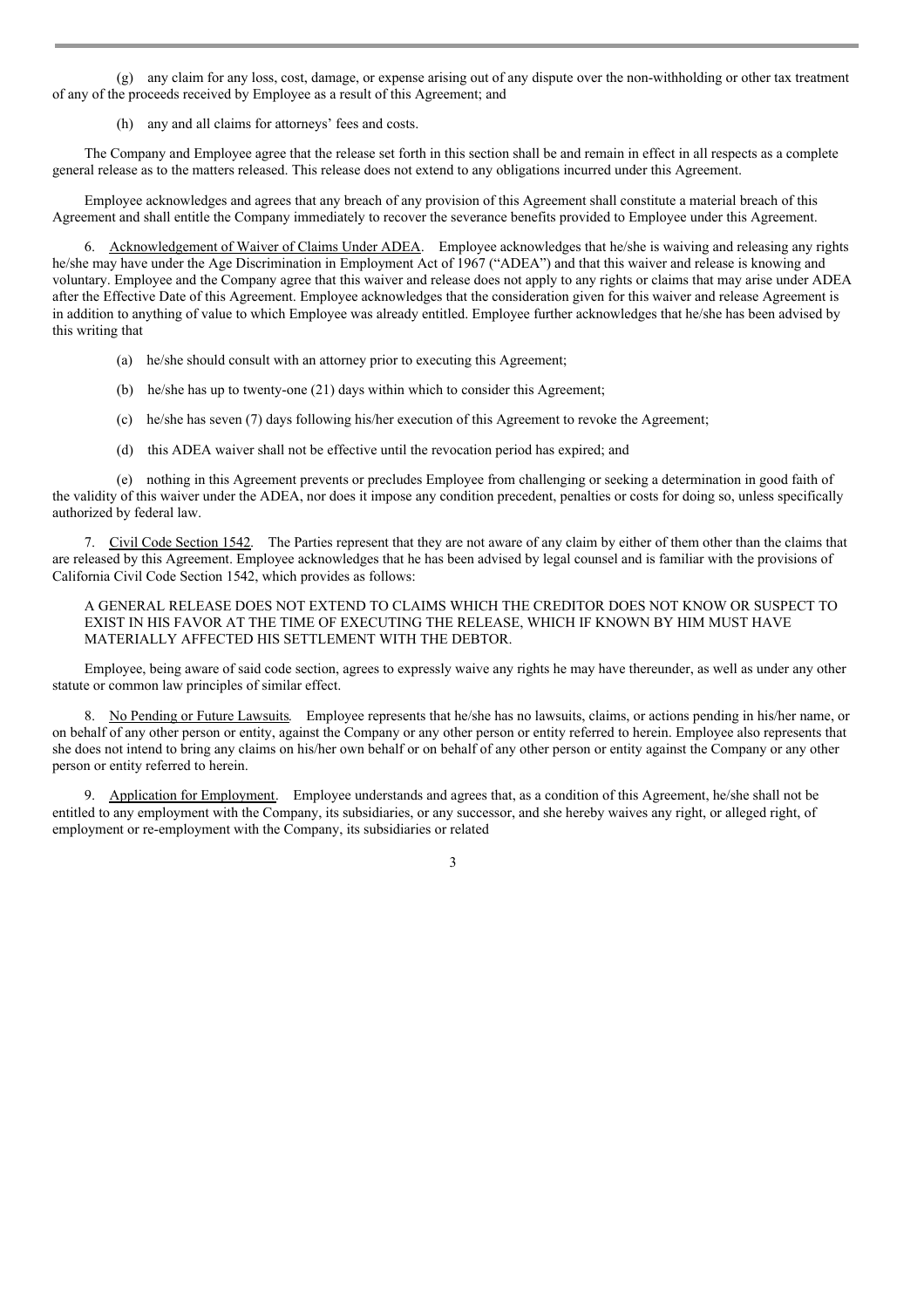companies, or any successor.

10. Confidentiality. The Parties acknowledge that Employee's agreement to keep the terms and conditions of this Agreement confidential was a material factor on which all parties relied in entering into this Agreement. Employee hereto agrees to use his/her best efforts to maintain in confidence: (i) the existence of this Agreement, (ii) the contents and terms of this Agreement, (iii) the consideration for this Agreement, and (iv) any allegations relating to the Company or its officers or employees with respect to Employee's employment with the Company, except as otherwise provided for in this Agreement (hereinafter collectively referred to as "Settlement Information"). Employee agrees to take every reasonable precaution to prevent disclosure of any Settlement Information to third parties, and agrees that there will be no publicity, directly or indirectly, concerning any Settlement Information. Employee agrees to take every precaution to disclose Settlement Information only to those attorneys, accountants, governmental entities, and family members who have a reasonable need to know of such Settlement Information. The Parties agree that if Company proves that Employee breached this Confidentiality provision, it shall be entitled to an award of its costs spent enforcing this provision, including all reasonable attorneys' fees associated with the enforcement action, without regard to whether the Company can establish actual damages from the breach by Employee.

11. No Cooperation. Employee agrees he/she will not act in any manner that might damage the business of the Company. Employee agrees that she will not counsel or assist any attorneys or their clients in the presentation or prosecution of any disputes, differences, grievances, claims, charges, or complaints by any third party against the Company and/or any officer, director, employee, agent, representative, shareholder or attorney of the Company, unless under a subpoena or other court order to do so. Employee further agrees both to immediately notify the Company upon receipt of any court order, subpoena, or any legal discovery device that seeks or might require the disclosure or production of the existence or terms of this Agreement, and to furnish, within three (3) business days of its receipt, a copy of such subpoena or legal discovery device to the Company.

12. Non-Disparagement. Employee and Company agrees to refrain from any defamation, libel or slander of the Company or tortious interference with the contracts and relationships of the Company or Employee. All inquiries by potential future employers of Employee will be directed to Human Resources. Upon inquiry, the Company shall only state the following: Employee 's last position and dates of employment.

13. Non-Solicitation. Employee agrees that for a period of twelve (12) months immediately following the Effective Date of this Agreement, Employee shall not either directly or indirectly solicit, induce, recruit or encourage any of the Company's employees to leave their employment, or take away such employees, or attempt to solicit, induce, recruit, encourage, take away or hire employees of the Company, either for him/herself or any other person or entity.

14. No Admission of Liability. The Parties understand and acknowledge that this Agreement constitutes a compromise and settlement of disputed claims. No action taken by the Parties hereto, or either of them, either previously or in connection with this Agreement shall be deemed or construed to be: (a) an admission of the truth or falsity of any claims heretofore made or (b) an acknowledgment or admission by either party of any fault or liability whatsoever to the other party or to any third party.

15. No Knowledge of Wrongdoing. Employee represents that he/she has no knowledge of any wrongdoing involving improper or false claims against a federal or state governmental agency, or any other wrongdoing that involves Employee or other present or former Company employees.

16. Costs. The Parties shall each bear their own costs, expert fees, attorneys' fees and other fees incurred in connection with this Agreement.

17. Indemnification. Employee agreed to indemnify and hold harmless the Company from and against any and all loss, costs, damages or expenses, including, without limitation, attorneys' fees or expenses incurred by the Company arising out of the breach of this Agreement by Employee, or from any false representation made herein by Employee, or from any action or proceeding which may be commenced, prosecuted or threatened by Employee or for Employee's benefit, upon Employee's initiative, or with Employee's aid or approval, contrary to the provisions of this Agreement. Employee further agrees that in any such action or proceeding, this Agreement may be pled by the Company as a complete defense, or may be asserted by way of counterclaim or cross-claim.

 $\overline{A}$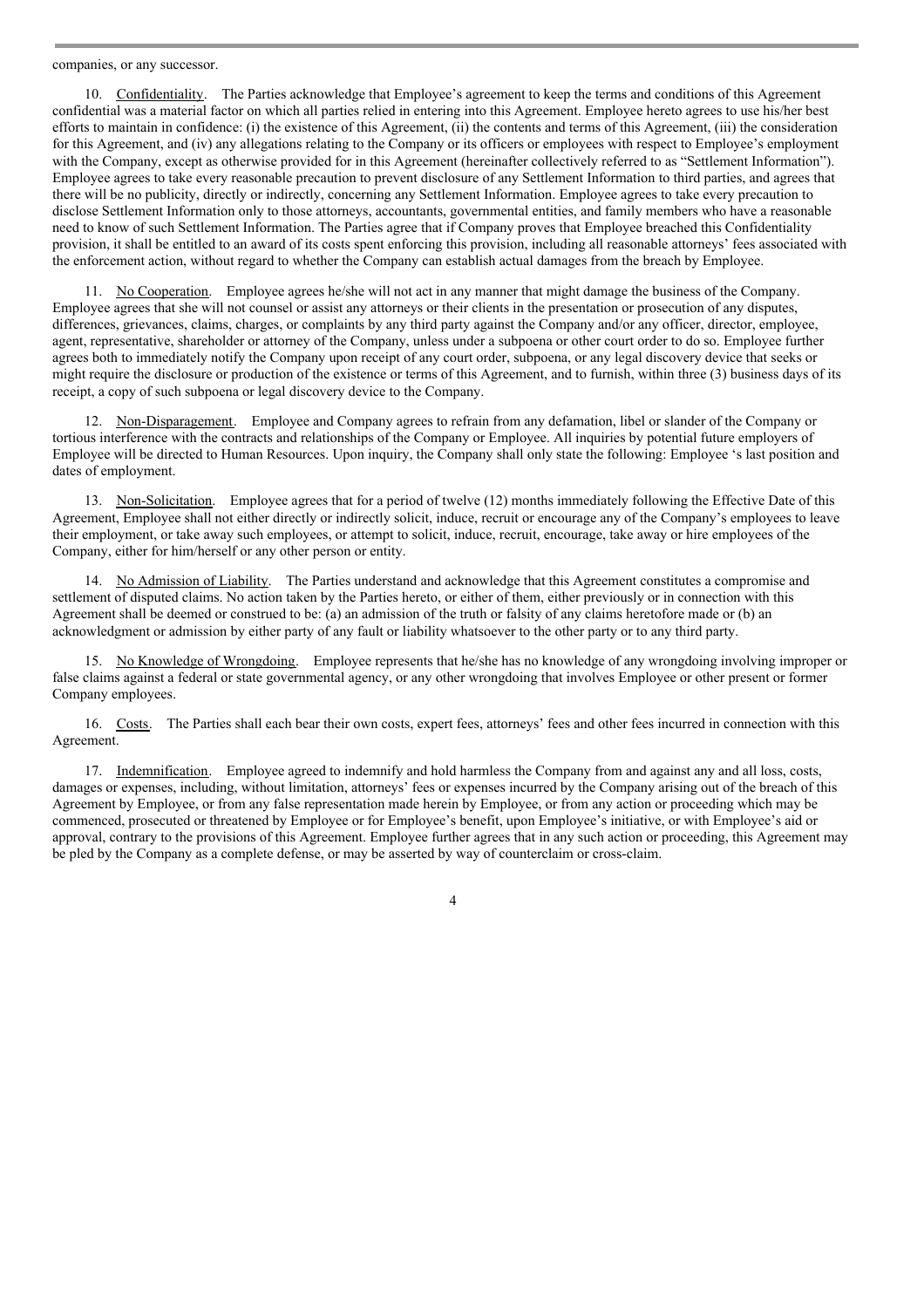18. Arbitration. The Parties agree that any and all disputes arising out of the terms of this Agreement, their interpretation, and any of the matters herein released, shall be subject to binding arbitration in San Mateo County before the American Arbitration Association under its National Rules for the Resolution of Employment Disputes or the California Code of Civil Procedure. The Parties agree that the prevailing party in any arbitration shall be entitled to injunctive relief in any court of competent jurisdiction to enforce the arbitration award. The Parties agree that the prevailing party in any arbitration shall be awarded its reasonable attorneys' fees and costs. The Parties hereby agree to waive their right to have any dispute between them resolved in a court of law by a judge or jury. This section will not prevent either party from seeking injunctive relief (or any other provisional remedy) from any court having jurisdiction over the Parties and the subject matter of their dispute relating to Employee's obligations under this Agreement and the agreements incorporated herein by reference.

19. Authority. The Company represents and warrants that the undersigned has the authority to act on behalf of the Company and to bind the Company and all who may claim through it to the terms and conditions of this Agreement. Employee represents and warrants that she has the capacity to act on his/her own behalf and on behalf of all who might claim through him/her to bind them to the terms and conditions of this Agreement. Each party warrants and represents that there are no liens or claims of lien or assignments in law or equity or otherwise of or against any of the claims or causes of action released herein.

20. No Representations. Each party represents that it has had the opportunity to consult with an attorney, and has carefully read and understands the scope and effect of the provisions of this Agreement. Neither party has relied upon any representations or statements made by the other party hereto which are not specifically set forth in this Agreement.

21. Severability. In the event that any provision hereof becomes or is declared by a court of competent jurisdiction to be illegal, unenforceable or void, this Agreement shall continue in full force and effect without said provision so long as the remaining provisions remain intelligible and continue to reflect the original intent of the Parties.

22. Entire Agreement. This Agreement represents the entire agreement and understanding between the Company and Employee concerning the subject matter of this Agreement and Employee's relationship with the Company, and supersedes and replaces any and all prior agreements and understandings between the Parties concerning the subject matter of this Agreement and Employee's relationship with the Company, with the exception of the Confidentiality Agreement and the Stock Agreements.

23. No Waiver. The failure of any party to insist upon the performance of any of the terms and conditions in this Agreement, or the failure to prosecute any breach of any of the terms and conditions of this Agreement, shall not be construed thereafter as a waiver of any such terms or conditions. This entire Agreement shall remain in full force and effect as if no such forbearance or failure of performance had occurred.

24. No Oral Modification. Any modification or amendment of this Agreement, or additional obligation assumed by either party in connection with this Agreement, shall be effective only if placed in writing and signed by both Parties or by authorized representatives of each party.

25. Governing Law. This Agreement shall be deemed to have been executed and delivered within the State of California, and it shall be construed, interpreted, governed, and enforced in accordance with the laws of the State of California, without regard to choice of law principles.

26. Attorneys' Fees. In the event that either Party brings an action to enforce or effect its rights under this Agreement, the prevailing party shall be entitled to recover its costs and expenses, including the costs of mediation, arbitration, litigation, court fees, plus reasonable attorneys' fees, incurred in connection with such an action.

27. Effective Date. This Agreement is effective after it has been signed by both parties and after eight (8) days have passed since Employee has signed the Agreement (the "Effective Date"), unless revoked by Employee within seven (7) days after the date the Agreement was signed by Employee.

28. Counterparts. This Agreement may be executed in counterparts, and each counterpart shall have the same force and effect as an original and shall constitute an effective, binding agreement on the part of each of the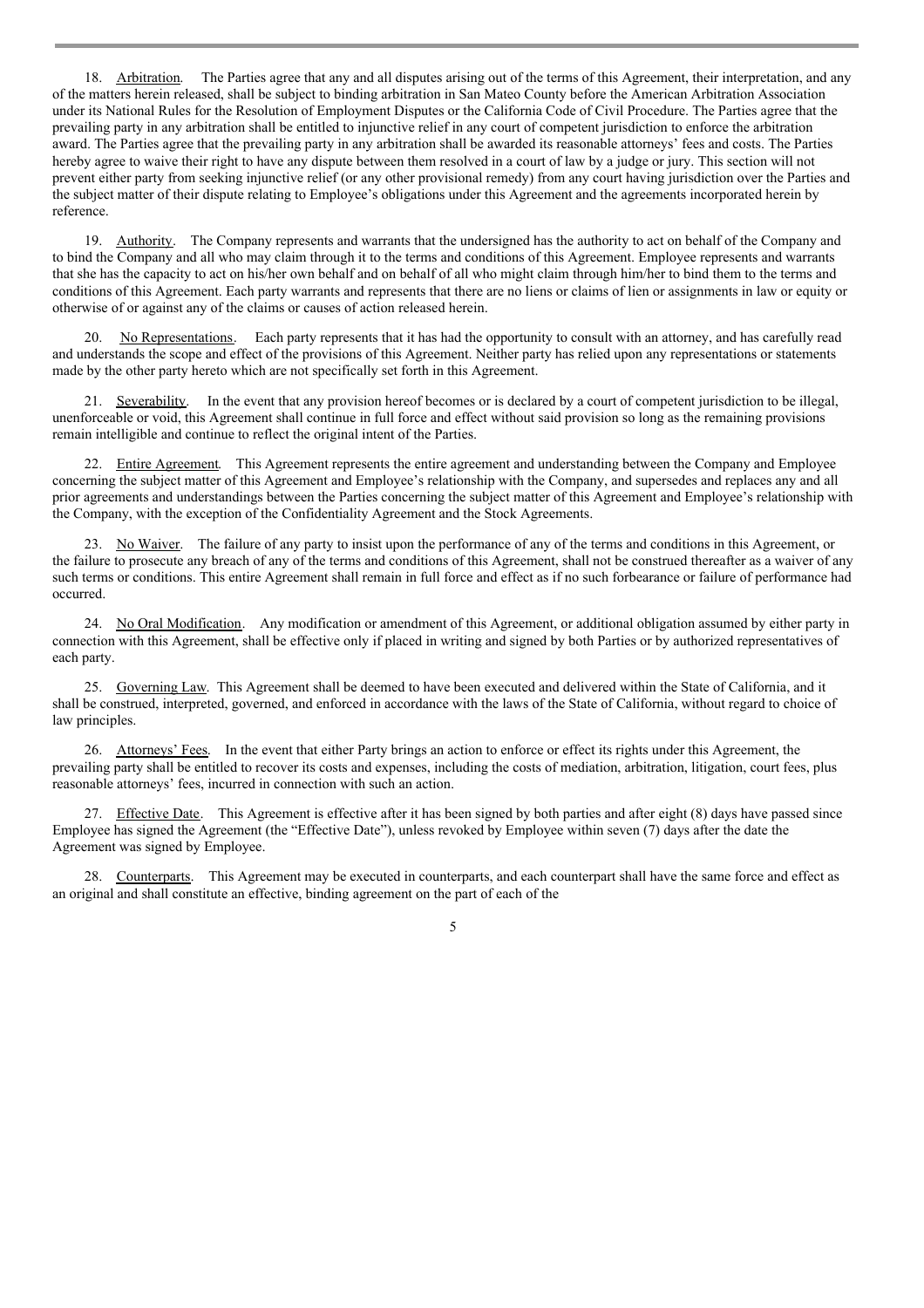## undersigned.

29. Voluntary Execution of Agreement. This Agreement is executed voluntarily and without any duress or undue influence on the part or behalf of the Parties hereto, with the full intent of releasing all claims. The Parties acknowledge that:

(a) They have read this Agreement;

(b) They have been represented in the preparation, negotiation, and execution of this Agreement by legal counsel of their own choice or that they have voluntarily declined to seek such counsel;

(c) They understand the terms and consequences of this Agreement and of the releases it contains; and

(d) They are fully aware of the legal and binding effect of this Agreement.

IN WITNESS WHEREOF, the Parties have executed this Agreement on the respective dates set forth below.

Natus Medical Inc.

Dated: September 19, 2002 By /s/ Tim C. Johnson

Tim C. Johnson Chief Executive Officer

Thomas M. Waugh, an individual

Dated: September 19, 2002 /s/ Thomas M. Waugh

Thomas M. Waugh